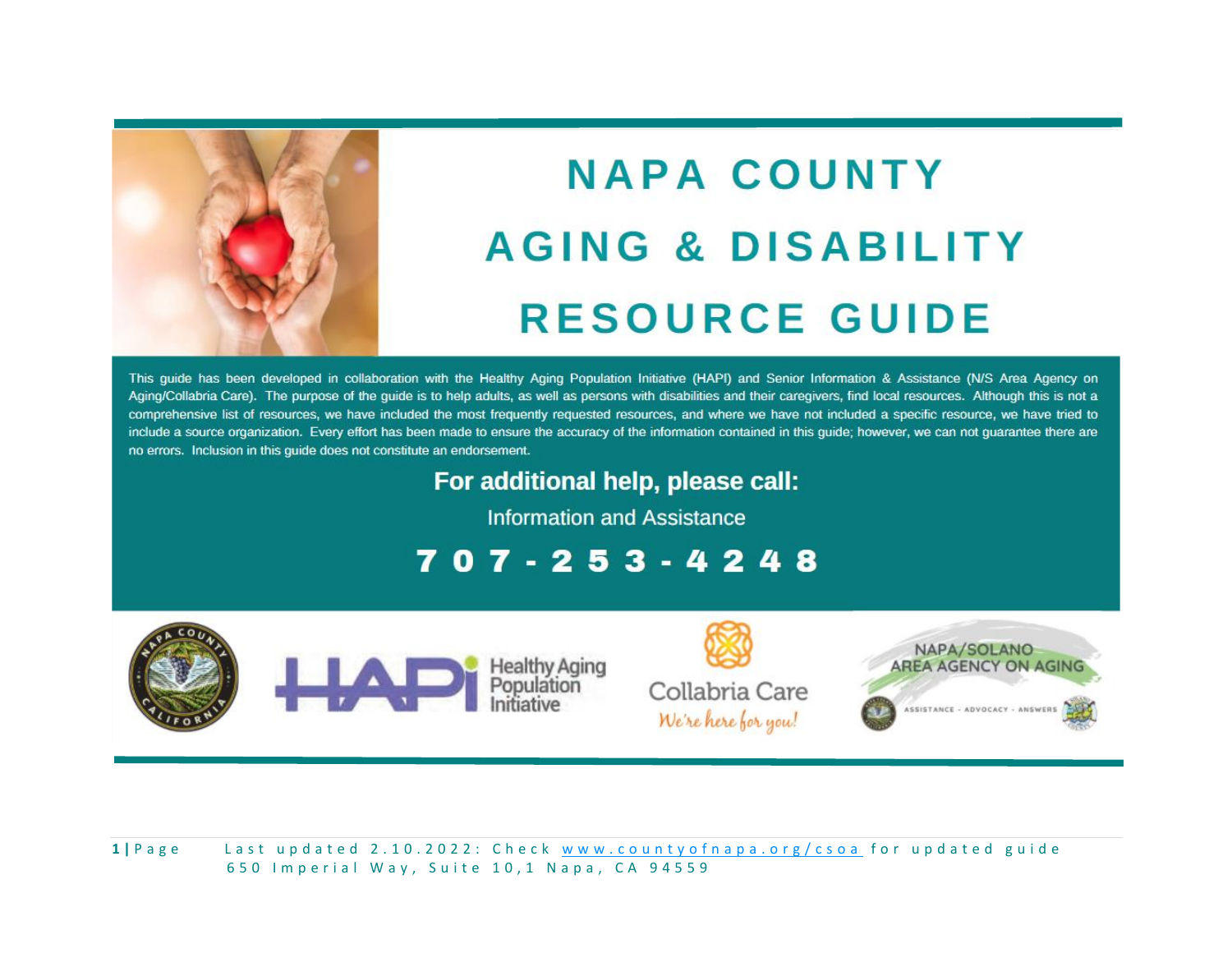# **TABLE OF CONTENTS**

| . . 3 |  |
|-------|--|
| 3     |  |
| . 4   |  |
| . 6   |  |
| 8     |  |
| . . 9 |  |
| 10    |  |
| 11    |  |
| 13    |  |
| 14    |  |
| 15    |  |
| 17    |  |
| 18    |  |
|       |  |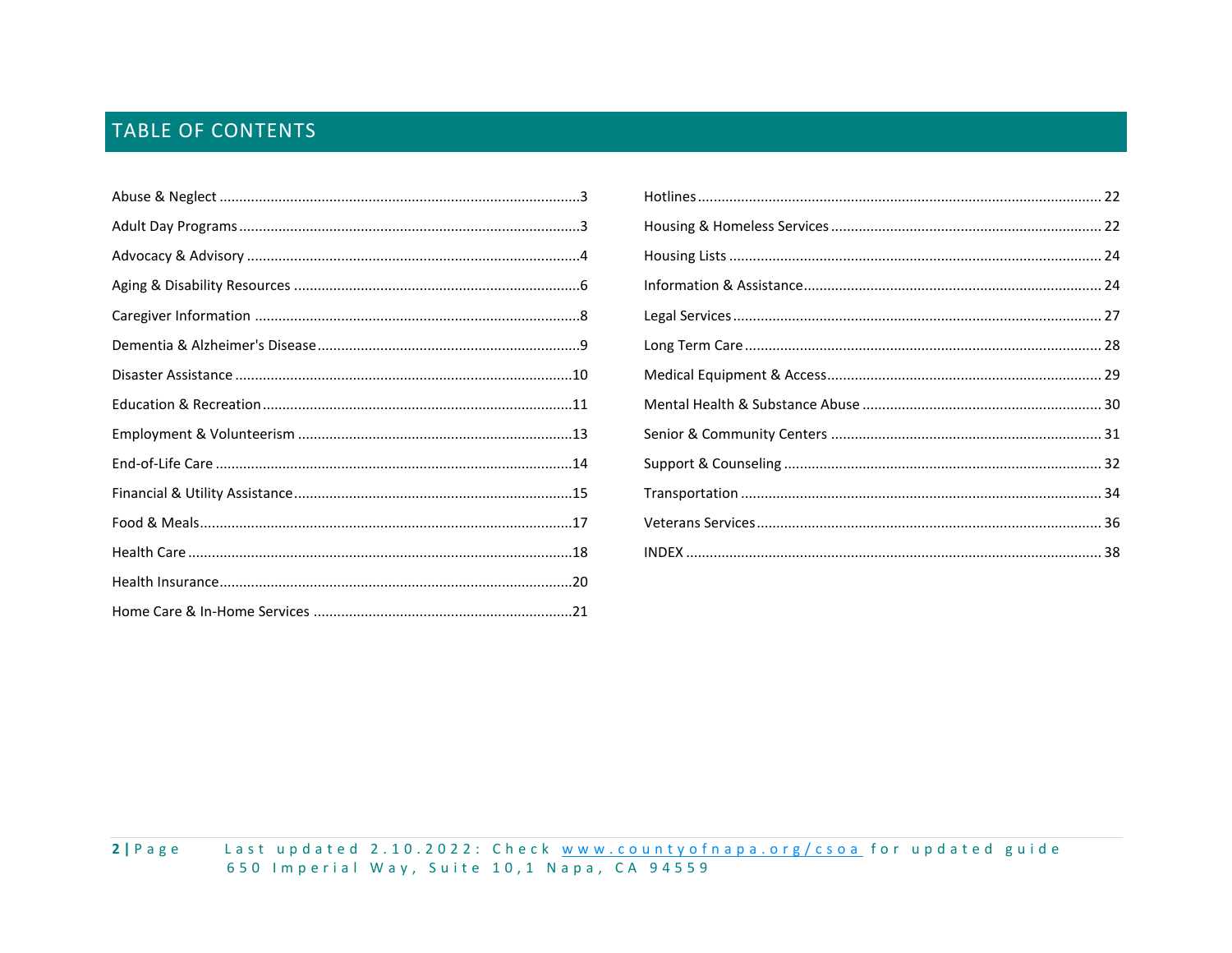# <span id="page-2-0"></span>ABUSE & NEGLECT

### **Napa County District Attorney's Office: Elder & Dependent Adult Abuse**.......................................................................................... **(707) 299-1414** <https://www.countyofnapa.org/1178/Elder-Dependent-Adult-Abuse>

Provides information for victims and families coping with the effects of criminal abuse, neglect and exploitation.

#### **Napa County Health and Human Services Agency: Comprehensive Services for Older Adults (CSOA): Adult Protective Services**.. **(**7**07) 253-4398** <https://www.countyofnapa.org/185/Adult-Protective-Services>

Provides voluntary services to ensure the safety and well-being of seniors (65+) and dependent adults (18-64 years) who are in danger of being mistreated or neglected, are unable to take care of themselves or protect themselves from harm, and have no one to assist them.

#### **Napa County Health and Human Services Agency: CSOA: Public Administrator/Public Guardian/Public Conservator**................... **(707) 253-4049** <http://www.countyofnapa.org/182/Comprehensive-Services-for-Older-Adults>

Provides mandated conservatorship services to older and dependent adults who are no longer able to act in their own best interest, resist undue influence, or are gravely disabled as a result of a psychiatric or cognitive disorder. The Public Administrator is responsible for administering the estate of a county resident who dies without a will or family in California.

# **NEWS: Domestic Violence & Sexual Abuse Services**............................................................................................................................ **(707) 255-6397**

#### <https://www.napanews.org/>

Provides 24-hour Emergency Response with law enforcement, 24-hour Help Line, emergency confidential shelter, children's services, court advocacy, support groups and other services including transitional housing, food, clothing, job skill training and life skills for survivors to establish their own households.

#### **State of California Community Care Licensing (CCL): Adult & Senior Care Regional Office** ............................................................... **(707) 588-5026** <https://www.ccld.dss.ca.gov/carefacilitysearch/>

Licensing agency for Adult Residential and Day Care, Elderly Assisted Living & Home Care Organizations. Search here to find a facility or file a complaint.

# <span id="page-2-1"></span>ADULT DAY PROGRAMS

**Collabria Care: Adult Day Services**........................................................................................................................................................ **(707) 258-9087** <http://collabriacare.org/collabria-day-program/>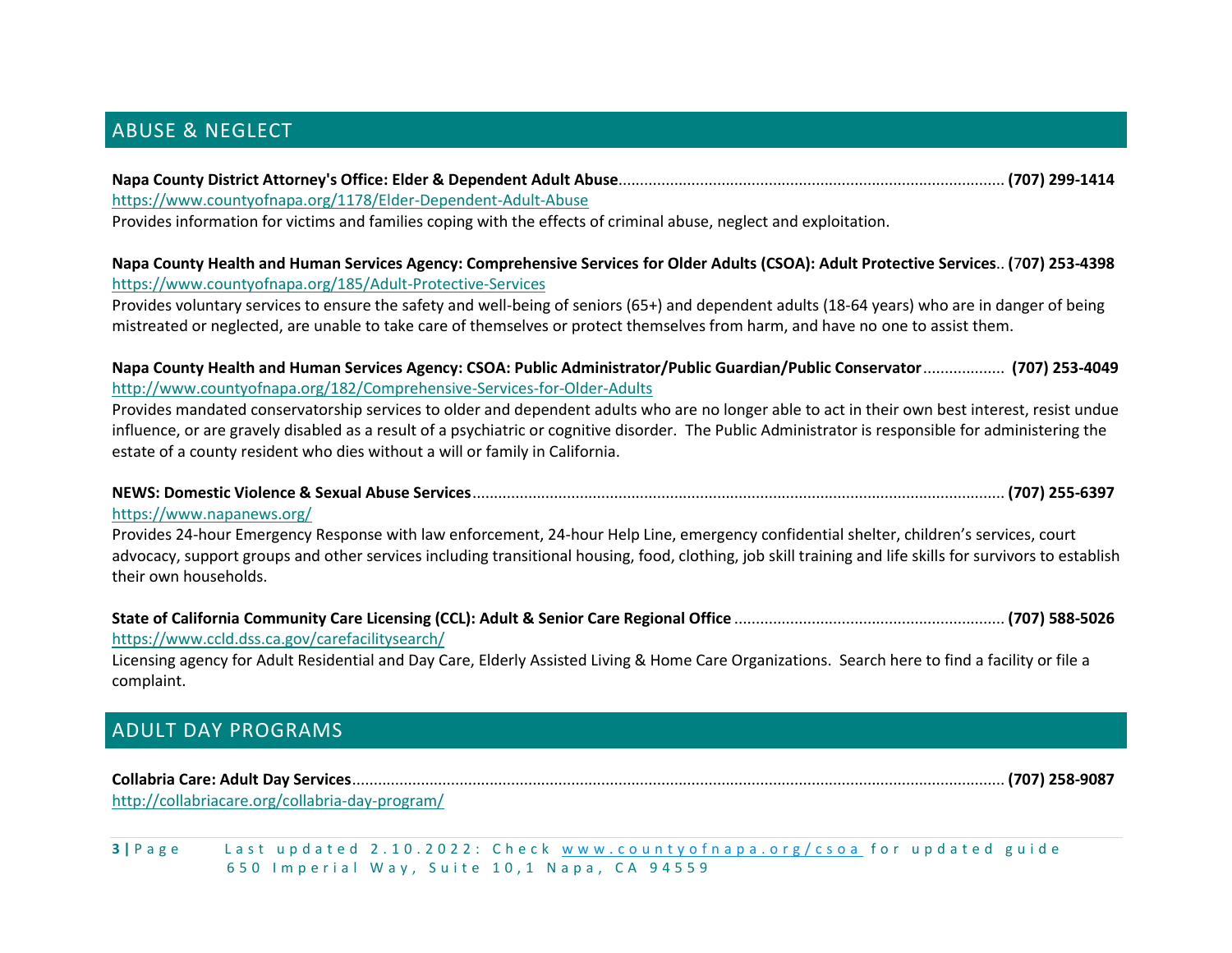Provides state-of-the-art nursing care, rehabilitative therapies, social service support, social engagement and stimulation for adults suffering from chronic illness and/or dementia.

| http://brownstreetgallery.com/                                                                                                               |  |
|----------------------------------------------------------------------------------------------------------------------------------------------|--|
| Brown Street is a small, art-focused day program providing services for 30 individuals with developmental disabilities.                      |  |
|                                                                                                                                              |  |
|                                                                                                                                              |  |
| https://vinevillage.org/day-program-for-arts-%26-ag                                                                                          |  |
| Offers people with developmental disabilities a wide range of activities, including studio arts, multi-media and computer skills, continuing |  |
| academic education, gardening, animal care, horses, nature study, field trips, social events, music, drama and more.                         |  |

# <span id="page-3-0"></span>ADVOCACY & ADVISORY

| https://www.aarp.org/states/<br>Membership group advocating for seniors. |
|--------------------------------------------------------------------------|
|                                                                          |
| https://www.ada.gov/index.html                                           |
| Information about the American with Disabilities Act.                    |
|                                                                          |
| https://www.aaans.org/                                                   |
| Advocate for local senior issues.                                        |
|                                                                          |
| http://www.heart.org                                                     |
| Heart Disease information.                                               |
| http://www.apdaparkinson.org<br>Parkinson's Disease information.         |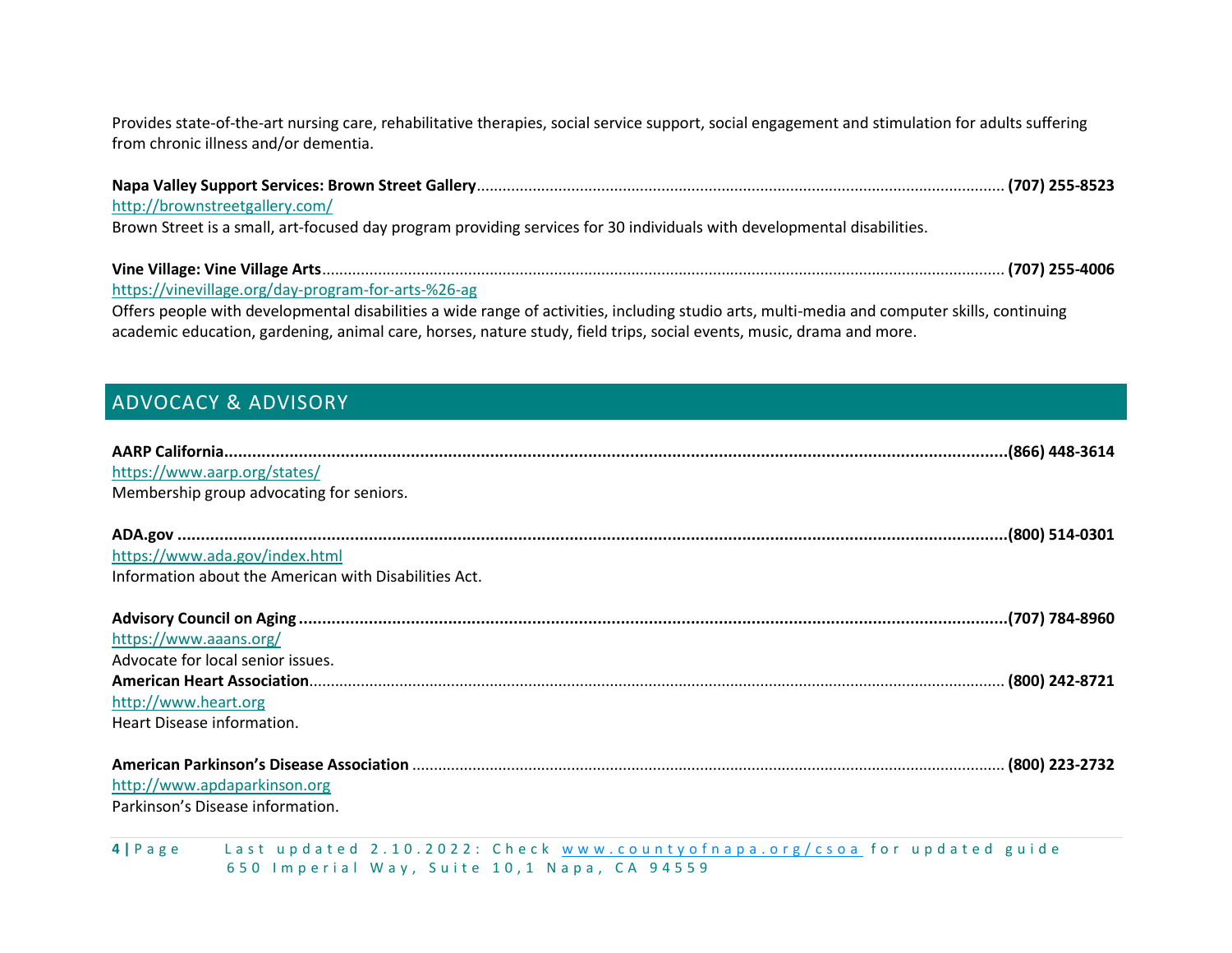| http://www.bbb.org/                                                                                                                                      |
|----------------------------------------------------------------------------------------------------------------------------------------------------------|
| Consumer information hotline.                                                                                                                            |
|                                                                                                                                                          |
|                                                                                                                                                          |
| http://www.ccbnet.org/                                                                                                                                   |
| Membership advocacy organization.                                                                                                                        |
|                                                                                                                                                          |
| http://www.canhr.org/                                                                                                                                    |
|                                                                                                                                                          |
| Provides long term care justice and advocacy.                                                                                                            |
|                                                                                                                                                          |
| https://dcara.org/                                                                                                                                       |
| Provides a comprehensive range of services to the deaf and hard of hearing people of the San Francisco Bay Area.                                         |
|                                                                                                                                                          |
|                                                                                                                                                          |
| http://www.disabilityrightsca.org/                                                                                                                       |
| Advocates, educates, investigates, and litigates to advance the rights, dignity, equal opportunities, and choices for all people with disabilities.      |
|                                                                                                                                                          |
|                                                                                                                                                          |
| http://mydslc.org/                                                                                                                                       |
| Serves people with disabilities providing information, advice and assistance on a wide range of disability-related matters.                              |
|                                                                                                                                                          |
|                                                                                                                                                          |
| HAPI partners share a vision that older adults living in Napa Valley will have a high quality of life that allows them to remain healthy, safe, secure   |
| and independent for as long as possible. Current Chairs are Celine Regalia (cregalia@collabriacare.org) and Naomi Dreskin-Anderson.                      |
|                                                                                                                                                          |
|                                                                                                                                                          |
| http://napaombudsman.org/                                                                                                                                |
| Provides care facility complaint resolution and advocacy as well as maintaining lists of local Residential Care facilities for the elderly (RCFE's), and |
| Skilled Nursing facilities.                                                                                                                              |

**5 |** Page Last updated 2.10.2022:Check <u>www.countyofnapa.org/csoa</u> for updated guide 6 5 0 I m p e r i a l W a y , S u i t e 1 0 , 1 N a p a , C A 9 4 5 5 9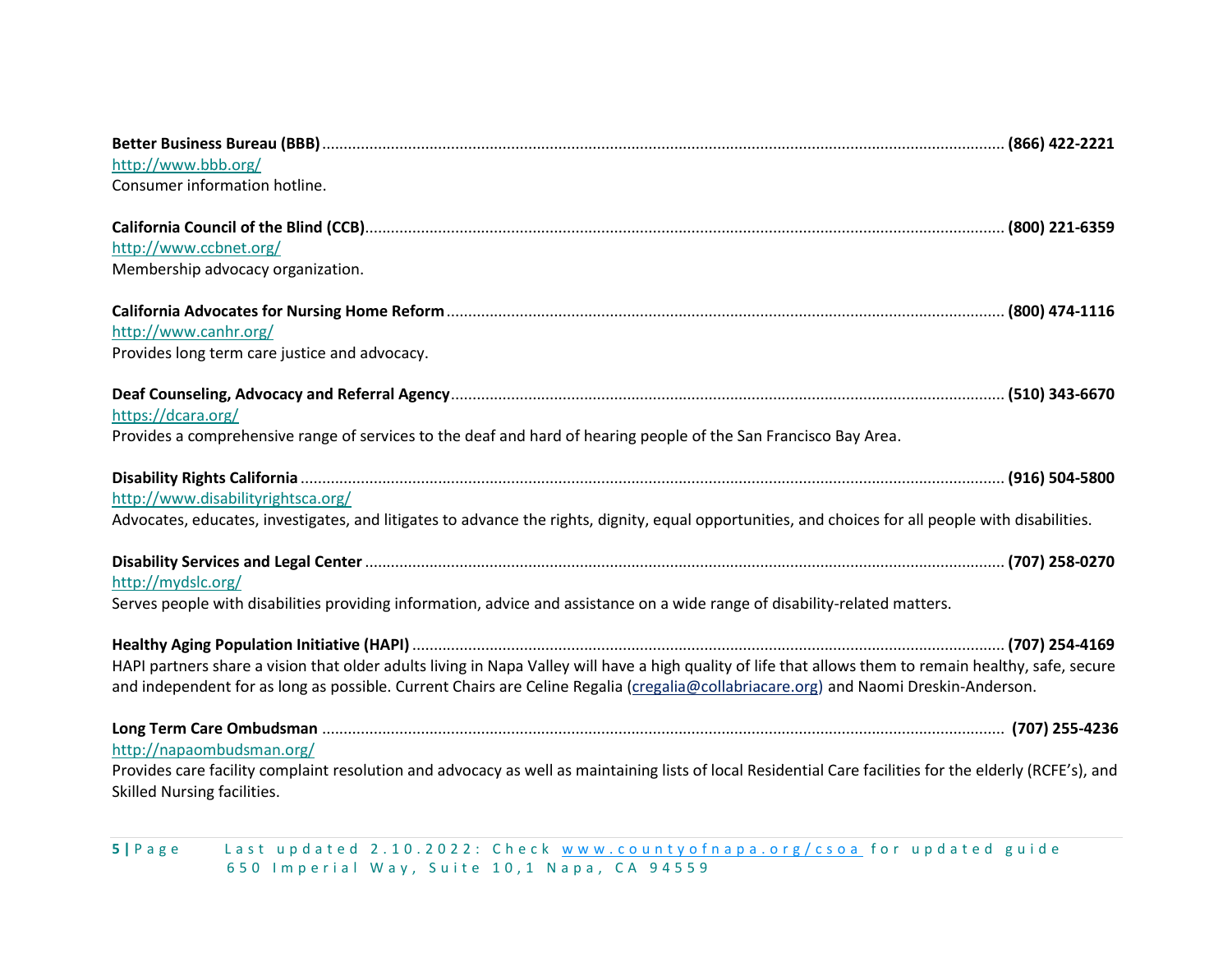| https://www.countyofnapa.org/1000/Commission-on-Aging                                                                                            |
|--------------------------------------------------------------------------------------------------------------------------------------------------|
| Serves as an advocate for the senior population by helping them to maintain a good quality of life and to remain independent by increasing       |
| awareness of the issues facing older adults in Napa County and by influencing public policy through regular reports to the Board of Supervisors. |
|                                                                                                                                                  |
| http://www.lgbtgconnection.org/                                                                                                                  |
| Engages people, their families and community, and trains providers from local organizations across Northern California to increase the safety,   |
| visibility and well-being of LGBTQ residents.                                                                                                    |
|                                                                                                                                                  |
| http://www.ucpnb.org/                                                                                                                            |

Resource for disabled.

# <span id="page-5-0"></span>AGING & DISABILITY RESOURCES

| https://www.chhs.ca.gov/home/master-plan-for-aging/<br>Governor Gavin Newsom issued an executive order calling for the creation of a Master Plan for Aging to be developed. The Master Plan will<br>serve as a blueprint that can be used by state government, local communities, private organizations and philanthropy to build environments that<br>promote an age friendly California. |
|--------------------------------------------------------------------------------------------------------------------------------------------------------------------------------------------------------------------------------------------------------------------------------------------------------------------------------------------------------------------------------------------|
| https://seniors.ca.gov/<br>A one-stop website intended to provide seniors, their families, and caregivers with the information they need to connect to helpful services and<br>resources, to find answers, and solve problems.                                                                                                                                                             |
| https://www.cci.org/<br>A non-profit organization that enhances the lives of people with disabilities by providing highly trained assistance dogs and ongoing support to<br>ensure quality partnerships.                                                                                                                                                                                   |
| 6   Page Last updated 2.10.2022: Check www.countyofnapa.org/csoa for updated guide                                                                                                                                                                                                                                                                                                         |

650 Imperial Way, Suite 10,1 Napa, CA 94559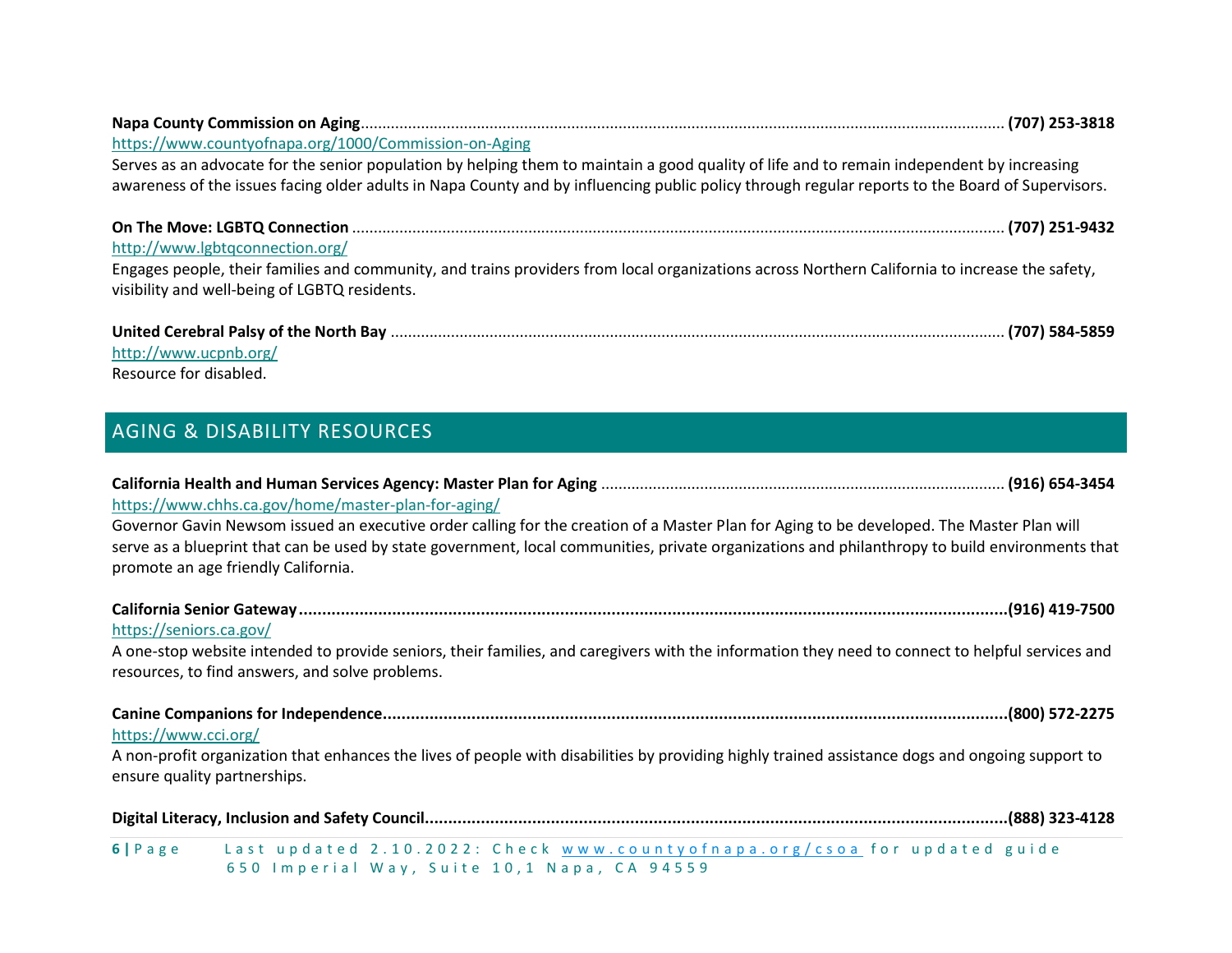| https://www.dliscouncil.org/                                                                                                                        |
|-----------------------------------------------------------------------------------------------------------------------------------------------------|
| Promoting a digitally inclusive society and safe and effective use of the internet by all Americans. Authors of the guide, "Everything Medicare     |
| Covers Around the House": https://www.theseniorlist.com/research/medicare-benefits-home-improvements/                                               |
|                                                                                                                                                     |
|                                                                                                                                                     |
| http://www.disabilityrightsca.org/                                                                                                                  |
| Advocates, educates, investigates, and litigates to advance the rights, dignity, equal opportunities, and choices for all people with disabilities. |
|                                                                                                                                                     |
| https://earlebaum.org/                                                                                                                              |
| Provides low vision clinic support, counseling, core classes, enrichment programs and support groups to people with sight loss in Sonoma, Lake,     |
| Mendocino and Napa counties.                                                                                                                        |
|                                                                                                                                                     |
| https://www.guidedogs.com/                                                                                                                          |
| Prepares highly qualified guide dogs to serve and empower individuals who are blind or have low vision from throughout the United States and        |
| Canada. All services are provided free of charge.                                                                                                   |
|                                                                                                                                                     |
| https://www.ioaging.org/                                                                                                                            |
| Provides health services, social and emotional support, and education and advocacy.                                                                 |
|                                                                                                                                                     |
|                                                                                                                                                     |
| http://www.countyofnapa.org/182/Comprehensive-Services-for-Older-Adults                                                                             |
| A division of Health and Human Services providing services for the elderly, blind and people with disabilities. Programs include: In-Home           |
| Supportive Services (IHSS), IHSS Public Authority, Adult Protective Services, Medi-Cal, Public Administrator/Guardian/Conservator, Older Adult      |
| Mental Health, Public Health and Veterans Services. Co-located at CSOA are Senior Information & Assistance, Healthy Minds & Healthy Aging           |
| and the Multi-Purpose Senior Services Program (MSSP).                                                                                               |
|                                                                                                                                                     |
| http://aaans.org/                                                                                                                                   |
| Area Agencies on Aging (AAAs) were established under the Older Americans Act (OAA) in 1973 to respond to the needs of Americans 60 and over         |
| in every local community. By providing a range of options that allow older adults to choose the home and community-based services and living        |

7 | Page Last updated 2.10.2022: Check www.countyofnapa.org/csoa for updated guide 650 Imperial Way, Suite 10,1 Napa, CA 94559

arrangements that suit them best, AAAs make it possible for older adults to "age in place" in their homes and communities.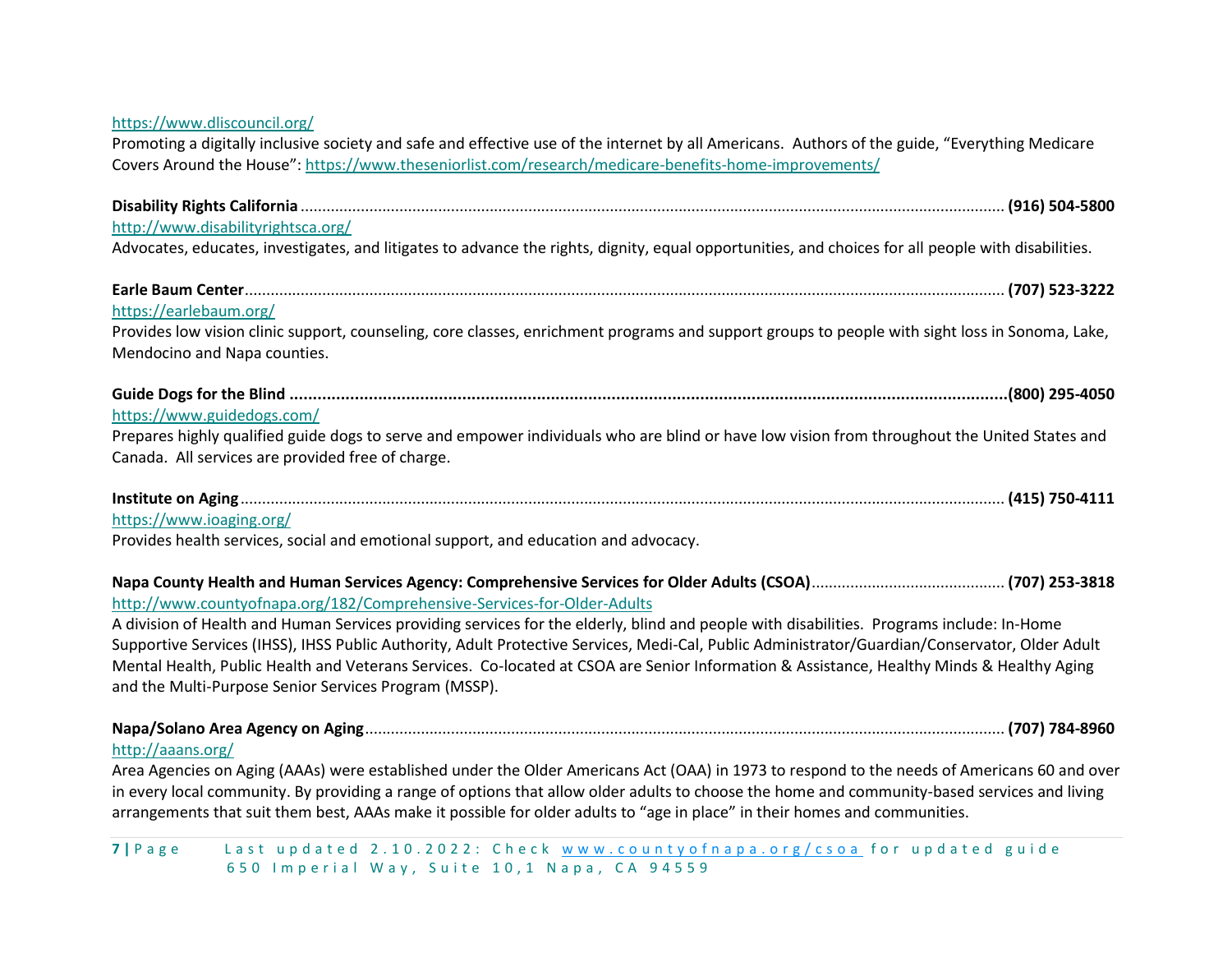| https://www.heart.org/en                                                                                                                                                                                                                            |
|-----------------------------------------------------------------------------------------------------------------------------------------------------------------------------------------------------------------------------------------------------|
| Voluntary organization dedicated to fighting heart disease and stroke.                                                                                                                                                                              |
| http://www.loc.gov/nls/                                                                                                                                                                                                                             |
| A free braille and talking book library service for people with temporary or permanent low vision, blindness, or a physical disability that prevents<br>them from reading or holding the printed page.                                              |
| https://www.stroke.org/<br>Stroke education and programs.                                                                                                                                                                                           |
| http://nbrc.net/<br>Coordinate services for children and adults with developmental and intellectual disabilities, including diagnosis and evaluation, individual<br>program planning, prevention, crisis intervention, advocacy and family support. |
| https://www.parkinsonsinstitute.org/                                                                                                                                                                                                                |
| https://ucpnb.org/                                                                                                                                                                                                                                  |
| <b>CAREGIVER INFORMATION</b>                                                                                                                                                                                                                        |
| https://caregiveraction.org/<br>A non-profit organization providing education, peer support, and resources to family caregivers across the country free of charge.                                                                                  |

<span id="page-7-0"></span>

|        | https://collabriacare.org/caregiver-resources/caregiver-support-groups/      |
|--------|------------------------------------------------------------------------------|
| 8 Page | Last updated $2.10.2022$ : Check www.countyofnapa.org/csoa for updated guide |
|        | 650 Imperial Way, Suite 10,1 Napa, CA 94559                                  |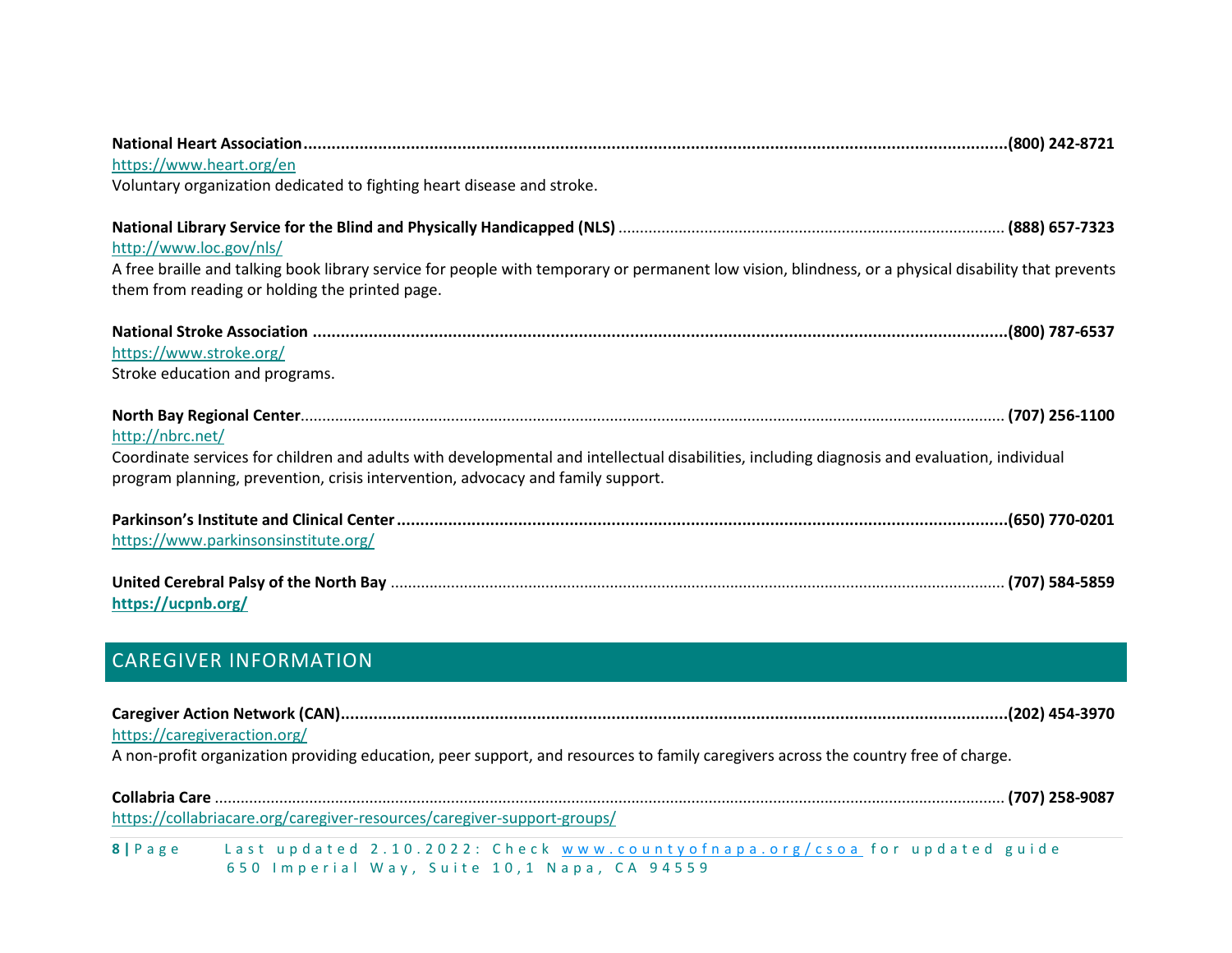Offers free family consultations, free family caregiver education and training classes. Support groups offered in English and Spanish.

**Collabria Care: Caregiver Referral Registry** .......................................................................................................................................... **(707) 253-4248**

<https://collabriacare.org/information-and-assistance/>

Manages a registry of carefully screened caregivers and assists in connecting those in need of help with caregivers.

#### **Napa County Health and Human Services Agency: Comprehensive Services for Older Adults: Caregiver Registration**................... **(707) 259-8789** <https://www.countyofnapa.org/209/Caregiver-Registration>

To comply with the Elder and Dependent Adult Protection law, any individual working in Napa County and providing in-home care for compensation, must register as a caregiver through the California Department of Social Services Home Care Aide Registry. IHSS care providers who only work for IHSS recipients or individuals who hold a current state license (e.g. registered nurses, certified nursing assistants, licensed vocational nurses) are not required to register.

**Napa County Health and Human Services Agency: Comprehensive Services for Older Adults: IHSS Public Authority** .................... **(707) 259-8359** <https://www.countyofnapa.org/702/In-Home-Support-Services-Public-Authorit>

Works in conjunction with IHSS to establish and maintain a "registry" of screened care providers that can be accessed by IHSS recipients. Upon request, the Public Authority will send a recipient a list of care providers. The Public Authority also helps recipients who need assistance interviewing and selecting a qualified and compatible home care provider. The Public Authority provides training opportunities for providers on CPR/First Aid, caregiving skills, best practices, communication, and other relevant topics.

| http://www.caregiving.org/       |  |
|----------------------------------|--|
| Resources for family caregivers. |  |

| http://www.redwoodcrc.org/ |  |
|----------------------------|--|

Part of a statewide system of eleven nonprofit Caregiver Resource Centers (CRCs) offering support and assistance to caregivers of adults with brain impairments through education, research, services and advocacy.

# <span id="page-8-0"></span>DEMENTIA & ALZHEIMER'S DISEASE

**Alzheimer's Association** ........................................................................................................................................................................ **(707) 573-1210**

<https://www.alz.org/norcal?set=1>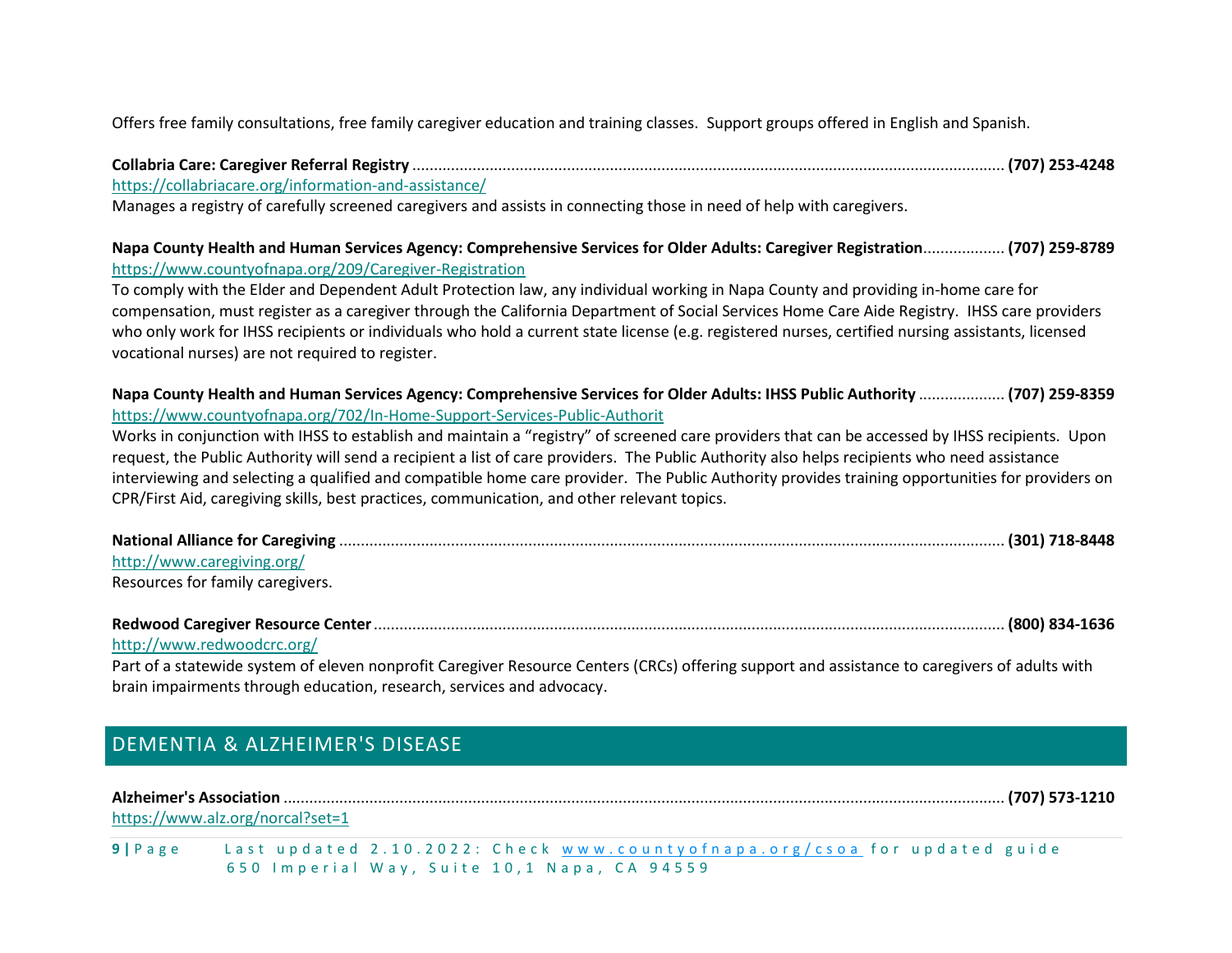Funds critical research; provides education and resources; raises awareness; and advocates in partnership with government, private and nonprofit organizations for a solution to the global Alzheimer's epidemic.

**Collabria Care: Alzheimer's Resource Center**....................................................................................................................................... **(707) 258-9087** <https://collabriacare.org/alzheimers-services/> Offers free family consultations, free family caregiver education and training classes. Support groups offered in English and Spanish. **Kaiser Memory & Aging Center ................................................................................................................................................(707) 651-2474** <https://thrive.kaiserpermanente.org/care-near-you/northern-california/napasolano/departments/memory-clinic/> An interdisciplinary program designed to help provide Napa-Solano Kaiser Permanente members with a comprehensive assessment of their memory problems and link them with needed resources.

**UC Davis Health: Alzheimer's Disease Center**...................................................................................................................................... **(925) 357-6515** <https://health.ucdavis.edu/alzheimers/> Conducts basic and clinical research including clinical trials, clinical evaluations, community outreach and education, professional education, and

# <span id="page-9-0"></span>DISASTER ASSISTANCE

research training.

| https://www.redcross.org/local/california/northern-california-coastal/about-us/locations/north-bay.html                             |  |
|-------------------------------------------------------------------------------------------------------------------------------------|--|
| Provides relief to those impacted by disasters and empowers the community to prepare for, respond to, and recover from emergencies. |  |
|                                                                                                                                     |  |

| https://cvnl.org/volunteerism/disaster-services/ |  |
|--------------------------------------------------|--|

During an emergency and once activated, CVNL will set up Emergency Volunteer Center hubs where spontaneous volunteers will be guided by members through a training process and directed to a productive support role.

| http://napavalleycoad.org/ |  |
|----------------------------|--|

Develops and enhances partnerships for communication, coordination & collaboration amongst the whole community including non-profit & faith-based organizations, government agencies, and the private sector during all phases of disaster.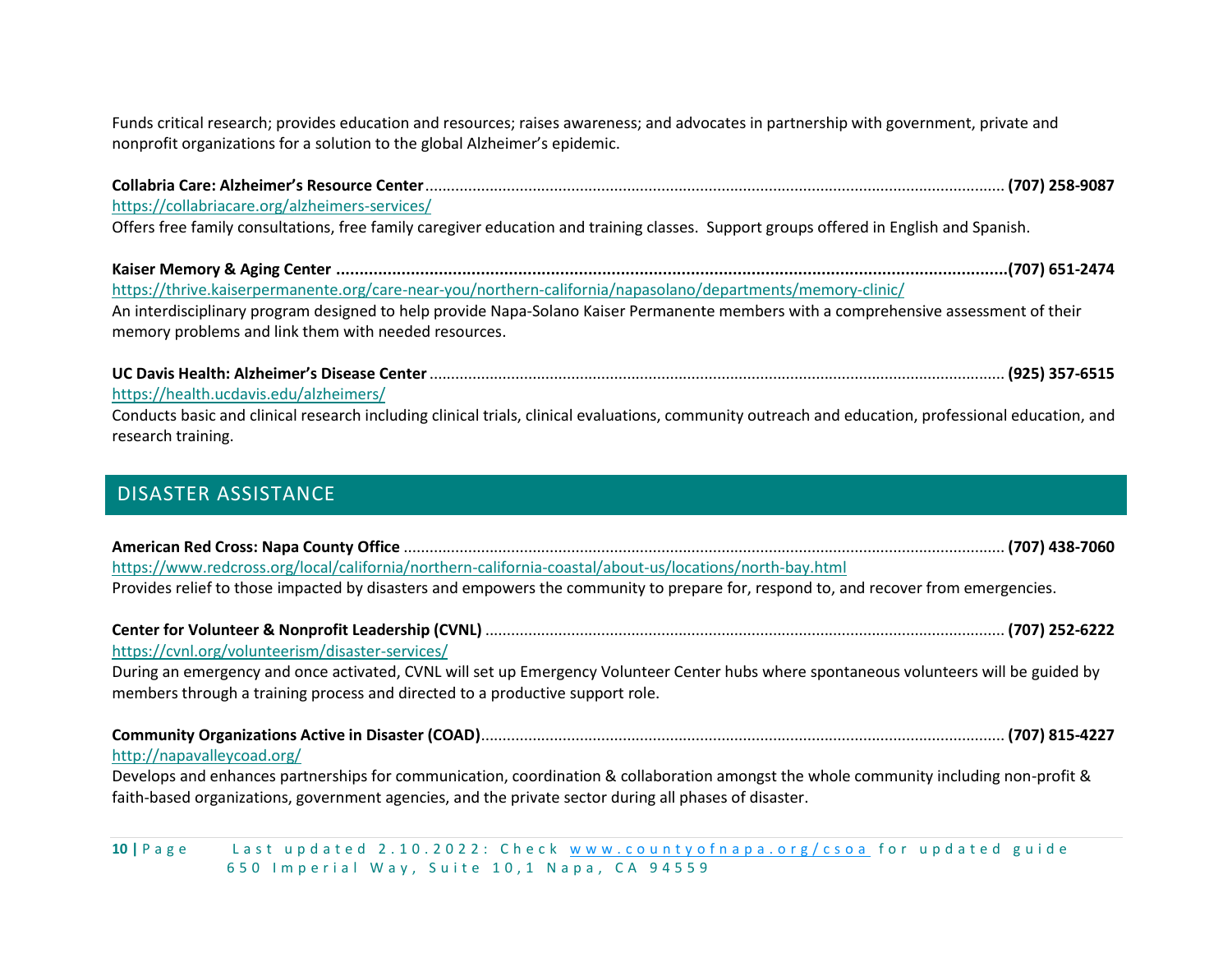<span id="page-10-0"></span>

| http://www.mollysangels.com/                                                                                                                                                                                                                                                                    |
|-------------------------------------------------------------------------------------------------------------------------------------------------------------------------------------------------------------------------------------------------------------------------------------------------|
| During times of community need, such as the wildfire season, public safety power shutoffs (PSPS) and emerging crisis such as the Coronavirus<br>pandemic, Molly's Angels activates a network of volunteers who deliver necessary food and supplies, as well as check-in phone calls to isolated |
| seniors in need.                                                                                                                                                                                                                                                                                |
|                                                                                                                                                                                                                                                                                                 |
| http://upvalleyfamilycenters.org/seniors/<br>The Emergency Assistance Program provides support for local individuals and families in times of crisis. Aid can come in the form of tangible                                                                                                      |
| goods, or monetary aid.                                                                                                                                                                                                                                                                         |
| <b>EDUCATION &amp; RECREATION</b>                                                                                                                                                                                                                                                               |
|                                                                                                                                                                                                                                                                                                 |
| https://www.countyofnapa.org/610/American-Canyon-Library                                                                                                                                                                                                                                        |
|                                                                                                                                                                                                                                                                                                 |
| http://www.cityofamericancanyon.org/Home/Components/FacilityDirectory/FacilityDirectory/2/1093?npage=2                                                                                                                                                                                          |
| Offers health, recreational, and educational programs, as well as cultural events and social services for adults over fifty.                                                                                                                                                                    |
|                                                                                                                                                                                                                                                                                                 |
| http://lakeberryessanews.com/the-lake-berryessa-senior.html                                                                                                                                                                                                                                     |
| Provides older adults, families and children with a friendly, supportive place for social interaction, activities, educational opportunities,<br>community involvement, and access to public services.                                                                                          |
|                                                                                                                                                                                                                                                                                                 |
| http://www.bookshare.org/                                                                                                                                                                                                                                                                       |
| An online library of digital books for people with reading disabilities.                                                                                                                                                                                                                        |
|                                                                                                                                                                                                                                                                                                 |
| http://www.countyofnapa.org/612/Calistoga-Library                                                                                                                                                                                                                                               |
|                                                                                                                                                                                                                                                                                                 |
| 11   Page Last updated 2.10.2022: Check www.countyofnapa.org/csoa for updated guide                                                                                                                                                                                                             |
| 650 Imperial Way, Suite 10,1 Napa, CA 94559                                                                                                                                                                                                                                                     |

**Molly's Angels: Emergency Grocery Delivery**....................................................................................................................................... **(707) 224-8885**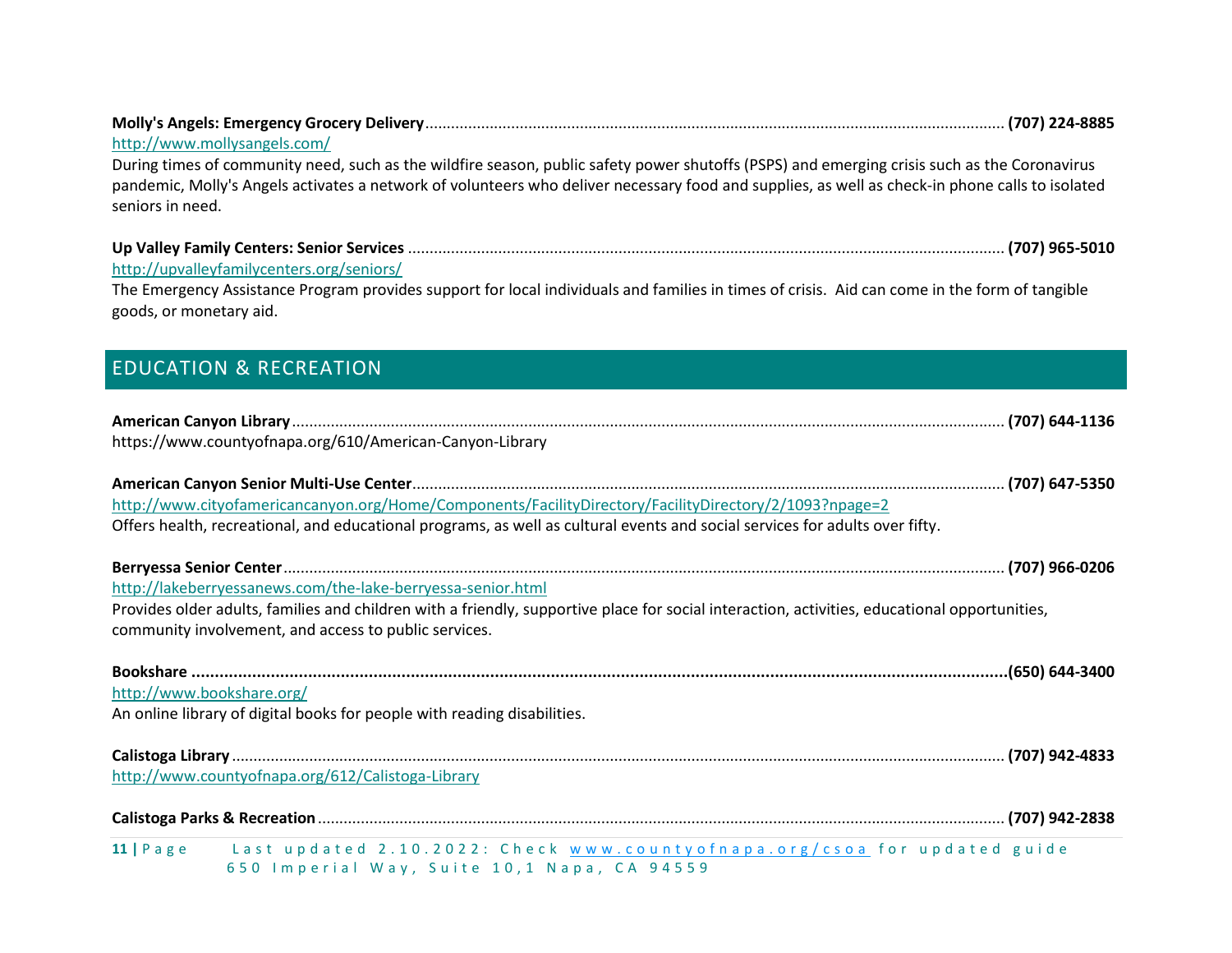| http://www.ci.calistoga.ca.us/city-hall/departments-services/recreation-services<br>Offers a variety of indoor and outdoor facilities and activities that promote health, fitness, education, cultural awareness, sportsmanship, family<br>interaction and appreciation of surroundings.                                |
|-------------------------------------------------------------------------------------------------------------------------------------------------------------------------------------------------------------------------------------------------------------------------------------------------------------------------|
|                                                                                                                                                                                                                                                                                                                         |
| http://www.cityofnapa.org/Facilities/Facility/Details/Senior-Activity-Center-18                                                                                                                                                                                                                                         |
| Offers health, recreational, and educational programs, as well as cultural events and social services for adults over fifty and fabulous.<br>Nutritionally balanced hot meals are served daily as part of the CANV Congregate Meal Program. Membership program is available and provides<br>discounts on holiday meals. |
|                                                                                                                                                                                                                                                                                                                         |
| https://covia.org/services/well-connected/                                                                                                                                                                                                                                                                              |
| Offers groups and classes on a wide range of topics.                                                                                                                                                                                                                                                                    |
|                                                                                                                                                                                                                                                                                                                         |
| http://napahistory.org/                                                                                                                                                                                                                                                                                                 |
| Operates a non-circulating research library that is open to the public.                                                                                                                                                                                                                                                 |
|                                                                                                                                                                                                                                                                                                                         |
| https://www.countyofnapa.org/614/Napa-Main-Library                                                                                                                                                                                                                                                                      |
|                                                                                                                                                                                                                                                                                                                         |
| http://www.cityofnapa.org/354/Parks-Recreation-Services                                                                                                                                                                                                                                                                 |
| Provides a variety of recreation programs for community members including seniors, and individuals with special needs. Activities include sports                                                                                                                                                                        |
| leagues and instruction, aquatics, day camps, and a diverse array of fun and educational classes.                                                                                                                                                                                                                       |
|                                                                                                                                                                                                                                                                                                                         |
| http://www.adulted.nvusd.k12.ca.us/                                                                                                                                                                                                                                                                                     |
| Educates and prepares our diverse community for civic life, higher education, the workplace, and lifelong learning.                                                                                                                                                                                                     |
|                                                                                                                                                                                                                                                                                                                         |
| http://www.napavalley.edu                                                                                                                                                                                                                                                                                               |
|                                                                                                                                                                                                                                                                                                                         |
| Last updated 2.10.2022: Check www.countyofnapa.org/csoa for updated guide<br>$12   P \text{ a } g \text{ e}$<br>650 Imperial Way, Suite 10,1 Napa, CA 94559                                                                                                                                                             |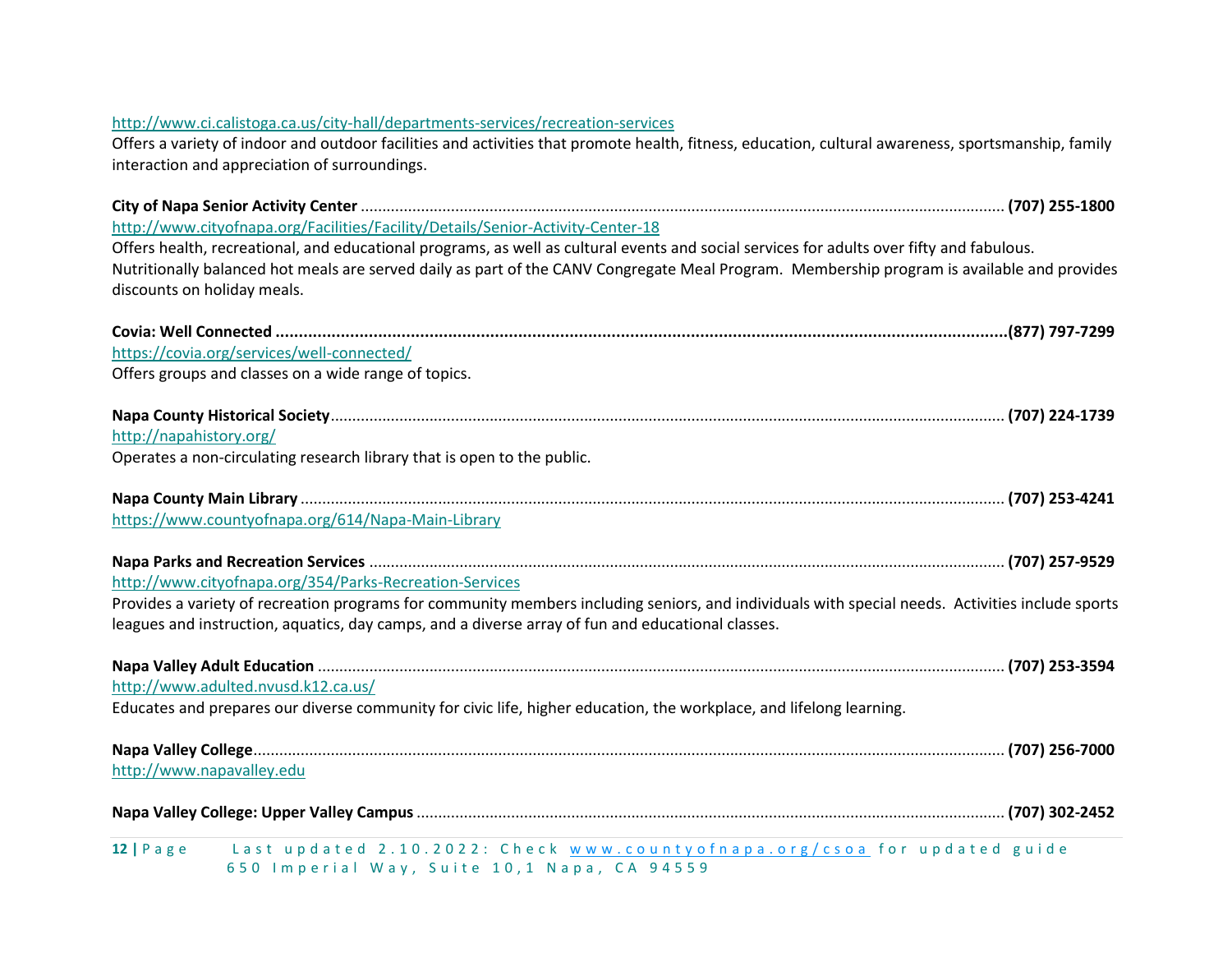### [http://www.napavalley.edu](http://www.napavalley.edu/)

| https://www.olehealth.org/our-services/classes-groups/                                                                                 |  |
|----------------------------------------------------------------------------------------------------------------------------------------|--|
| Offer many classes to help you manage your health and maintain a healthful, happy lifestyle.                                           |  |
|                                                                                                                                        |  |
| https://www.puc.edu/                                                                                                                   |  |
|                                                                                                                                        |  |
| https://www.riandahouse.org/                                                                                                           |  |
| Offers a one-stop shop approach to connect the community's senior population to the programs, services and resources needed to support |  |
| independence and successful aging.                                                                                                     |  |
|                                                                                                                                        |  |
| https://www.shpl.org/                                                                                                                  |  |
|                                                                                                                                        |  |
| https://www.countyofnapa.org/613/Yountville-Library                                                                                    |  |

# <span id="page-12-0"></span>EMPLOYMENT & VOLUNTEERISM

| http://www.dor.ca.gov/ | Provides assistance to community members with a disability or disabilities who are looking for new employment, who need help with<br>maintaining their current employment or who desire to advance in their current employment. |  |
|------------------------|---------------------------------------------------------------------------------------------------------------------------------------------------------------------------------------------------------------------------------|--|
| http://cvnl.org/       | Connects individuals to the causes that meet their interests and need their help.                                                                                                                                               |  |
| http://nvcando.org/    |                                                                                                                                                                                                                                 |  |
|                        | 13   Page Last updated 2.10.2022: Check www.countyofnapa.org/csoa for updated guide<br>650 Imperial Way, Suite 10,1 Napa, CA 94559                                                                                              |  |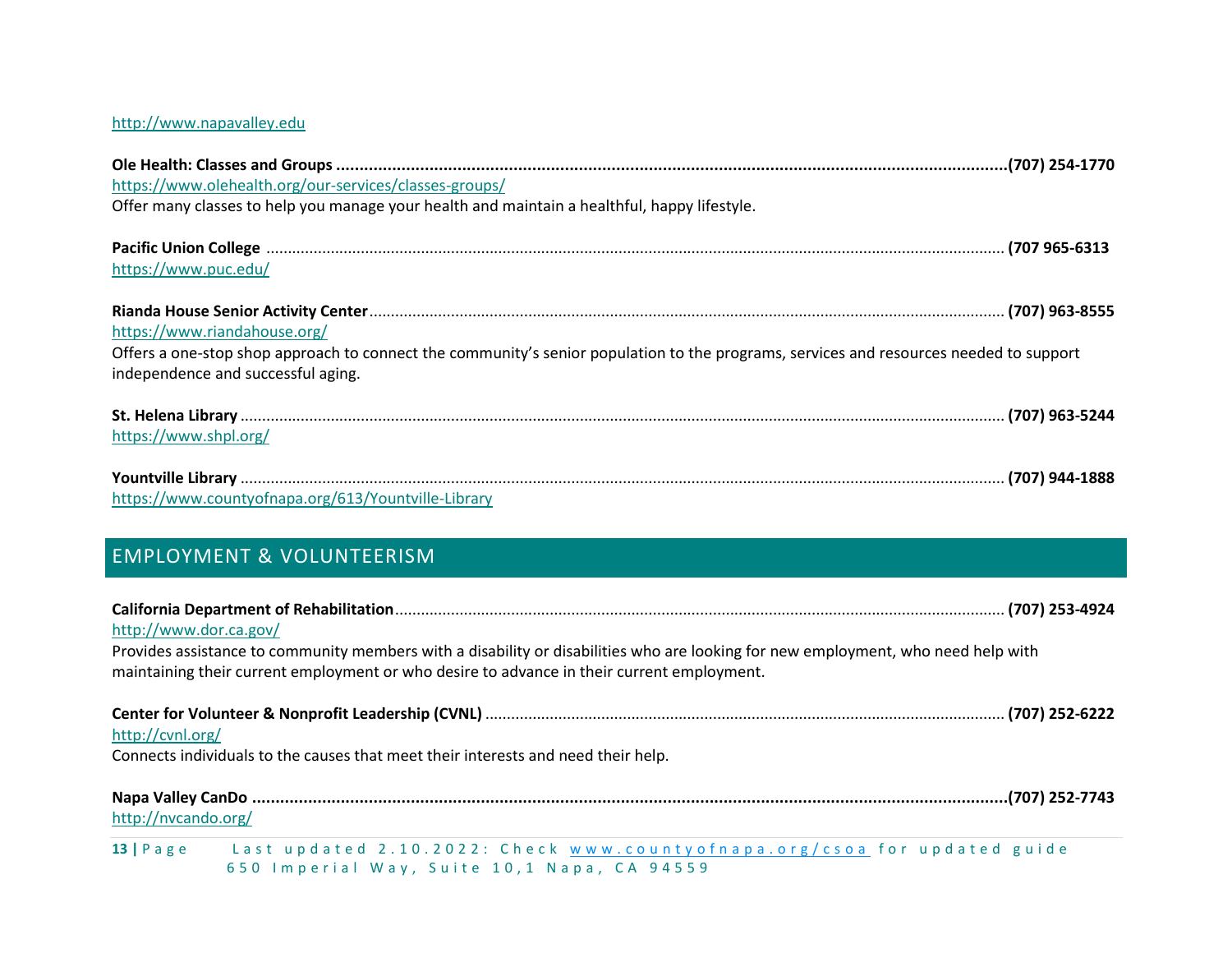Connects and facilitates volunteer action by alerting interested Napa Valley residents about opportunities for service.

<span id="page-13-0"></span>

| http://www.napavalleypsi.org/                                                                                                            |  |
|------------------------------------------------------------------------------------------------------------------------------------------|--|
| Provides work training and job placement for adults with developmental disabilities.                                                     |  |
|                                                                                                                                          |  |
| http://www.napavalleysupportservices.org/programs/imperial-way/                                                                          |  |
| Supports individuals with developmental disabilities to maximize their personal and vocational potential.                                |  |
|                                                                                                                                          |  |
| http://www.napavalleysupportservices.org/programs/napa-personnel-systems/                                                                |  |
| Supports individuals with disabilities find, learn and maintain jobs.                                                                    |  |
| https://ucpnb.org/                                                                                                                       |  |
| An employment program for adults with disabilities, adults with barriers to employment and adults who support workers with disabilities. |  |
| <b>END-OF-LIFE CARE</b>                                                                                                                  |  |
|                                                                                                                                          |  |
| https://www.adventisthealth.org/locations/adventist-health-home-care-services-napa-county/                                               |  |
| Home care for patients who have suffered serious illness or are coping with chronic medical conditions.                                  |  |
| https://cfb.ca.gov/                                                                                                                      |  |
| Licenses funeral agencies and publishes a consumer guide.                                                                                |  |
| http://collabriacare.org/                                                                                                                |  |
| Specialized care that addresses the unique needs of individuals and their families when facing the end of life.                          |  |
|                                                                                                                                          |  |
| 14   Page Last updated 2.10.2022: Check www.countyofnapa.org/csoa for updated guide<br>650 Imperial Way, Suite 10,1 Napa, CA 94559       |  |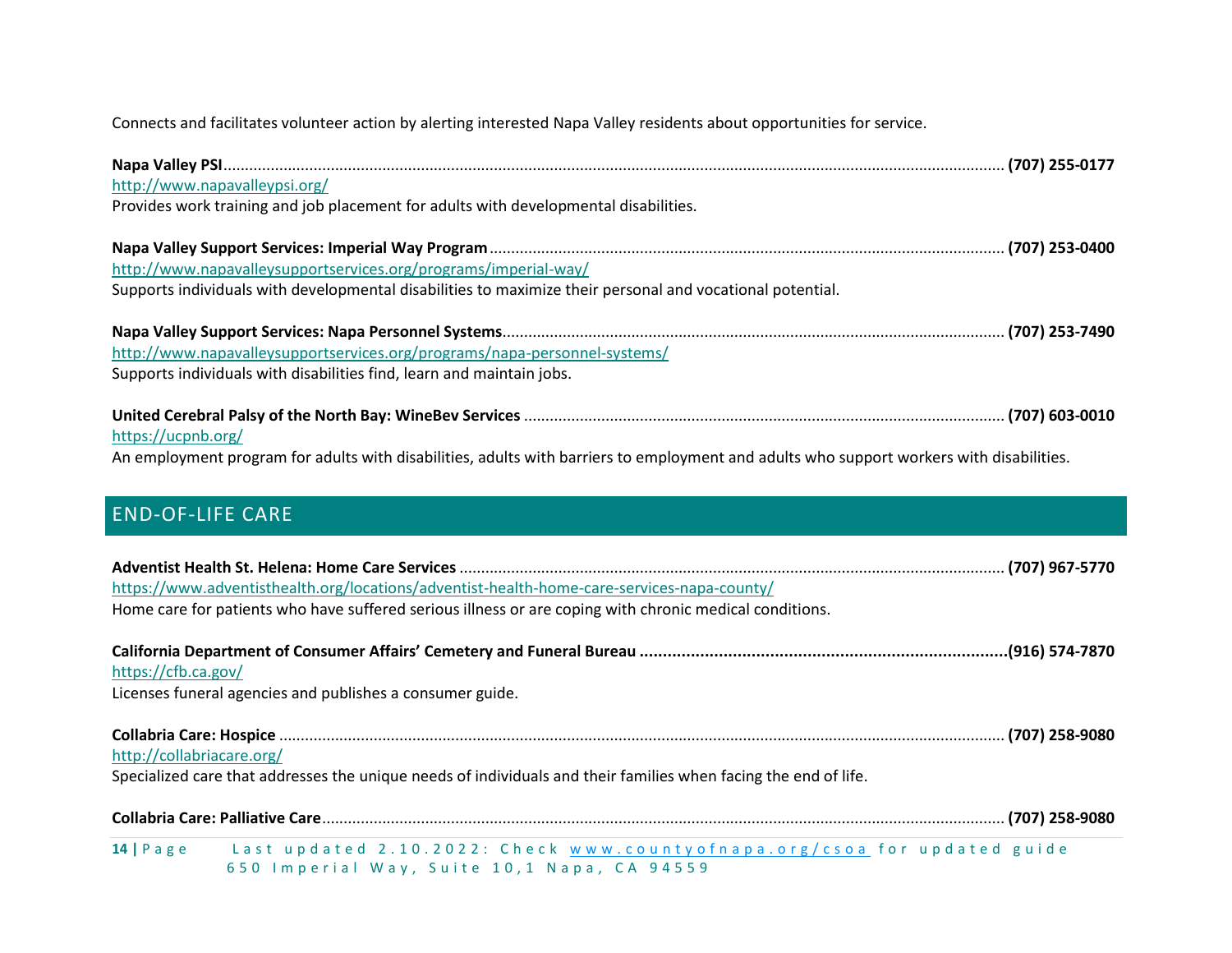#### <http://collabriacare.org/>

An interdisciplinary caregiving approach aimed at optimizing quality of life and providing relief from the symptoms and stress of progressive or advanced illness.

| http://www.hcnv.org/<br>Coalition of organizations committed to promoting Advance Care Planning (ACP) to ensure informed healthcare decision-making at all stages of<br>life, and particularly the end of life. |
|-----------------------------------------------------------------------------------------------------------------------------------------------------------------------------------------------------------------|
|                                                                                                                                                                                                                 |

<http://www.hospicefoundation.org/> End-of-life information.

# <span id="page-14-0"></span>FINANCIAL & UTILITY ASSISTANCE

| https://www.att.com/shop/internet/access/#!/                                                                                                                                                     |  |
|--------------------------------------------------------------------------------------------------------------------------------------------------------------------------------------------------|--|
| Provides wireline Home Internet to limited income households who participate in the Supplemental Nutrition Assistance Program or receive<br>Supplemental Security Income benefits in California. |  |
|                                                                                                                                                                                                  |  |
|                                                                                                                                                                                                  |  |
| https://www.californialifeline.com/en                                                                                                                                                            |  |
| The California LifeLine Program is a state program that provides discounted home phone and cell phone services to eligible households.                                                           |  |
|                                                                                                                                                                                                  |  |
| https://www.mylowcostauto.com/get-started/program-overview                                                                                                                                       |  |
| A state-sponsored program that makes auto insurance affordable, helping you drive responsibly and legally.                                                                                       |  |
| https://californiaphones.org/                                                                                                                                                                    |  |
| Provides free specialized phones and accessories for your mobile phone to all qualified Californians.                                                                                            |  |
|                                                                                                                                                                                                  |  |
| 15   Page Last updated 2.10.2022: Check www.countyofnapa.org/csoa for updated guide<br>650 Imperial Way, Suite 10,1 Napa, CA 94559                                                               |  |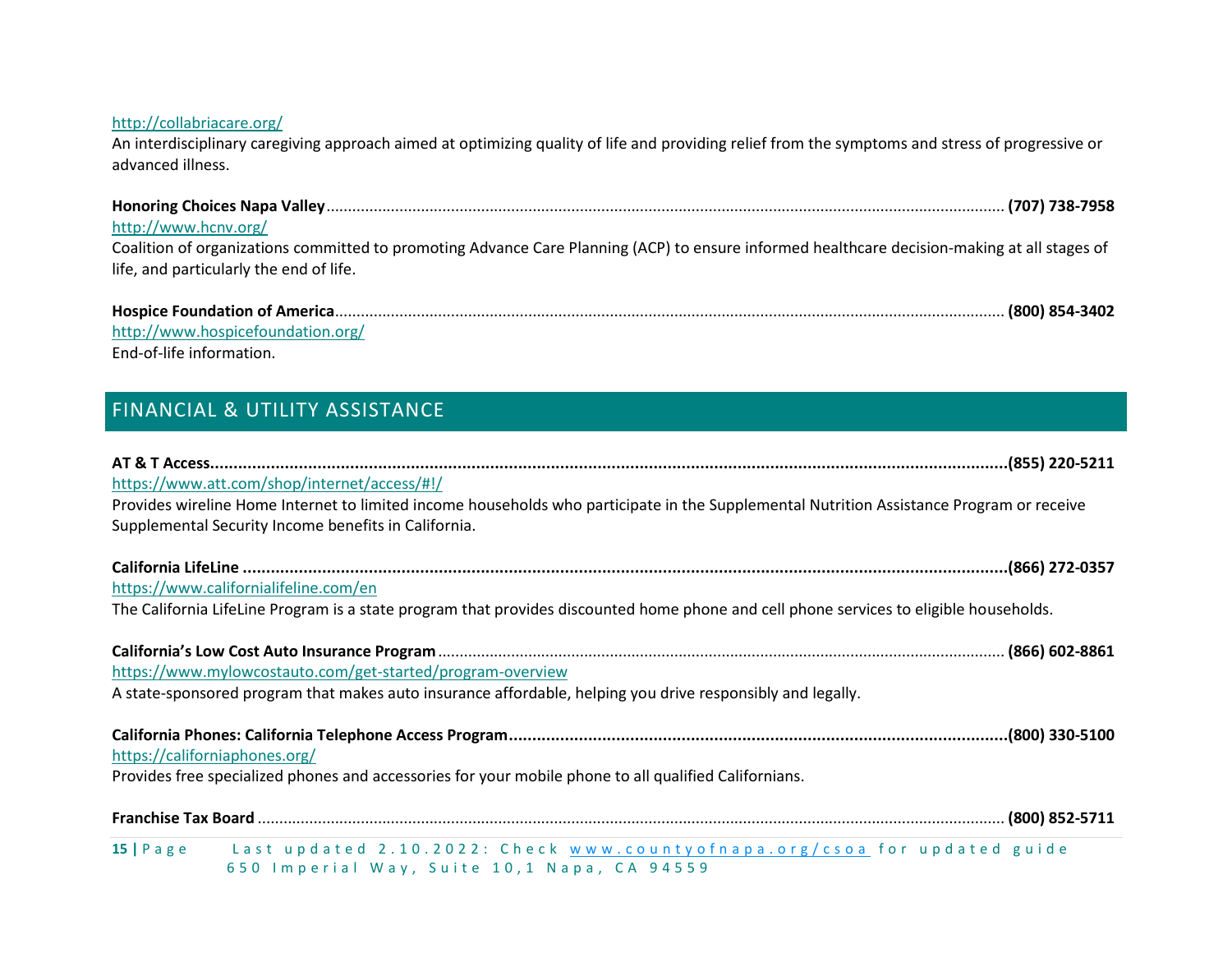#### <http://www.ftb.ca.gov/>

| http://www.irs.gov/                                                                                                                                                                       |  |
|-------------------------------------------------------------------------------------------------------------------------------------------------------------------------------------------|--|
|                                                                                                                                                                                           |  |
| https://www.lifelinesupport.org/                                                                                                                                                          |  |
| A federal program that lowers the monthly cost of phone and internet.                                                                                                                     |  |
|                                                                                                                                                                                           |  |
| https://www.benefits.gov/benefit/623                                                                                                                                                      |  |
| Assists eligible low-income households with their heating and cooling energy costs, bill payment assistance, energy crisis assistance,<br>weatherization and energy-related home repairs. |  |
|                                                                                                                                                                                           |  |
| http://www.northcoastenergyservices.com/index.html/                                                                                                                                       |  |
| Provides energy conservation, consumer education & advocacy, home improvement, utility assistance, job training, and other services to people                                             |  |
| in need.                                                                                                                                                                                  |  |
|                                                                                                                                                                                           |  |
| https://www.pge.com/en US/residential/save-energy-money/help-paying-your-bill/longer-term-assistance/care/care.page                                                                       |  |
| Provides discount on gas/electric bills for qualified low-income households.                                                                                                              |  |
|                                                                                                                                                                                           |  |
| https://www.pge.com/en US/residential/save-energy-money/help-paying-your-bill/longer-term-assistance/care/care.page                                                                       |  |
| Provides discount on gas/electric bills for qualified low-income households.                                                                                                              |  |
|                                                                                                                                                                                           |  |
| https://www.pge.com/medicalbaseline/                                                                                                                                                      |  |
| Financial assistance for those with medical conditions.                                                                                                                                   |  |
|                                                                                                                                                                                           |  |
| https://www.puertasabiertasnapa.org/                                                                                                                                                      |  |
|                                                                                                                                                                                           |  |

16 | P a g e Last up d a t e d 2.10.2022: Check www.county of n a p a . or g / c s o a for up d a t e d guide 6 5 0 Imperial Way, Suite 10, 1 Napa, CA 94559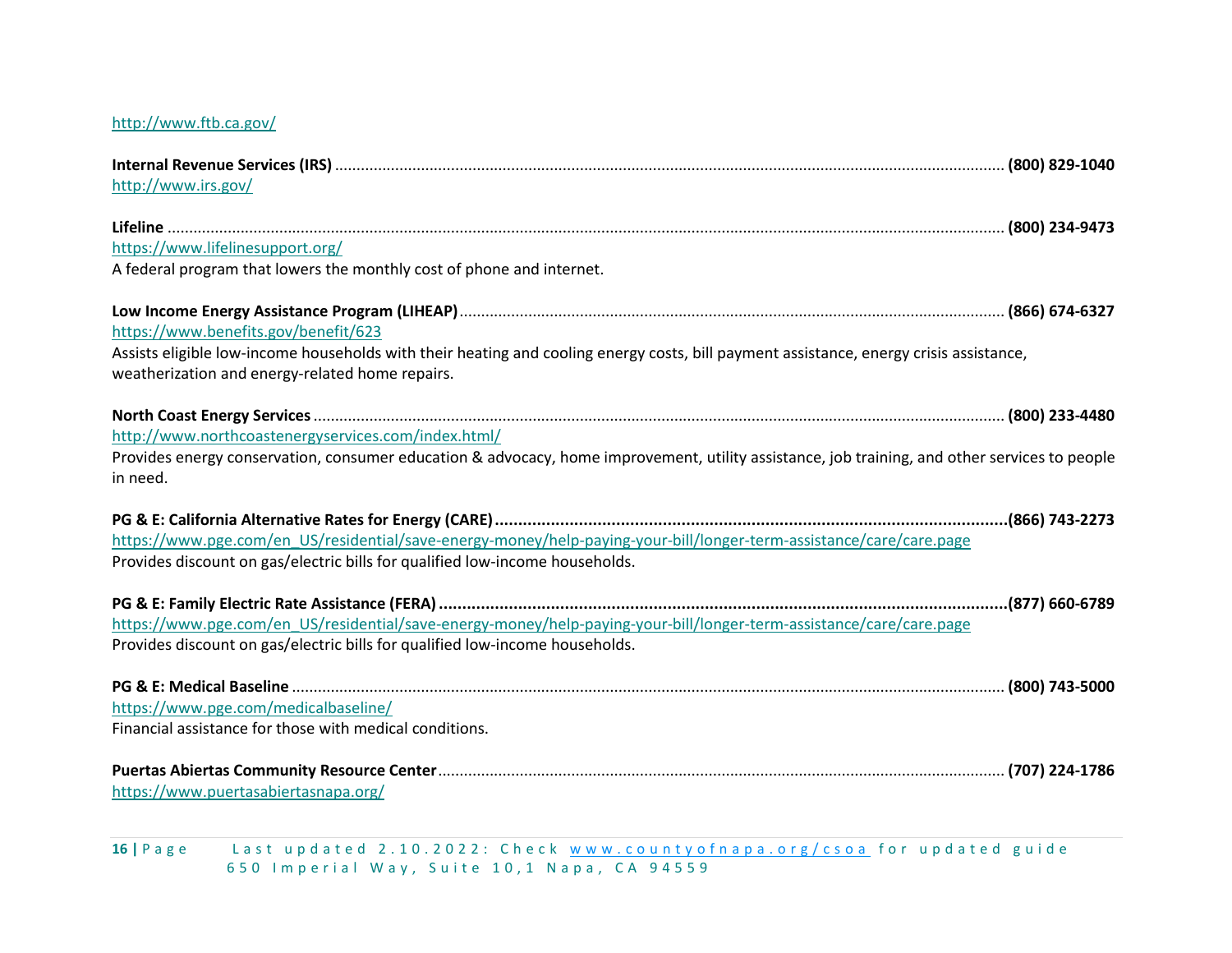Bilingual/bicultural staff provide a variety of health, social service and education services that have a significant impact on family interaction, financial stability, civic involvement, and educational success.

| https://www.countyofnapa.org/2475/Season-of-Sharing                                                                                                                                                                    |  |
|------------------------------------------------------------------------------------------------------------------------------------------------------------------------------------------------------------------------|--|
| Provides temporary financial assistance to individuals and families in crisis to pay for housing and emergency needs (rental/mortgage, utilities,<br>medical/dental, auto) that cannot be met through other resources. |  |
|                                                                                                                                                                                                                        |  |
| http://upvalleyfamilycenters.org/economic-stability/                                                                                                                                                                   |  |
| Provides income tax assistance, adult education (Plaza Comunitaria), financial education and more.                                                                                                                     |  |
|                                                                                                                                                                                                                        |  |
| http://californiaphone.org/                                                                                                                                                                                            |  |
| End-of-life information.                                                                                                                                                                                               |  |

# <span id="page-16-0"></span>FOOD & MEALS

| http://canv.org/                                                                                                                                                                                                                         |
|------------------------------------------------------------------------------------------------------------------------------------------------------------------------------------------------------------------------------------------|
| Allows low-income residents of Napa County to receive an allotment of food from one of 7 locations every 30 days. Allotments are based on<br>household size but will consist of meat, dairy, produce and dry and canned food items.      |
|                                                                                                                                                                                                                                          |
| http://canv.org/                                                                                                                                                                                                                         |
| A program that delivers meals to individuals at home who are unable to purchase or prepare their own meals.                                                                                                                              |
|                                                                                                                                                                                                                                          |
| http://canv.org/                                                                                                                                                                                                                         |
| Enables seniors age 60 or older to remain independent as long as possible by giving them a "Brown Bag" with approximately 10 to 14 food items<br>twice a month.                                                                          |
| $\mathcal{A} = \mathcal{A}$ , and a subset of the set of the set of the set of the set of the set of the set of the set of the set of the set of the set of the set of the set of the set of the set of the set of the set of the set of |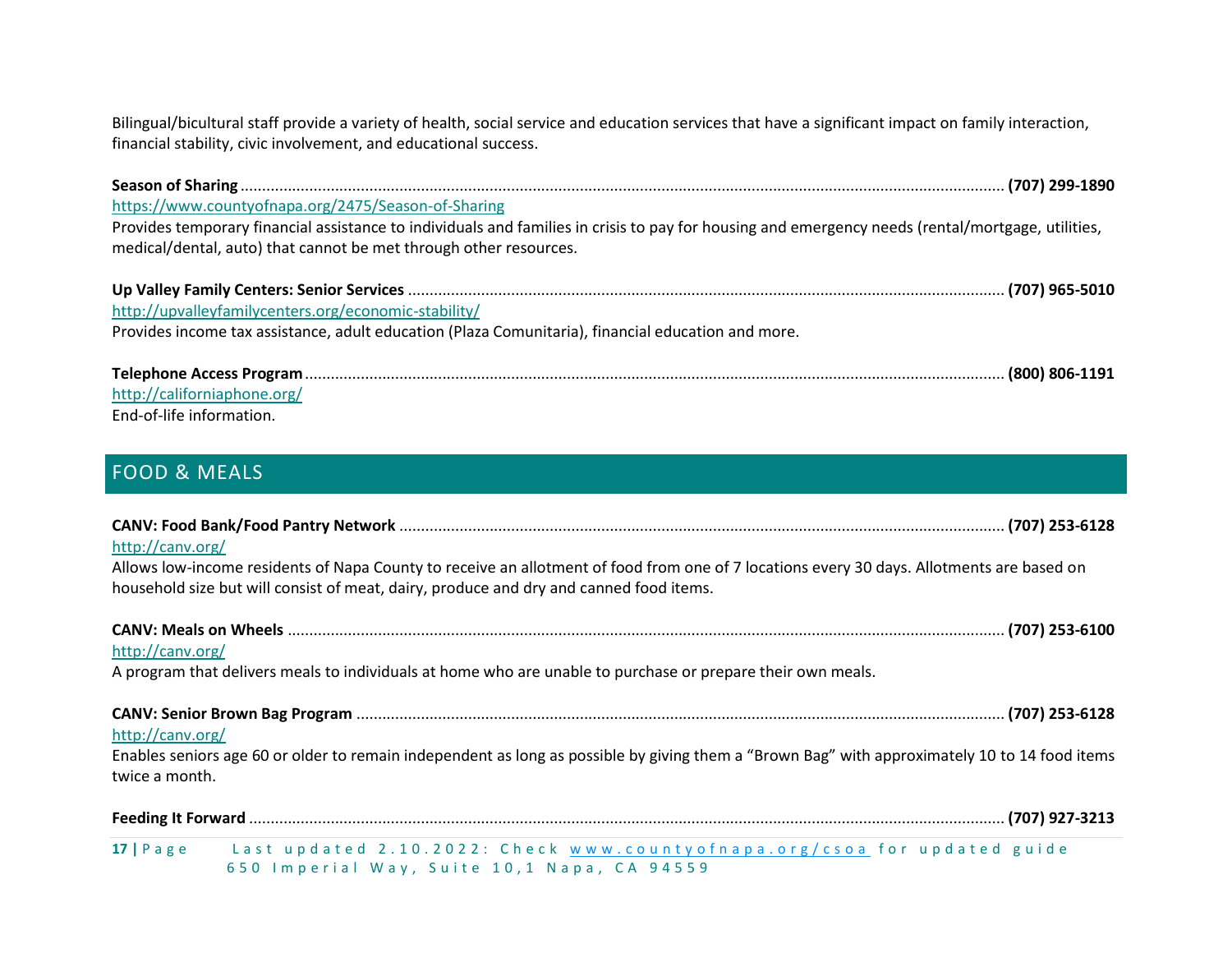| https://fifnv.org/home/about<br>Works to reduce waste and alleviate hunger in Napa County through collaborative efforts. We rescue excess fresh food from donors and deliver<br>it to organizations fighting hunger in our community. |
|---------------------------------------------------------------------------------------------------------------------------------------------------------------------------------------------------------------------------------------|
|                                                                                                                                                                                                                                       |
| http://www.mollysangels.com/                                                                                                                                                                                                          |
| Volunteers pick up unused goods from Panera and Pizza Hut weekly, and deliver them to low income senior housing and the Napa Senior Center.                                                                                           |
|                                                                                                                                                                                                                                       |
| https://www.countyofnapa.org/361/Self-Sufficiency-Services                                                                                                                                                                            |
| Provides eligibility determinations for food supplement program for low income county residents.                                                                                                                                      |
|                                                                                                                                                                                                                                       |
| https://napa.salvationarmy.org/                                                                                                                                                                                                       |
| Coordinates the Neighborhood Table program, which serves a free hot lunch on weekdays, 11:30 am -12:30 pm.                                                                                                                            |

# <span id="page-17-0"></span>HEALTH CARE

| https://www.adventisthealth.org/st-helena/                                                                                                             |  |
|--------------------------------------------------------------------------------------------------------------------------------------------------------|--|
|                                                                                                                                                        |  |
| http://healthy.kaiserpermanente.org/northern-california                                                                                                |  |
| http://healthy.kaiserpermanente.org/northern-california                                                                                                |  |
|                                                                                                                                                        |  |
| https://dental.dhcs.ca.gov/                                                                                                                            |  |
| Covers a variety of dental services for Medi-Cal beneficiaries, such as: diagnostic and preventative dental hygiene, tooth extractions, fillings, root |  |
| canal treatments, periodontal maintenance.                                                                                                             |  |
|                                                                                                                                                        |  |
| 18   Page Last updated 2.10.2022: Check www.countyofnapa.org/csoa for updated guide                                                                    |  |

650 Imperial Way, Suite 10,1 Napa, CA 94559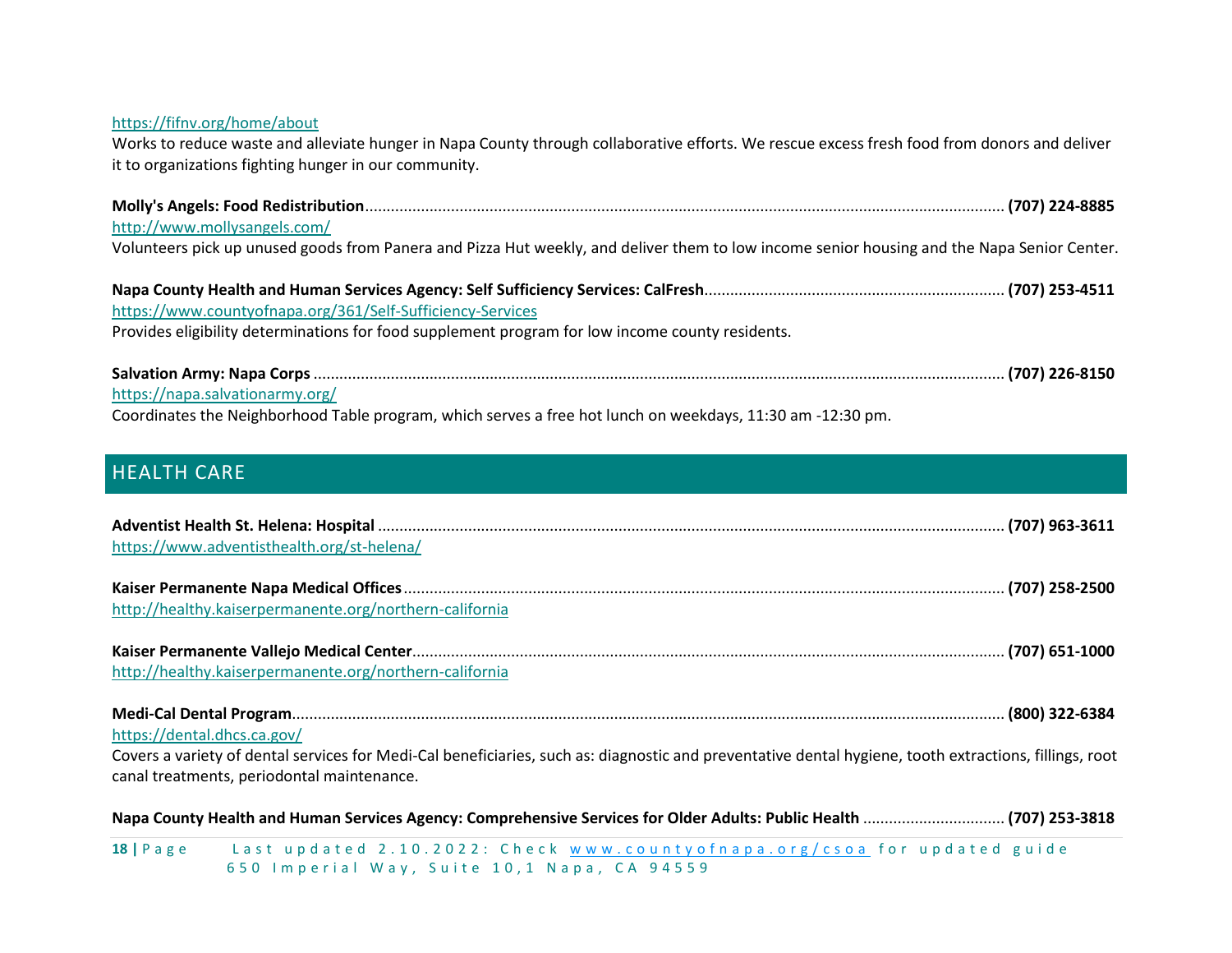#### <https://www.countyofnapa.org/201/Public-Health-Nursing>

Provides individualized intervention to CSOA clients who are medically fragile and most at risk of poor health outcomes.

| https://www.countyofnapa.org/243/Public-Health                                                                                                                                                                                                                                                                |  |
|---------------------------------------------------------------------------------------------------------------------------------------------------------------------------------------------------------------------------------------------------------------------------------------------------------------|--|
| The Public Health division serves the people of Napa County by protecting health, working to prevent disease, premature death and disability,<br>promoting healthy lifestyles, supporting families in the work of raising whole and healthy children and responding to disasters, outbreaks and<br>epidemics. |  |
|                                                                                                                                                                                                                                                                                                               |  |
| https://napasolanodentalsociety.org/                                                                                                                                                                                                                                                                          |  |
| A professional association of dentists that is committed to the enhancement of the oral health education and dental welfare of the public.                                                                                                                                                                    |  |
|                                                                                                                                                                                                                                                                                                               |  |
| https://www.olehealth.org/                                                                                                                                                                                                                                                                                    |  |
| Offers team-based care that includes preventive health services, urgent care as well as management of chronic illnesses.                                                                                                                                                                                      |  |
|                                                                                                                                                                                                                                                                                                               |  |
| https://www.olehealth.org/our-services/dental/                                                                                                                                                                                                                                                                |  |
| An expert team of dental providers committed to providing high quality and affordable dental care to patients.                                                                                                                                                                                                |  |
|                                                                                                                                                                                                                                                                                                               |  |
| https://www.olehealth.org/                                                                                                                                                                                                                                                                                    |  |
| Offers team-based care that includes preventive health services, urgent care as well as management of chronic illnesses.                                                                                                                                                                                      |  |
|                                                                                                                                                                                                                                                                                                               |  |
| https://www.olehealth.org/                                                                                                                                                                                                                                                                                    |  |
| Offers team-based care that includes preventive health services, urgent care as well as management of chronic illnesses.                                                                                                                                                                                      |  |
|                                                                                                                                                                                                                                                                                                               |  |
| http://napavalleysharethecare.com                                                                                                                                                                                                                                                                             |  |
| Manages a Stop Falls program, which includes home safety assessments, grab bar installation and home modification recommendations, and                                                                                                                                                                        |  |
| provides other services including: dental care funding, friendly visitors, rides, home and well-being assessments, care/crisis management,<br>assistance with paperwork, and a free medical equipment and home health supplies recycling and exchange program.                                                |  |
|                                                                                                                                                                                                                                                                                                               |  |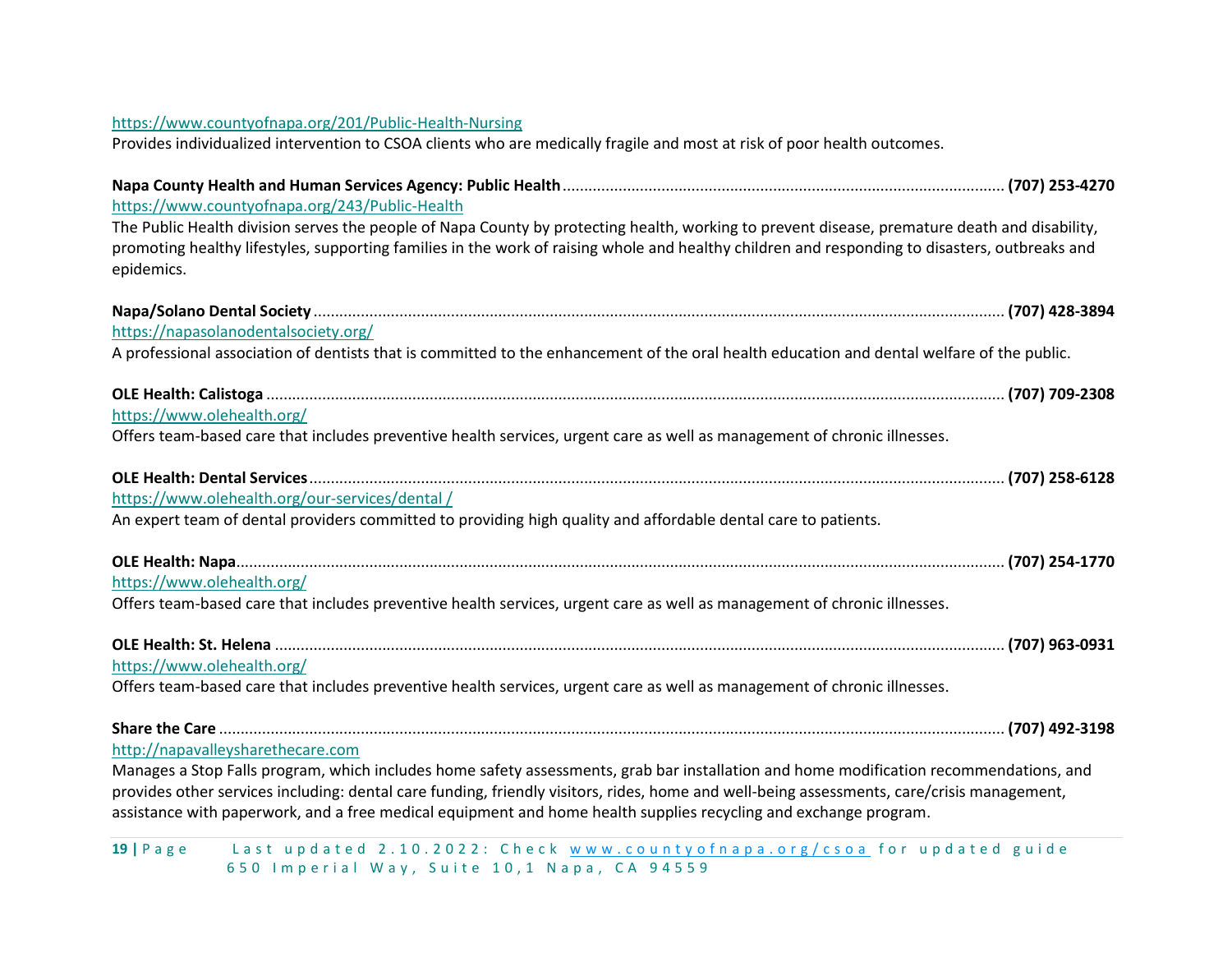| https://www.thequeen.org/                |  |
|------------------------------------------|--|
|                                          |  |
|                                          |  |
| https://www.northerncalifornia.va.gov/   |  |
| Healthcare delivery system for veterans. |  |

# <span id="page-19-0"></span>HEALTH INSURANCE

| http://www.napachi.org/                                                                                                                                                                                                                                                                                                                        |
|------------------------------------------------------------------------------------------------------------------------------------------------------------------------------------------------------------------------------------------------------------------------------------------------------------------------------------------------|
| Specially trained, bilingual/bicultural staff help families in Napa County who need information and assistance in enrolling in affordable health<br>insurance plans, including Medi-Cal, Medicare and Covered California.                                                                                                                      |
| https://www.coveredca.com/                                                                                                                                                                                                                                                                                                                     |
| A free service that connects Californians with brand-name health insurance under the Patient Protection and Affordable Care Act.                                                                                                                                                                                                               |
| https://www.medicare.gov/<br>Federal health care program for seniors and certain disabled persons.                                                                                                                                                                                                                                             |
| http://senioradvocacyservices.org/hicap/                                                                                                                                                                                                                                                                                                       |
| Provides seniors and disabled individuals with objective information about Medicare and other insurance issues so they can make informed<br>decisions about their health care coverage. HICAP does not endorse, recommend, or sell health insurance plans. HICAP counseling is a free<br>service funded by the California Department of Aging. |
| https://www.countyofnapa.org/361/Self-Sufficiency-Services<br>Provides eligibility determinations for medically needy county residents; benefits are administered through the Partnership Health Plan of                                                                                                                                       |
| California for physical health and by HHSA for mental health coverage.<br>$\bullet$ and a set of the second contract of the set of the set of the set of the set of the set of the set of the set of the set of the set of the set of the set of the set of the set of the set of the set of the set of the                                    |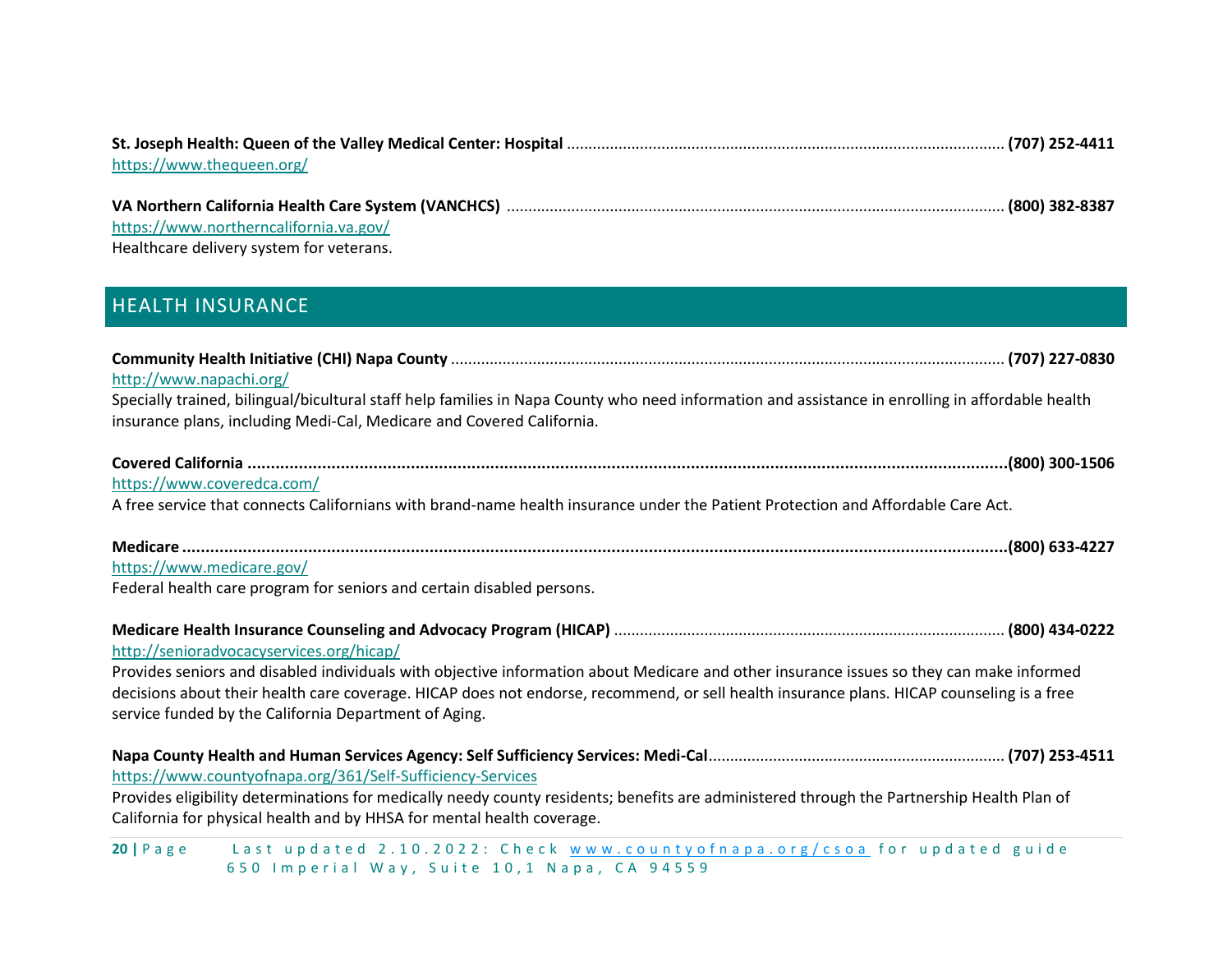| http://www.partnershiphp.org/Pages/PHC.aspx                                                                                                     |  |
|-------------------------------------------------------------------------------------------------------------------------------------------------|--|
| Partnership HealthPlan of California (PHC) is a non-profit community based health care organization that contracts with the State to administer |  |
| Medi-Cal benefits through local care providers to ensure Medi-Cal recipients have access to high-quality comprehensive cost-effective health    |  |
| care.                                                                                                                                           |  |
|                                                                                                                                                 |  |
| https://www.ssa.gov/                                                                                                                            |  |

A government agency that administers social programs covering old age, disability, retirement and survivors' benefits.

| https://www.edd.ca.gov/ |  |
|-------------------------|--|

Services include: assisting employers with labor needs, helping job seekers obtain employment, administering workforce programs for adults, dislocated workers, and youth, assisting disadvantaged recipients in becoming self-sufficient, helping unemployed and disabled workers through the administration of the UI and SDI programs, supporting state activities and benefit programs by collecting and administering employmentrelated taxes.

# <span id="page-20-0"></span>HOME CARE & IN-HOME SERVICES

| http://www.adventisthealth.org/homecare/pages/locations/lake-napa.aspx                                                                                                                                                                                                   |  |
|--------------------------------------------------------------------------------------------------------------------------------------------------------------------------------------------------------------------------------------------------------------------------|--|
| Home care for patients who have suffered serious illness or are coping with chronic medical conditions.                                                                                                                                                                  |  |
|                                                                                                                                                                                                                                                                          |  |
| https://choiceinaging.org/multipurpose-senior-services-program-mssp/                                                                                                                                                                                                     |  |
| Care management program, for Medi-Cal eligible recipients, that helps keep frail seniors safely at home and out of skilled nursing facilities.                                                                                                                           |  |
|                                                                                                                                                                                                                                                                          |  |
| https://www.countyofnapa.org/187/In-Home-Supportive-Services                                                                                                                                                                                                             |  |
| Assists eligible low income aged, blind, and disabled persons, who are at risk for out-of-home placement, to remain safely at home by                                                                                                                                    |  |
| authorizing payment for care provider services. IHSS care providers may provide personal care services such as: bathing and grooming, dressing,<br>and toileting, as well as domestic services such as: house cleaning, meal preparation/cleanup, shopping, and laundry. |  |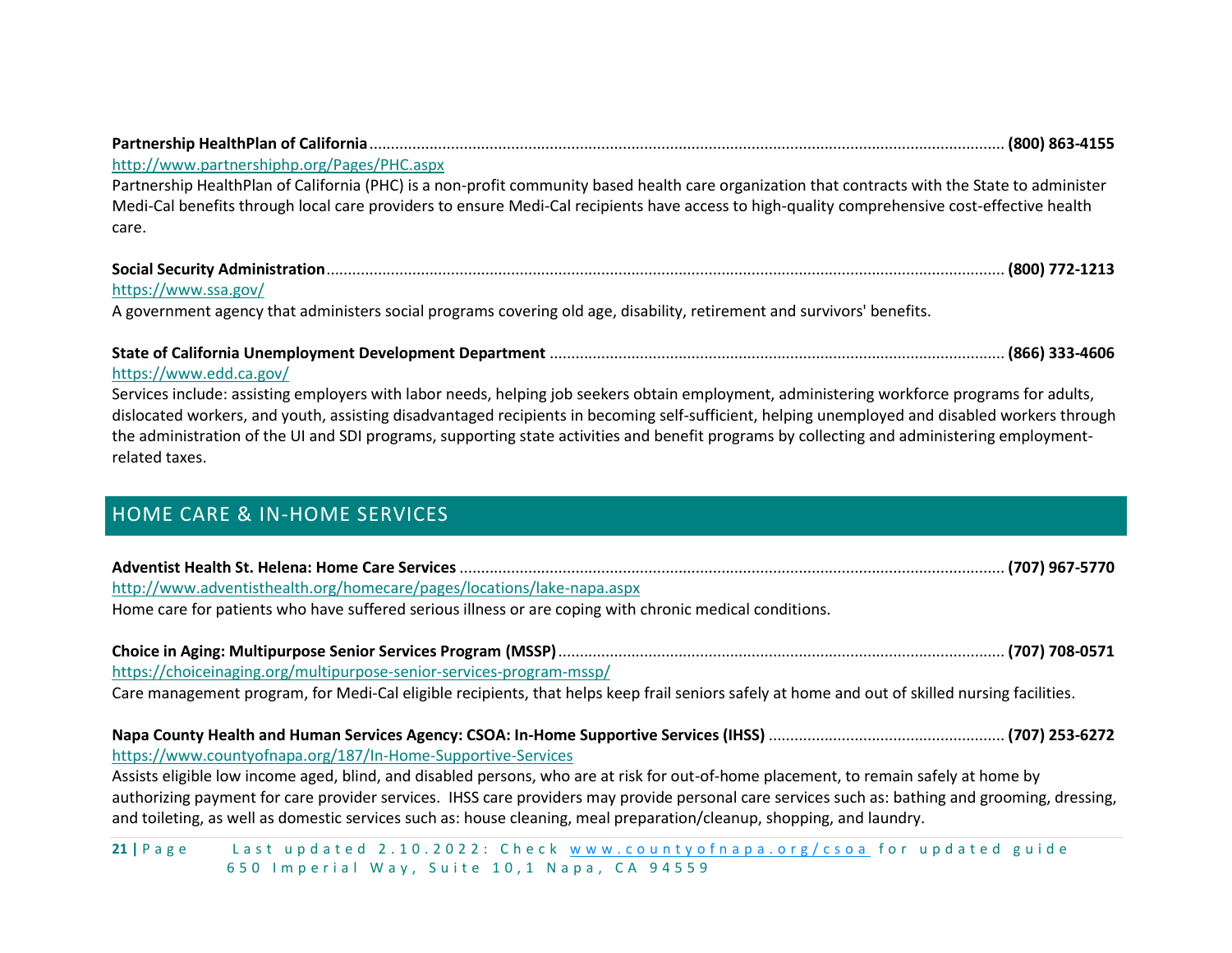| https://www.stjosephhomecare.org/our-services/                                           |  |
|------------------------------------------------------------------------------------------|--|
| Skilled clinical staff will provide personalized care in the patient's home environment. |  |
|                                                                                          |  |
|                                                                                          |  |

<https://www.thequeen.org/for-community/care-network/>

Helps low-income, uninsured or underinsured clients who have chronic medical conditions and who would benefit from services such as case management, advocacy, resource & referral and education.

# <span id="page-21-0"></span>**HOTLINES**

# <span id="page-21-1"></span>HOUSING & HOMELESS SERVICES

| $22$   Page | Last updated 2.10.2022: Check www.countyofnapa.org/csoa for updated guide |
|-------------|---------------------------------------------------------------------------|
|             | 650 Imperial Way, Suite 10,1 Napa, CA 94559                               |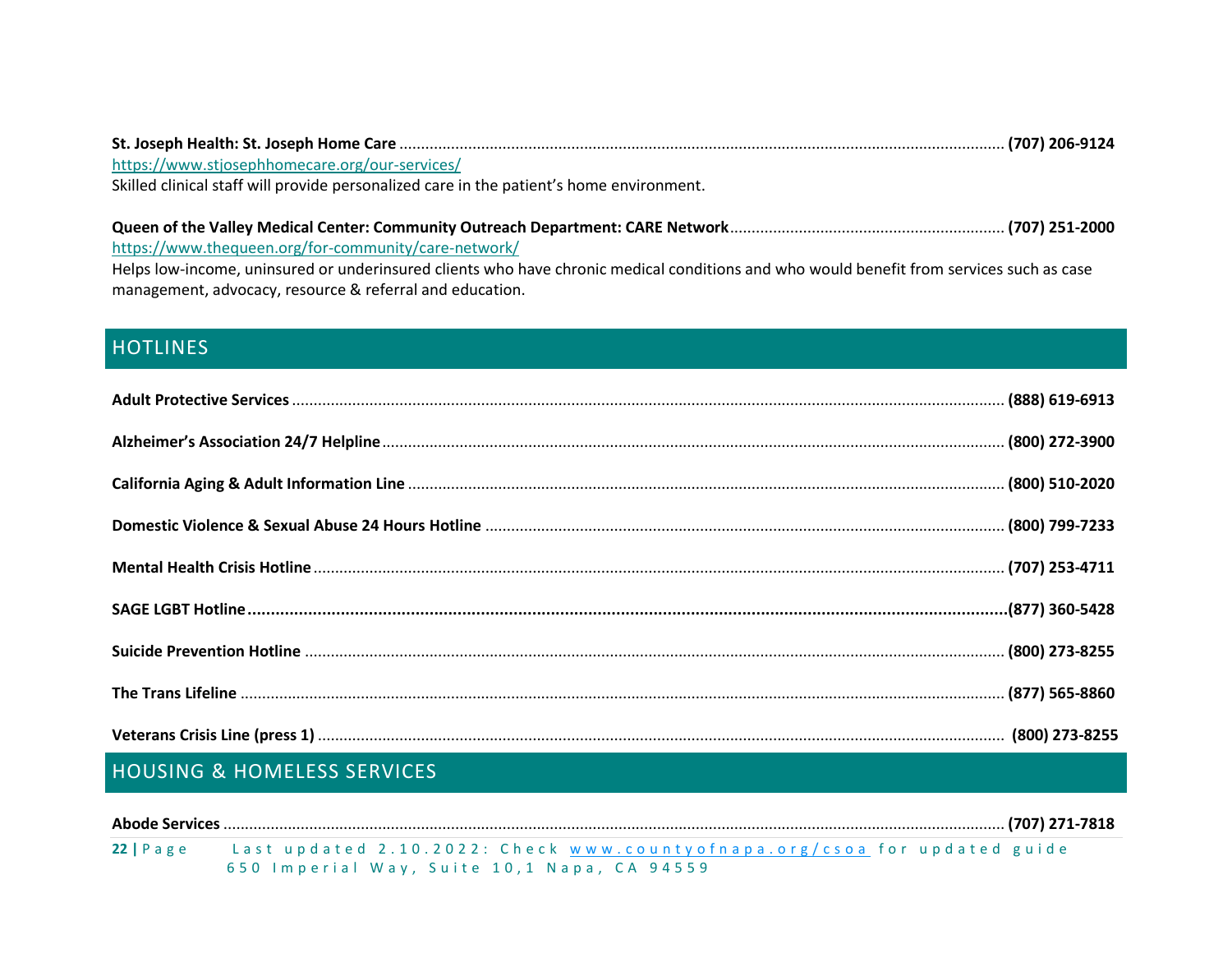#### <http://www.abodeservices.org/napa-county>

Operates an emergency shelter and provides outreach, housing support, and rental assistance. They also create and manage affordable housing.

| http://www.hcd.ca.gov/                                                                                                                                                                                                                                                                                                   |  |
|--------------------------------------------------------------------------------------------------------------------------------------------------------------------------------------------------------------------------------------------------------------------------------------------------------------------------|--|
| Provides housing and community development assistance and attempts to ensure everyone has access to "fair and equal" housing.                                                                                                                                                                                            |  |
| https://www.hcd.ca.gov/manufactured-mobile-home/mobile-home-ombudsman/index.shtml<br>Provides manufactured and mobile home assistance.                                                                                                                                                                                   |  |
| https://www.calhfa.ca.gov/index.htm                                                                                                                                                                                                                                                                                      |  |
| Supports the needs of renters and homebuyers by providing financing and programs so more low to moderate income Californians have a place<br>to call home.                                                                                                                                                               |  |
| https://www.hud.gov                                                                                                                                                                                                                                                                                                      |  |
| Federal agency responsible for national policy and programs that address America's housing needs, that improve and develop the Nation's<br>communities, and enforce fair housing laws.                                                                                                                                   |  |
| http://napafairhousing.org/                                                                                                                                                                                                                                                                                              |  |
| Provides extensive educational activities, which include both general and in-depth presentations on fair housing, and enforcement activities,<br>which includes intake of discrimination complaints, testing, investigation, mediation, conciliation, and referrals for litigation and/or<br>administrative enforcement. |  |
| http://fairhousingnorcal.org/                                                                                                                                                                                                                                                                                            |  |
| Fair housing services and mortgage foreclosure prevention.<br>http://www.solanonapahabitat.org/                                                                                                                                                                                                                          |  |
| Affordable housing construction.                                                                                                                                                                                                                                                                                         |  |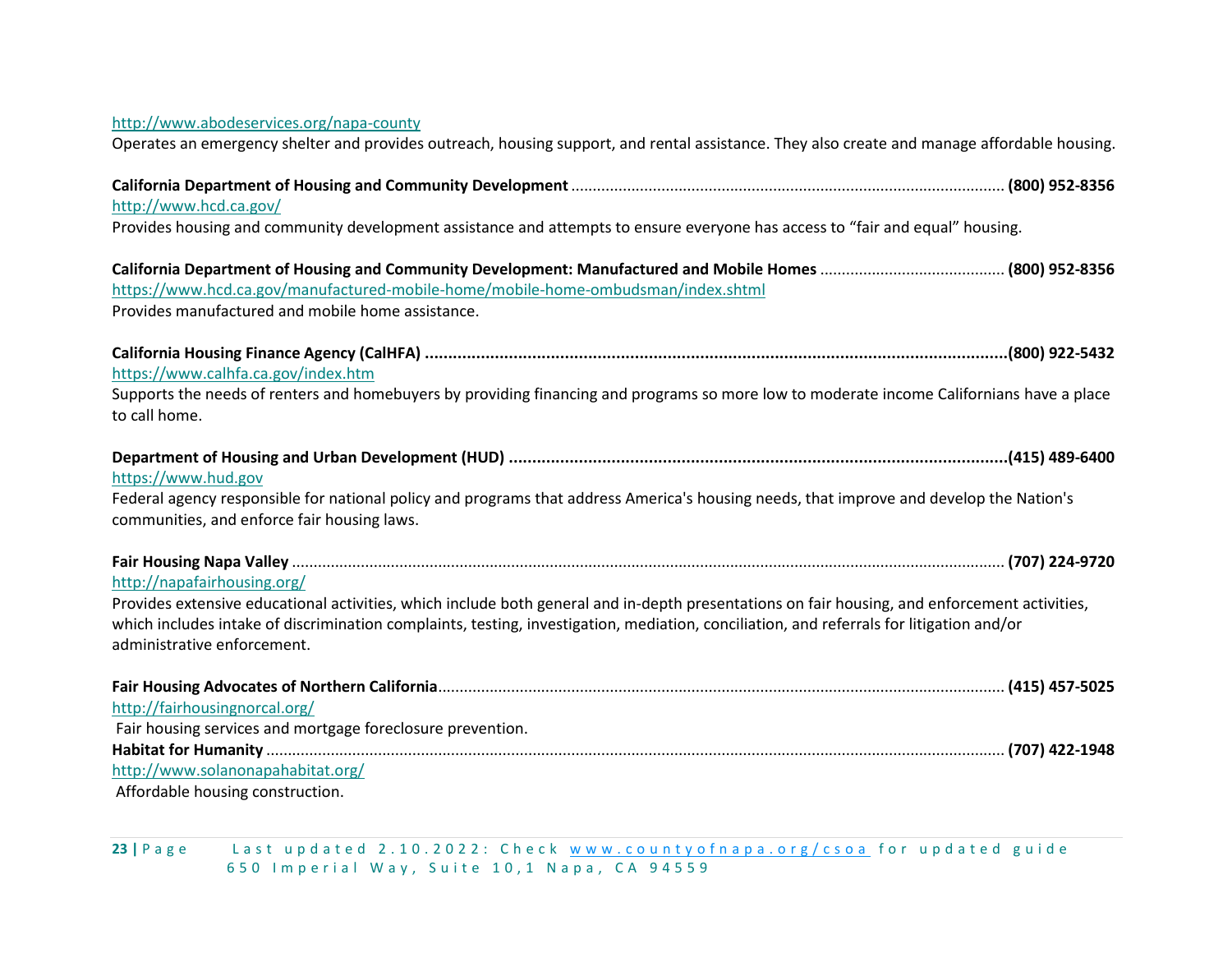| http://www.cityofnapa.org/176/Housing-Division<br>Administers various Federal, State and local programs to assist the community by providing affordable housing and supportive services at all<br>levels of affordability. |  |
|----------------------------------------------------------------------------------------------------------------------------------------------------------------------------------------------------------------------------|--|
|                                                                                                                                                                                                                            |  |
| http://www.nvch.org/                                                                                                                                                                                                       |  |
| Plans and builds new housing, purchases existing run-down properties and rehabilitates them, and manages affordable rental units for Napa                                                                                  |  |
| County's low- and moderate-income residents.                                                                                                                                                                               |  |
|                                                                                                                                                                                                                            |  |
| https://www.countyofnapa.org/272/Homeless-Services                                                                                                                                                                         |  |
| A shelter for individuals 18 years and older.                                                                                                                                                                              |  |
|                                                                                                                                                                                                                            |  |
| https://www.va.gov/homeless/hud-vash.asp                                                                                                                                                                                   |  |
| A collaborative program between HUD and VA combines HUD housing vouchers with VA supportive services to help Veterans who are homeless                                                                                     |  |
| and their families find and sustain permanent housing.                                                                                                                                                                     |  |

# <span id="page-23-0"></span>HOUSING LISTS

- **Affordable and Subsidized Housing List Napa County** [www.cityofnapa.org/DocumentCenter/View/5618](http://www.cityofnapa.org/DocumentCenter/View/5618)
- **Community Care Facilities** <https://www.ccld.dss.ca.gov/carefacilitysearch/>
- **Residential Care Facilities Up Valley** <http://napaombudsman.org/residential-care-facilities-up-valley/>
- **Residential Care Facilities Napa** <http://napaombudsman.org/residential-care-facilities-napa/>
- **Residential Care Facilities American Canyon** <http://napaombudsman.org/residential-care-facilities-american-canyon/>
- **Skilled Nursing Facilities Napa** <http://napaombudsman.org/skilled-nursing-facilities-napa/>

# <span id="page-23-1"></span>INFORMATION & ASSISTANCE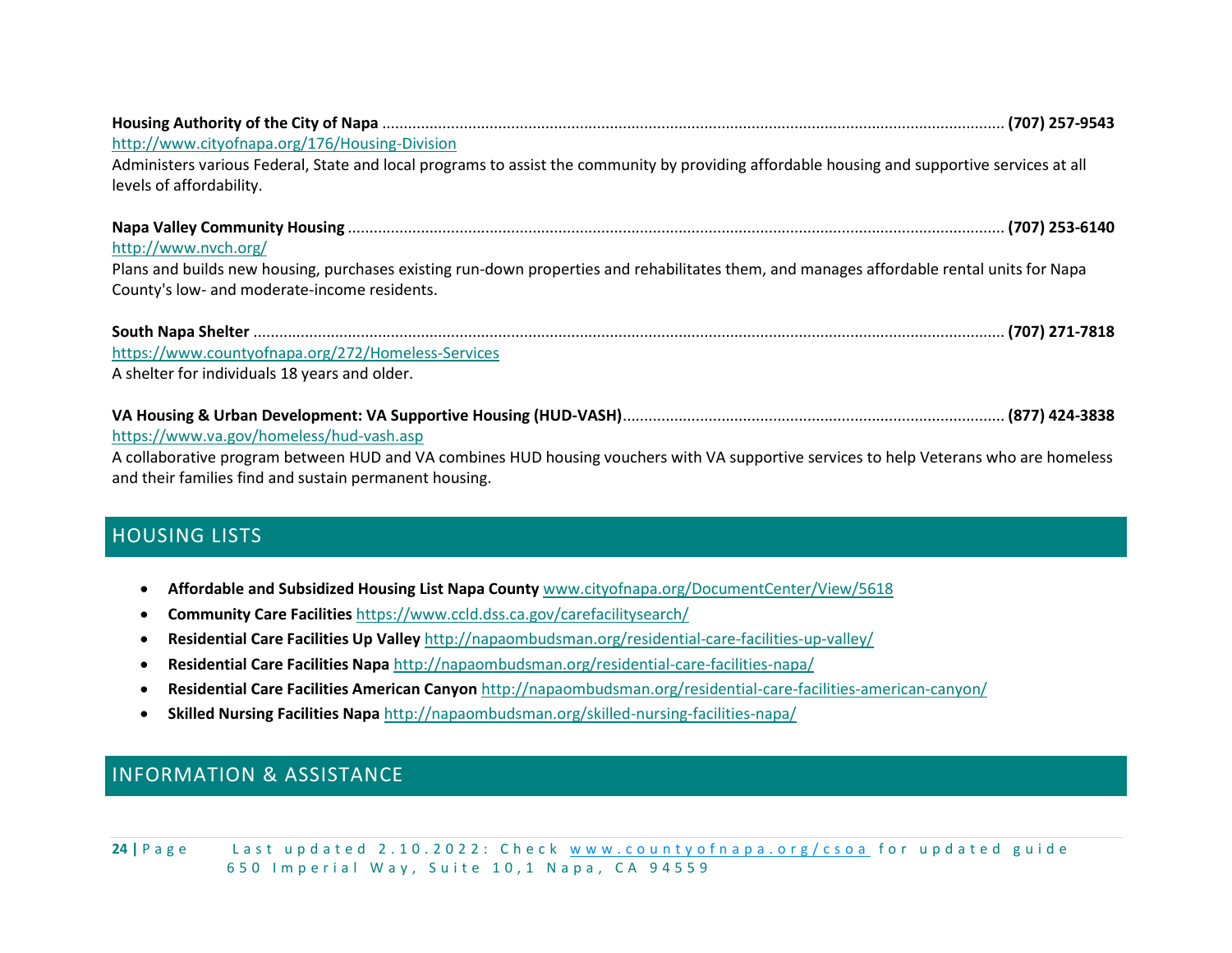| http://www.211bayarea.org/                                                                                                                                                                                                     |  |
|--------------------------------------------------------------------------------------------------------------------------------------------------------------------------------------------------------------------------------|--|
| A comprehensive information and referral service for San Francisco, San Mateo, Napa, Marin, Santa Clara, and Solano counties.                                                                                                  |  |
| 866) 487-2365 (866) 487-2365. يست مستقدم المستقدم المستقدم المستقدم المستقدم المستقدم المستقدم المستقدم المستقدم المستقدم المستقدم المستقدم المستقدم المستقدم المستقدم المستقدم المستقدم المستقدم المستقدم المستقدم المستقدم ا |  |
| https://benefits.gov                                                                                                                                                                                                           |  |
| Online resource to help find federal benefits                                                                                                                                                                                  |  |
|                                                                                                                                                                                                                                |  |
| https://borntoage.com/                                                                                                                                                                                                         |  |
| Publishes senior advocacy, care and resource directories for Alameda, Contra Costa, Napa, Solano, Sonoma & Marin counties.                                                                                                     |  |
|                                                                                                                                                                                                                                |  |
| https://collabriacare.org/information-and-assistance/                                                                                                                                                                          |  |
| The main access point for services and supports necessary for seniors age 60 and above, so they can maintain their long-term independence.                                                                                     |  |
|                                                                                                                                                                                                                                |  |
| https://collabriacare.org/uvv/                                                                                                                                                                                                 |  |
| A membership-based organization providing easy access to in-home services and activities, so older adults can remain safely in their homes and                                                                                 |  |
| their communities.                                                                                                                                                                                                             |  |
|                                                                                                                                                                                                                                |  |
| https://www.cfb.ca.gov                                                                                                                                                                                                         |  |
| Licenses funeral agencies and publishes consumer guides                                                                                                                                                                        |  |
|                                                                                                                                                                                                                                |  |
| www.Mydslc.org                                                                                                                                                                                                                 |  |
| Services for persons with disabilities                                                                                                                                                                                         |  |
|                                                                                                                                                                                                                                |  |
| https://www.edd.ca.gov/                                                                                                                                                                                                        |  |
| <b>Benefits enrollment</b>                                                                                                                                                                                                     |  |
|                                                                                                                                                                                                                                |  |
| Last updated 2.10.2022: Check www.countyofnapa.org/csoa for updated guide<br>$25$   Page<br>650 Imperial Way, Suite 10,1 Napa, CA 94559                                                                                        |  |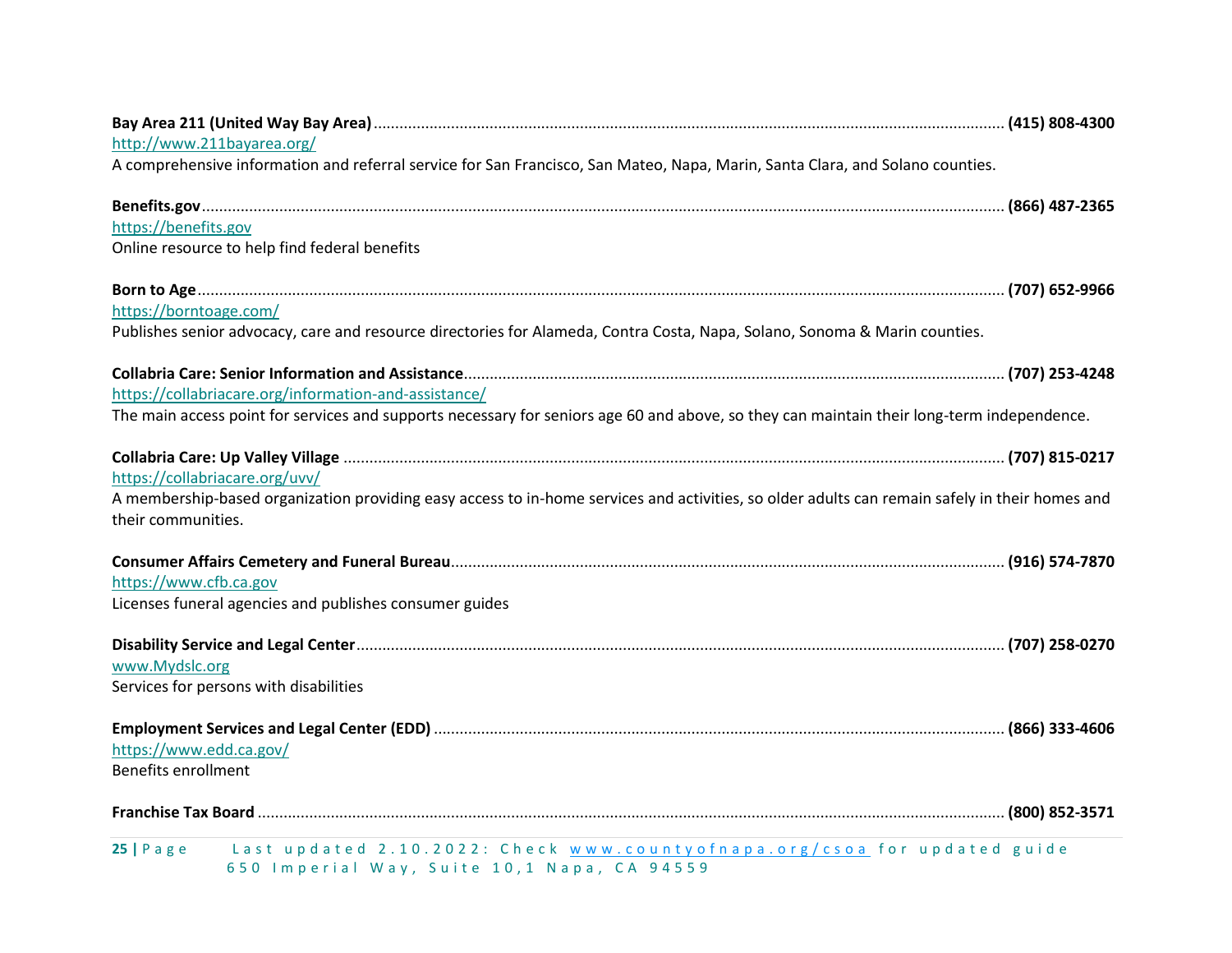# <https://www.ftb.ca.gov/>

State tax agency

| https://www.irs.gov/                                                                                                                                |  |
|-----------------------------------------------------------------------------------------------------------------------------------------------------|--|
| Federal income and business taxes agency                                                                                                            |  |
|                                                                                                                                                     |  |
| https://www.hearinglossca.org                                                                                                                       |  |
| Hearing loss information and assistance                                                                                                             |  |
|                                                                                                                                                     |  |
| https://www.countyofnapa.org/243                                                                                                                    |  |
| Services for older, blind, and disabled adults                                                                                                      |  |
|                                                                                                                                                     |  |
| https://www.countyofnapa.org/CSOA                                                                                                                   |  |
| Responds to the community's public health needs                                                                                                     |  |
|                                                                                                                                                     |  |
| https://www.stroke.org                                                                                                                              |  |
| Stroke education and programs                                                                                                                       |  |
|                                                                                                                                                     |  |
| https://www.puertasabiertasnapa.org/                                                                                                                |  |
| Bilingual/bicultural staff provide a variety of health, social service and education services that have a significant impact on family interaction, |  |
| financial stability, civic involvement, and educational success.                                                                                    |  |
|                                                                                                                                                     |  |
| http://www.calpoison.org/                                                                                                                           |  |
| Poison expertise and treatment advice                                                                                                               |  |
|                                                                                                                                                     |  |
| http://www.redwoodcrc.org/                                                                                                                          |  |
| 26   Page Last updated 2.10.2022: Check www.countyofnapa.org/csoa for updated guide                                                                 |  |

6 5 0 Imperial Way, Suite 10, 1 Napa, CA 94559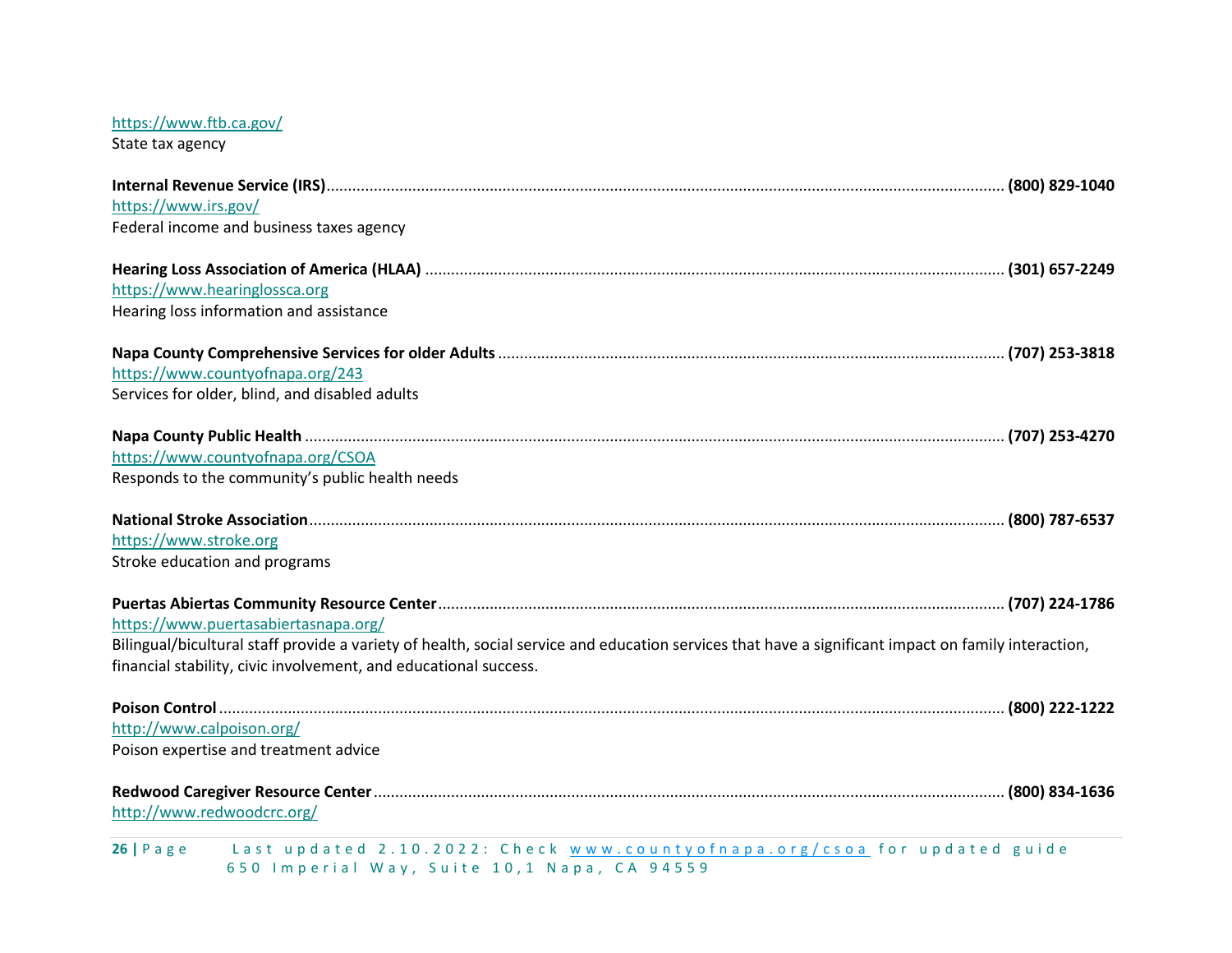Part of a statewide system of eleven nonprofit Caregiver Resource Centers (CRCs) offering support and assistance to caregivers of adults with brain impairments through education, research, services and advocacy.

| http://upvalleyfamilycenters.org/seniors/                                                                    |  |
|--------------------------------------------------------------------------------------------------------------|--|
| Resources for lesbian, gay, bisexual, and transgender (LGBTW) older adults.                                  |  |
|                                                                                                              |  |
| http://ssa.gov                                                                                               |  |
| <b>Federal Social Security Office</b>                                                                        |  |
|                                                                                                              |  |
| http://upvalleyfamilycenters.org/seniors/                                                                    |  |
| Provides resource, referral, case management and advocacy services specifically for seniors living UpValley. |  |

# <span id="page-26-0"></span>LEGAL SERVICES

| https://baylegal.org<br>Provides low-income clients with free civil legal assistance, including legal advice and counsel, effective referrals, and legal representation.                  |
|-------------------------------------------------------------------------------------------------------------------------------------------------------------------------------------------|
| https://lsnc.net<br>Provides low-income clients with free civil legal assistance, including legal advice and counsel, effective referrals, and legal representation.                      |
| http://longtermcare.acl.gov<br>Information about long term care.                                                                                                                          |
| http://www.disabilityrightsca.org/<br>Advocates, educates, investigates, and litigates to advance the rights, dignity, equal opportunities, and choices for all people with disabilities. |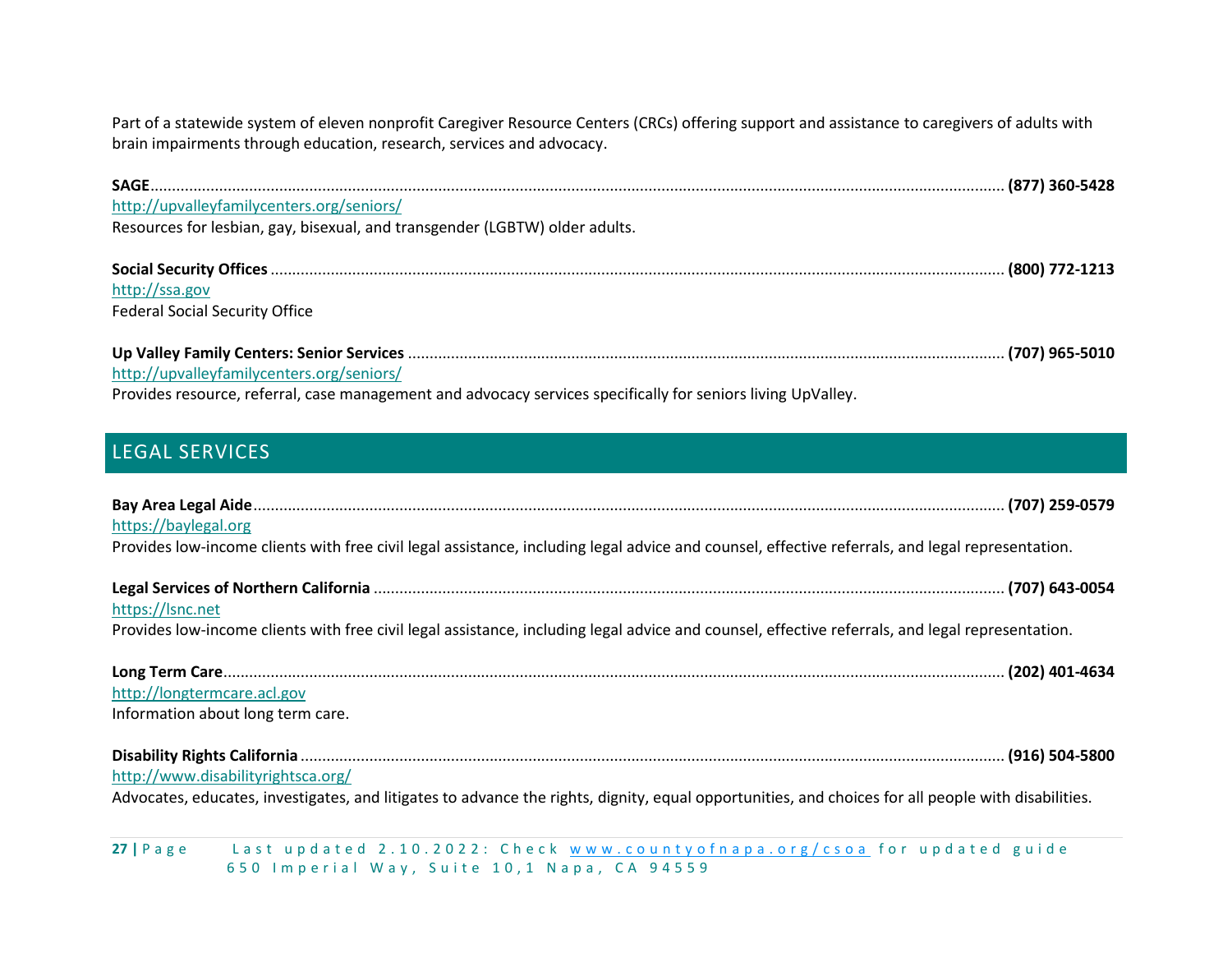<span id="page-27-0"></span>

| http://www.countyofnapa.org/2086/District-Attorney<br>Investigates alleged crimes in cooperation with law enforcement, and files criminal charges or brings evidence before the Grand Jury. The<br>division includes Administration, Consumer / Environmental Protection, Criminal Division, Investigations Unit and Victim-Witness Services.<br>http://www.napa.courts.ca.gov/<br>Responsible for processing all criminal cases and all civil cases including family law, probate, juvenile, and general civil matters.<br>https://www.puertasabiertasnapa.org/<br>Bilingual/bicultural staff provide a variety of health, social service and education services that have a significant impact on family interaction,<br>financial stability, civic involvement, and educational success.<br><b>LONG TERM CARE</b><br>http://napaombudsman.org/<br>Provides care facility compliant resolution and advocacy as well as maintaining lists of local Residential Care facilities for the elderly (RCFE's), and<br>Skilled Nursing facilities.<br>https://www.ccld.dss.ca.gov/carefacilitysearch/<br>Licensing agency for Adult Residential and Day Care, Elderly Assisted Living & Home Care Organizations. Search here to find a facility or file a<br>complaint. | http://mydslc.org/                                                                                                          |
|-------------------------------------------------------------------------------------------------------------------------------------------------------------------------------------------------------------------------------------------------------------------------------------------------------------------------------------------------------------------------------------------------------------------------------------------------------------------------------------------------------------------------------------------------------------------------------------------------------------------------------------------------------------------------------------------------------------------------------------------------------------------------------------------------------------------------------------------------------------------------------------------------------------------------------------------------------------------------------------------------------------------------------------------------------------------------------------------------------------------------------------------------------------------------------------------------------------------------------------------------------------------|-----------------------------------------------------------------------------------------------------------------------------|
|                                                                                                                                                                                                                                                                                                                                                                                                                                                                                                                                                                                                                                                                                                                                                                                                                                                                                                                                                                                                                                                                                                                                                                                                                                                                   | Serves people with disabilities providing information, advice and assistance on a wide range of disability-related matters. |
|                                                                                                                                                                                                                                                                                                                                                                                                                                                                                                                                                                                                                                                                                                                                                                                                                                                                                                                                                                                                                                                                                                                                                                                                                                                                   |                                                                                                                             |
|                                                                                                                                                                                                                                                                                                                                                                                                                                                                                                                                                                                                                                                                                                                                                                                                                                                                                                                                                                                                                                                                                                                                                                                                                                                                   |                                                                                                                             |
|                                                                                                                                                                                                                                                                                                                                                                                                                                                                                                                                                                                                                                                                                                                                                                                                                                                                                                                                                                                                                                                                                                                                                                                                                                                                   |                                                                                                                             |
|                                                                                                                                                                                                                                                                                                                                                                                                                                                                                                                                                                                                                                                                                                                                                                                                                                                                                                                                                                                                                                                                                                                                                                                                                                                                   |                                                                                                                             |
|                                                                                                                                                                                                                                                                                                                                                                                                                                                                                                                                                                                                                                                                                                                                                                                                                                                                                                                                                                                                                                                                                                                                                                                                                                                                   |                                                                                                                             |
|                                                                                                                                                                                                                                                                                                                                                                                                                                                                                                                                                                                                                                                                                                                                                                                                                                                                                                                                                                                                                                                                                                                                                                                                                                                                   |                                                                                                                             |
|                                                                                                                                                                                                                                                                                                                                                                                                                                                                                                                                                                                                                                                                                                                                                                                                                                                                                                                                                                                                                                                                                                                                                                                                                                                                   |                                                                                                                             |
| https://www.cdph.ca.gov/Programs/CHCQ/LCP/Pages/PatientsResidentsFamily.aspx<br>Licensing agency for Skilled Nursing Facilities. Search here to find a Skilled Nursing Facility or file a complaint.<br>Last updated 2.10.2022: Check www.countyofnapa.org/csoa for updated guide<br>$28$   Page                                                                                                                                                                                                                                                                                                                                                                                                                                                                                                                                                                                                                                                                                                                                                                                                                                                                                                                                                                  |                                                                                                                             |

650 Imperial Way, Suite 10,1 Napa, CA 94559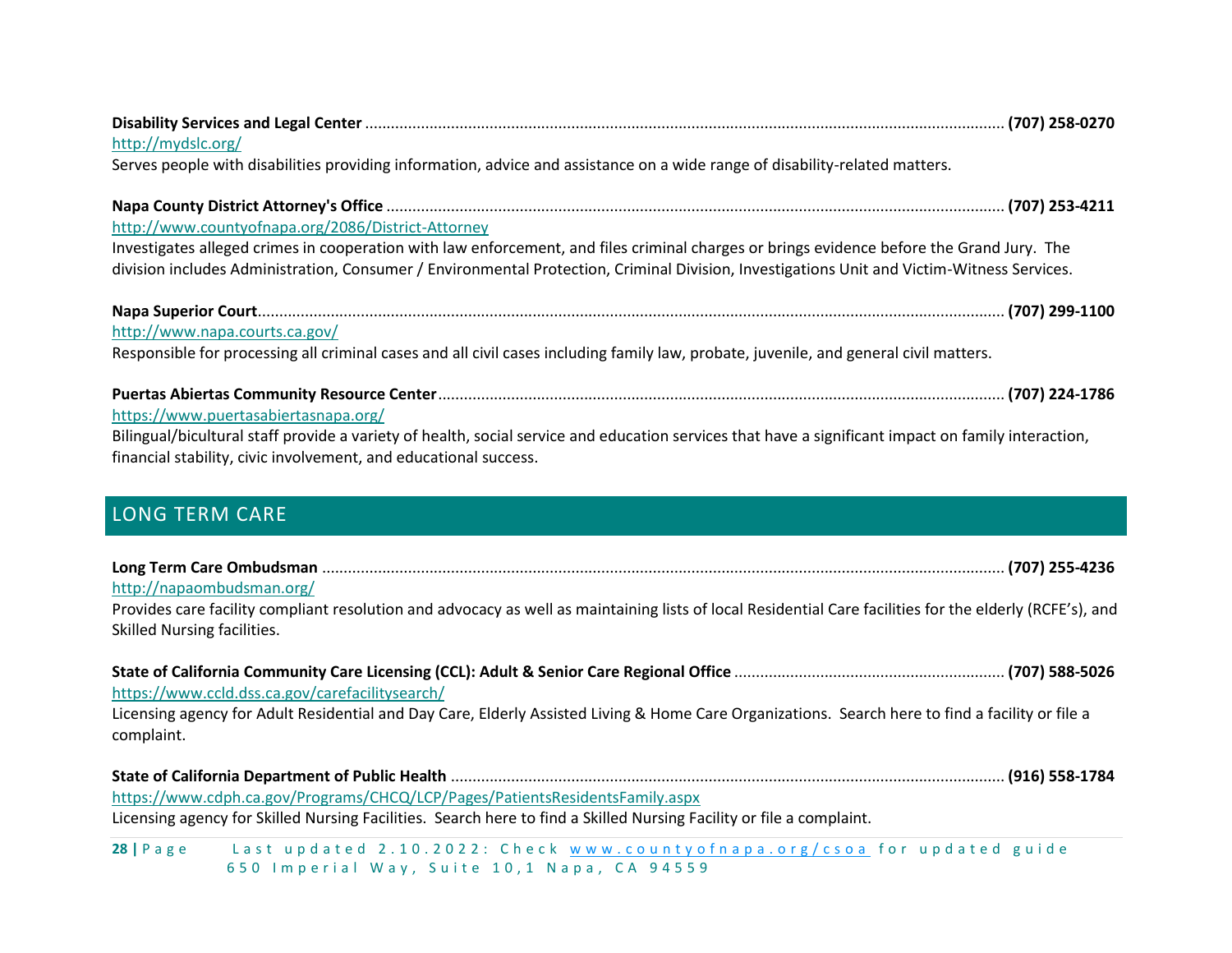# <span id="page-28-0"></span>MEDICAL EQUIPMENT & ACCESS

| http://www.allmedical-supplies.com/                                                                                                              |  |
|--------------------------------------------------------------------------------------------------------------------------------------------------|--|
| Sells, rents, services and repairs medical equipment and accepts Medi-Cal.                                                                       |  |
|                                                                                                                                                  |  |
| https://www.cci.org/                                                                                                                             |  |
| A non-profit organization that enhances the lives of people with disabilities by providing highly trained assistance dogs and ongoing support to |  |
| ensure quality partnerships.                                                                                                                     |  |
|                                                                                                                                                  |  |
| http://www.californiaphones.org/                                                                                                                 |  |
| Provides free specialized phones and accessories for your mobile phone to all qualified Californians.                                            |  |
|                                                                                                                                                  |  |
| https://www.connectamerica.com/                                                                                                                  |  |
| Largest independent provider of medical alert systems.                                                                                           |  |
|                                                                                                                                                  |  |
| https://ddtp.cpuc.ca.gov/                                                                                                                        |  |
| Provides telephone communications access for all deaf and disabled Californians.                                                                 |  |
|                                                                                                                                                  |  |
| https://www.guidedogs.com/                                                                                                                       |  |
| Prepares highly qualified guide dogs to serve and empower individuals who are blind or have low vision from throughout the United States and     |  |
| Canada. All services are provided free of charge.                                                                                                |  |
|                                                                                                                                                  |  |
| https://www.adventisthealth.org/st-helena/services/lifeline-medical-alarm-service-from-st-helena-ho/                                             |  |
| Medical alert system consisting of an alert device that can be carried with you or worn as a necklace or wristband.                              |  |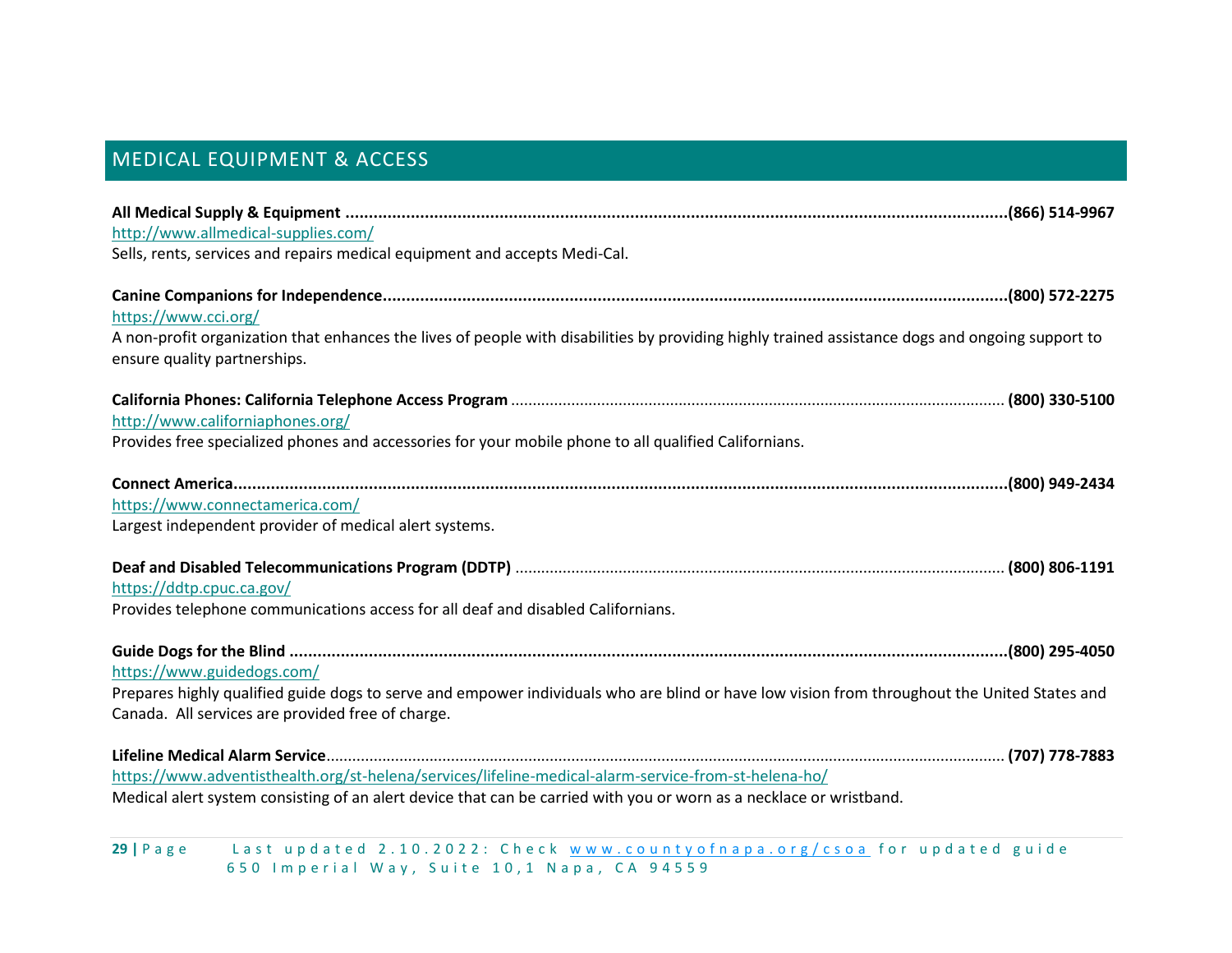**Medicare & Medicaid: Everything Medicare Covers around the House ......................................................................................(888) 323-4128** <https://www.theseniorlist.com/research/medicare-benefits-home-improvements/>

A comprehensive guide to home modifications, equipment, qualifying benefits and how to prove medical necessity.

**Share the Care** ....................................................................................................................................................................................... **(707) 492-3198**

[http://napavalleysharethecare.com](http://napavalleysharethecare.com/)

Provides information and referral as well as dental care funding, friendly visitors, rides, home and well-being assessments, care/crisis management, assistance with paperwork, and fall prevention resources. They also manage a free medical equipment and home health supplies recycling and exchange program.

# <span id="page-29-0"></span>MENTAL HEALTH & SUBSTANCE ABUSE

| http://www.aldeainc.org/         |                                                                                                                                             |  |
|----------------------------------|---------------------------------------------------------------------------------------------------------------------------------------------|--|
|                                  | Provides a wide range of services for families, including mental health, children services, counseling, and support groups.                 |  |
|                                  |                                                                                                                                             |  |
| http://a4bl.org/                 |                                                                                                                                             |  |
|                                  | Provides outpatient alcohol and drug abuse (substance abuse) counseling, treatment and education for adults. Drug use testing is available. |  |
|                                  |                                                                                                                                             |  |
| http://www.bayareacs.org         |                                                                                                                                             |  |
|                                  | Acute crisis aftercare and residential services for adults with serious mental illness.                                                     |  |
|                                  |                                                                                                                                             |  |
| http://www.foodaddicts.org       |                                                                                                                                             |  |
| Food addiction recovery program. |                                                                                                                                             |  |
|                                  |                                                                                                                                             |  |
|                                  | http://www.ioaging.org/service/friendship-line-California                                                                                   |  |
| Telephone reassurance program.   |                                                                                                                                             |  |
|                                  |                                                                                                                                             |  |
|                                  | 30   Page Last updated 2.10.2022: Check www.countyofnapa.org/csoa for updated guide                                                         |  |
|                                  | 650 Imperial Way, Suite 10,1 Napa, CA 94559                                                                                                 |  |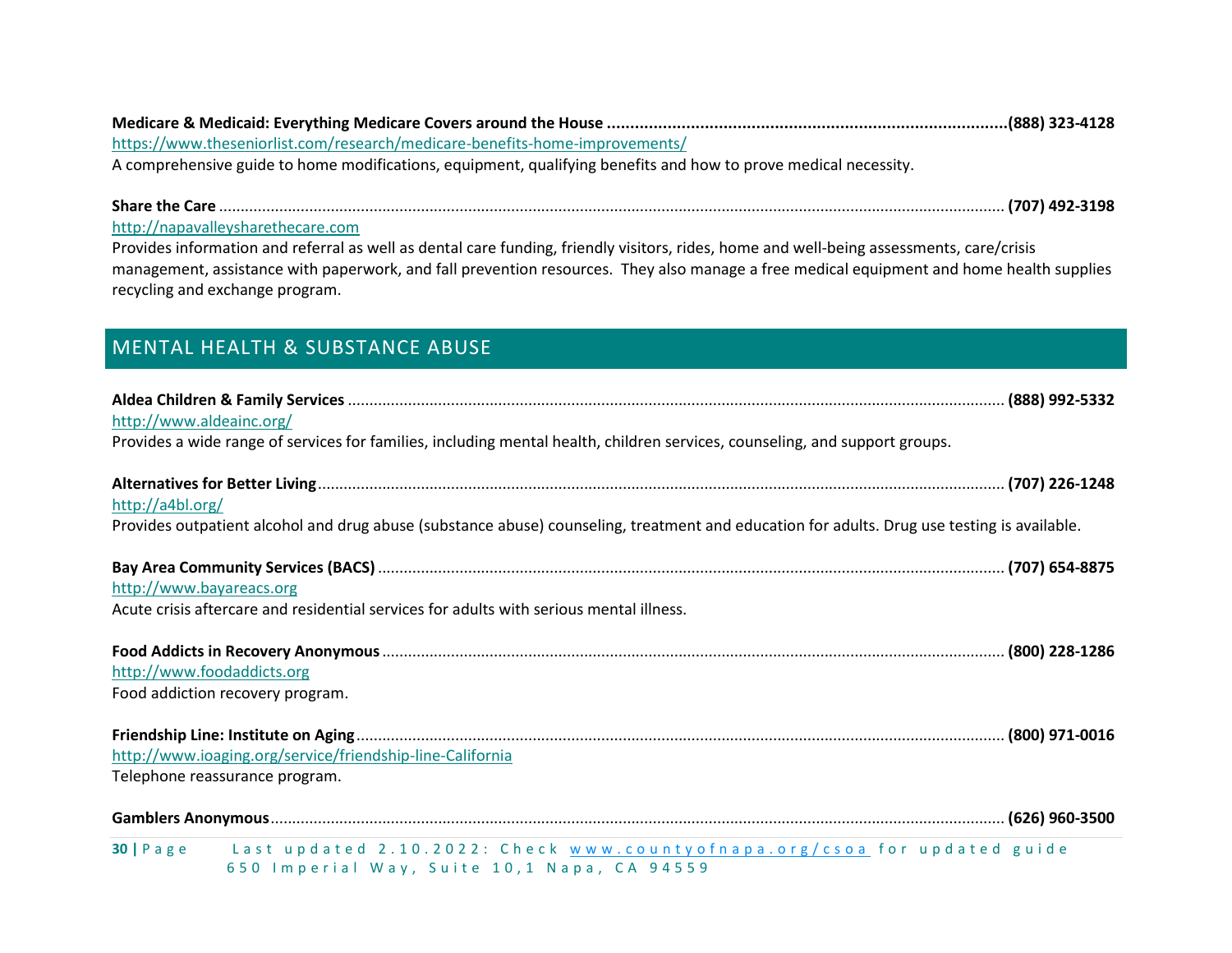#### <http://www.gamblersanonymous.org/ga/locations>

Support group for gambling addiction.

| http://mentisnapa.org/                                                                                                                                                                                                                                                    |
|---------------------------------------------------------------------------------------------------------------------------------------------------------------------------------------------------------------------------------------------------------------------------|
| A prevention and early intervention program for residents of Napa Valley who are 60 years and older, and show early signs of depression and/or<br>cognitive decline.                                                                                                      |
|                                                                                                                                                                                                                                                                           |
| https://www.countyofnapa.org/160/Alcohol-Drug-Services                                                                                                                                                                                                                    |
| Provides centralized access and standardized assessments, outreach, community information, service coordination, linkage and referral services<br>to persons who self refer or are referred by the public, community partners, private section, or other agency programs. |
|                                                                                                                                                                                                                                                                           |
| https://www.countyofnapa.org/197/Older-Adult-Mental-Health                                                                                                                                                                                                                |
| Provides mental health case management and related services to older and disabled adults.                                                                                                                                                                                 |
|                                                                                                                                                                                                                                                                           |
|                                                                                                                                                                                                                                                                           |
| https://napasolanona.org                                                                                                                                                                                                                                                  |
| Support group for substance abuse recovery.                                                                                                                                                                                                                               |
|                                                                                                                                                                                                                                                                           |
| https://nami.org/home                                                                                                                                                                                                                                                     |
| Provides advocacy, education, support and public awareness about mental illness.                                                                                                                                                                                          |
|                                                                                                                                                                                                                                                                           |
|                                                                                                                                                                                                                                                                           |
| https://covia.org/programs/well-connected                                                                                                                                                                                                                                 |
| Telephone support and classes for seniors.                                                                                                                                                                                                                                |

# <span id="page-30-0"></span>SENIOR & COMMUNITY CENTERS

|             | http://www.cityofamericancanyon.org/Home/Components/FacilityDirectory/FacilityDirectory/2/1093?npage=2 |  |
|-------------|--------------------------------------------------------------------------------------------------------|--|
| $31$   Page | Last updated 2.10.2022: Check www.countyofnapa.org/csoa for updated guide                              |  |
|             | 650 Imperial Way, Suite 10,1 Napa, CA 94559                                                            |  |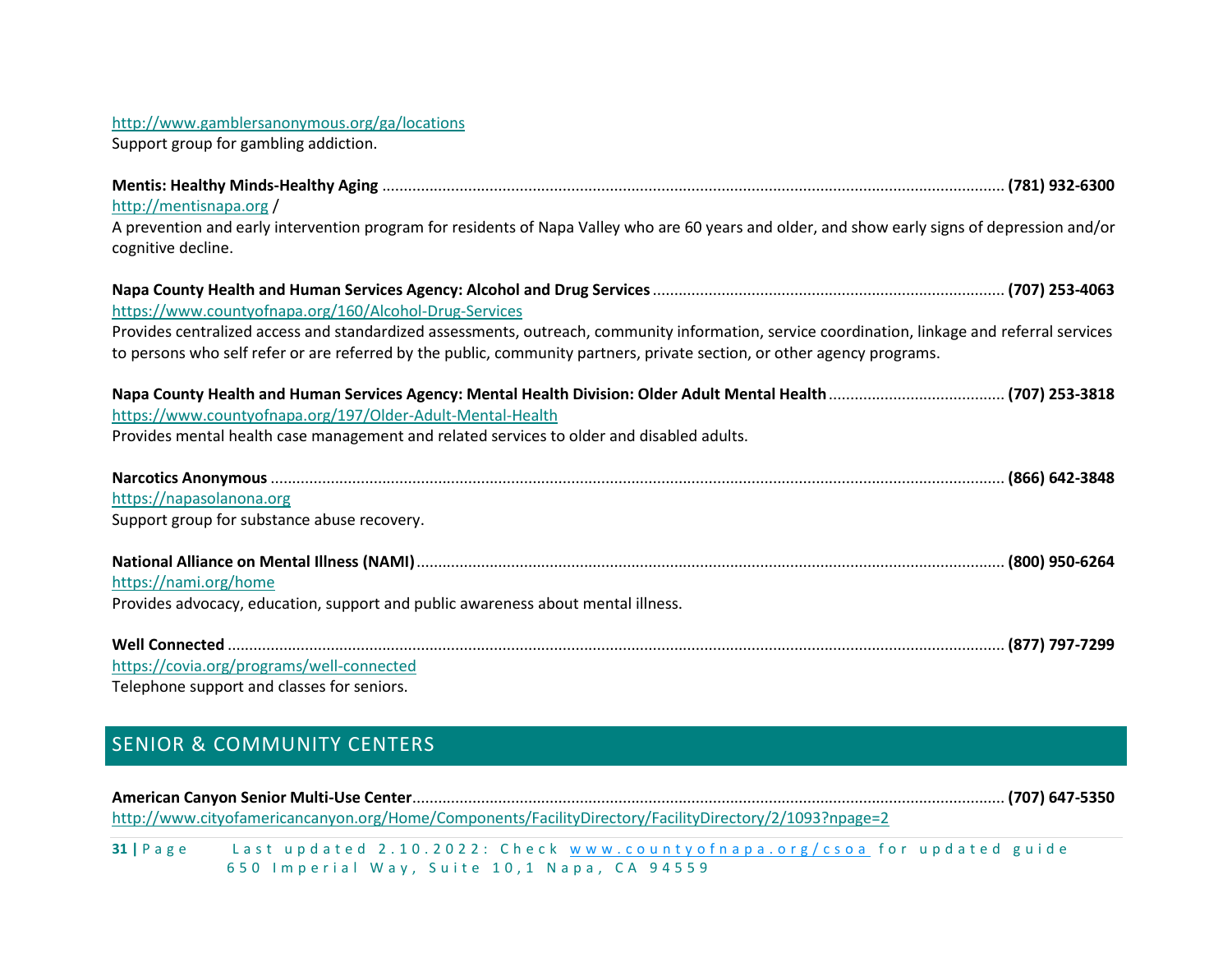Offers health, recreational, and educational programs, as well as cultural events and social services for adults over fifty and fabulous. Nutritionally balanced hot meals are served daily as part of the CANV Congregate Meal Program.

| http://lakeberryessanews.com/the-lake-berryessa-senior.html                                                                                                                                                                                                                                                           |
|-----------------------------------------------------------------------------------------------------------------------------------------------------------------------------------------------------------------------------------------------------------------------------------------------------------------------|
| Provides older adults, families and children with a friendly, supportive place for social interaction, activities, educational opportunities,                                                                                                                                                                         |
| community involvement, and access to public services.                                                                                                                                                                                                                                                                 |
|                                                                                                                                                                                                                                                                                                                       |
| http://www.cityofnapa.org/Facilities/Facility/Details/Senior-Activity-Center-18                                                                                                                                                                                                                                       |
| Offers health, recreational, and educational programs, as well as cultural events and social services for adults over fifty and fabulous.<br>Nutritionally balanced hot meals are served daily as part of the CANV Congregate Meal Program. Membership program is available and provides                              |
| discounts on holiday meals.                                                                                                                                                                                                                                                                                           |
|                                                                                                                                                                                                                                                                                                                       |
| http://www.innovationscommunitycenter.org/#contact-us-1                                                                                                                                                                                                                                                               |
| Providers and consumers work together to foster healing through storytelling, artistic expression, healthy living, spiritual practice and social<br>connections. Members of the Innovations Community Center participate in support groups, one-on-one peer coaching, work experience and<br>volunteer opportunities. |
|                                                                                                                                                                                                                                                                                                                       |
| https://www.puertasabiertasnapa.org/                                                                                                                                                                                                                                                                                  |
| Bilingual/bicultural staff provide a variety of health, social service and education services that have a significant impact on family interaction,                                                                                                                                                                   |
| financial stability, civic involvement, and educational success.                                                                                                                                                                                                                                                      |
|                                                                                                                                                                                                                                                                                                                       |
| https://www.riandahouse.org/                                                                                                                                                                                                                                                                                          |
| Offers a one-stop shop approach to connect the community's senior population to the programs, services and resources needed to support                                                                                                                                                                                |
| independence and successful aging.                                                                                                                                                                                                                                                                                    |

# <span id="page-31-0"></span>SUPPORT & COUNSELING

#### **Aldea Children & Family Services**......................................................................................................................................................... **(888) 992-5332**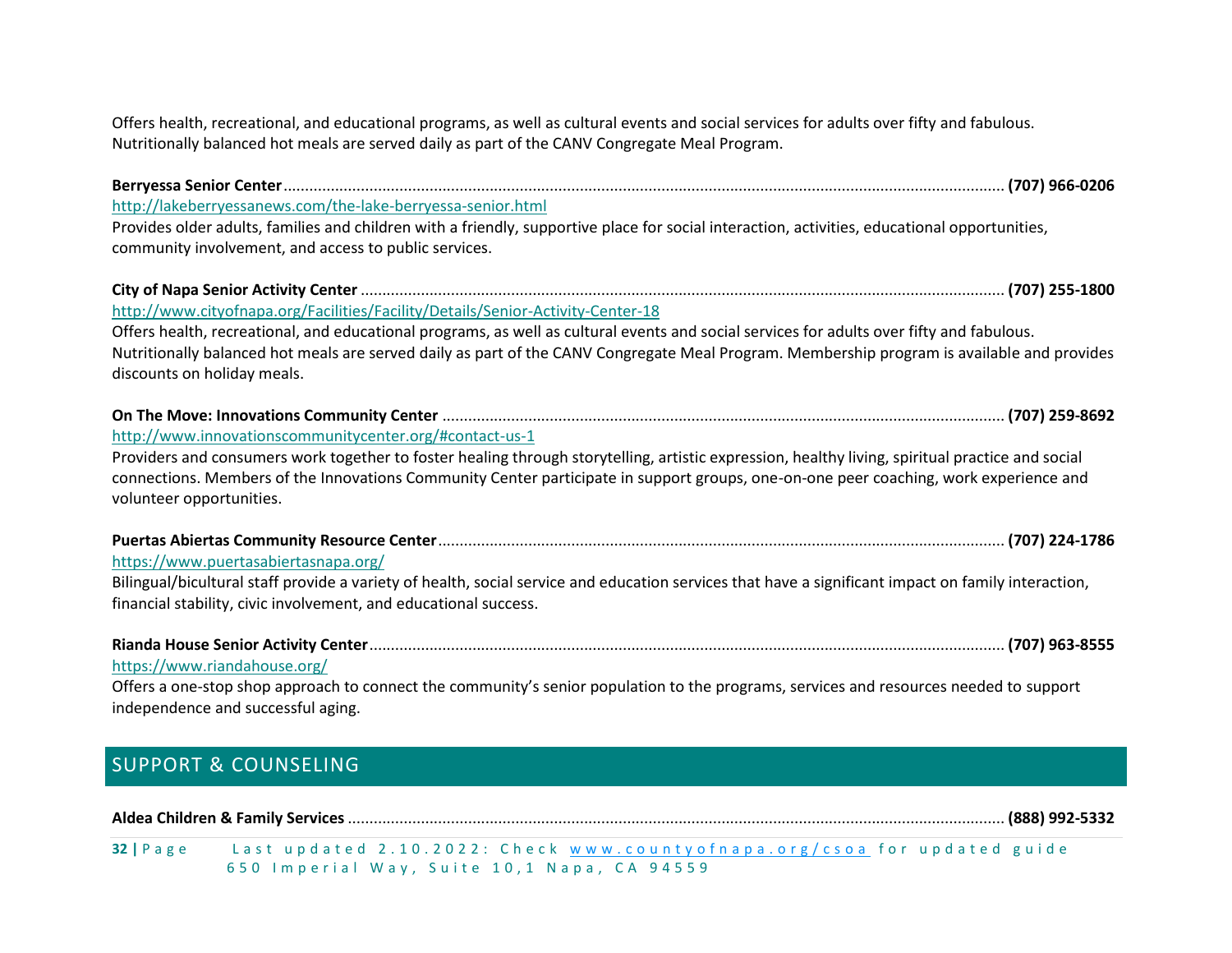#### <http://www.aldeainc.org/>

Provides a wide range of services for families, including mental health, children services, counseling, and support groups.

| http://act.alz.org                                                                                                                                                 |  |
|--------------------------------------------------------------------------------------------------------------------------------------------------------------------|--|
| Funds critical research; provides education and resources; raises awareness; and advocates in partnership with government, private and                             |  |
| nonprofit organizations for a solution to the global Alzheimer's epidemic.                                                                                         |  |
|                                                                                                                                                                    |  |
| https://collabriacare.org/caregiver-resources/caregiver-support-groups/                                                                                            |  |
| Offers free family consultations, free family caregiver education and training classes. Support groups offered in English and Spanish.                             |  |
|                                                                                                                                                                    |  |
| https://collabriacare.org/uvv/                                                                                                                                     |  |
| A membership-based organization providing easy access to in-home services and activities, so older adults can remain safely in their homes and                     |  |
| their communities.                                                                                                                                                 |  |
|                                                                                                                                                                    |  |
| http://napabipolardepression.com/                                                                                                                                  |  |
| The Napa Valley Bipolar Depression Support Group is open to those with bipolar disorder or major depression, as well as family members of                          |  |
| those with these mood disorders.                                                                                                                                   |  |
|                                                                                                                                                                    |  |
| http://www.glbthotline.org/national-hotline.html                                                                                                                   |  |
| Provides telephone, online private one-to-one chat and email peer-support, as well as factual information and local resources for cities and                       |  |
| towns across the United States.                                                                                                                                    |  |
|                                                                                                                                                                    |  |
| https://www.ioaging.org/services/all-inclusive-health-care/friendship-line                                                                                         |  |
| An accredited crisis line for people aged 60 years and older, and adults living with disabilities. We also make on-going outreach calls to lonely<br>older adults. |  |
|                                                                                                                                                                    |  |
| http://www.lgbtqconnection.org/                                                                                                                                    |  |
| Last updated 2.10.2022: Check www.countyofnapa.org/csoa for updated guide<br>$33   P \text{ a } g \text{ e}$                                                       |  |
| 650 Imperial Way, Suite 10,1 Napa, CA 94559                                                                                                                        |  |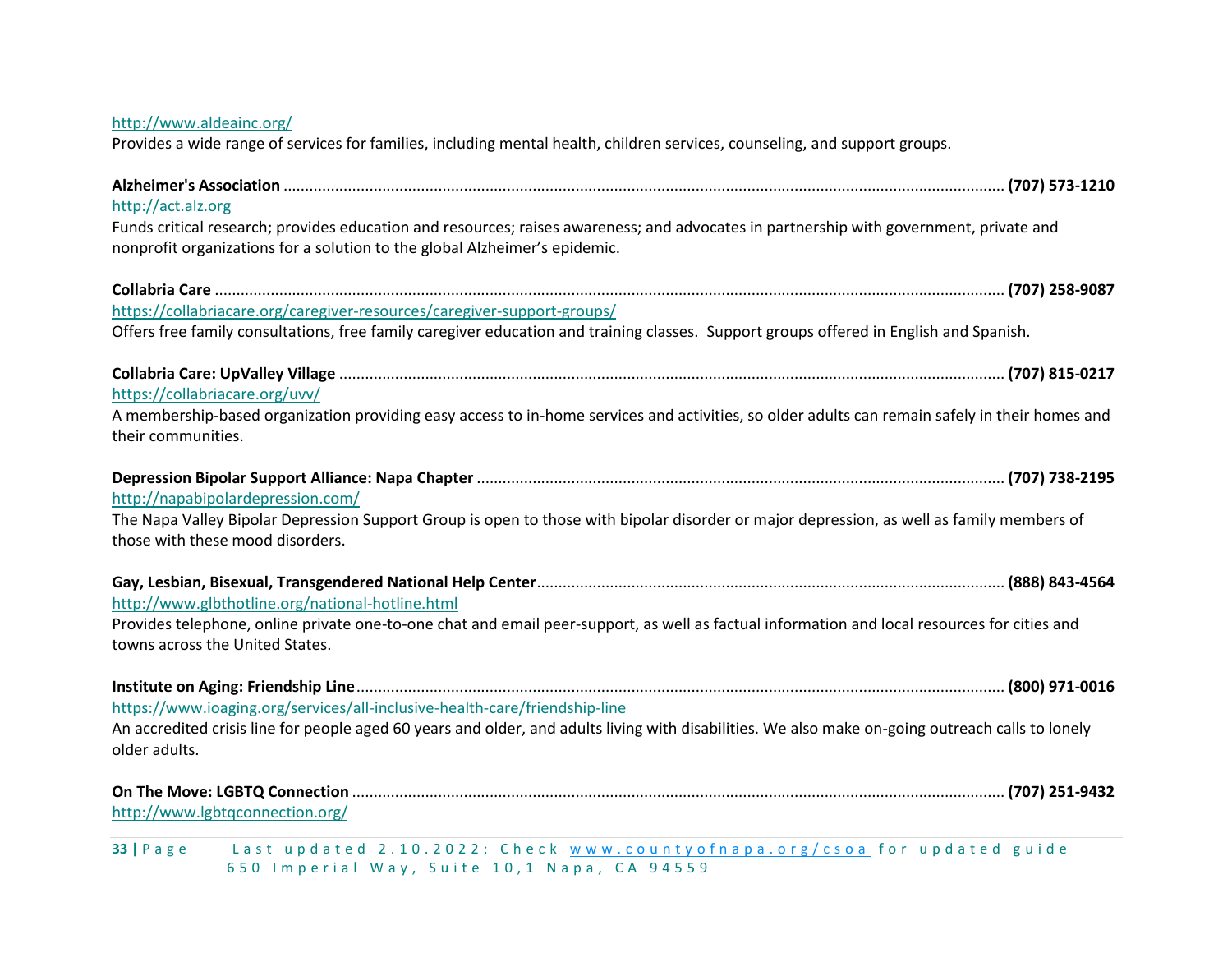| http://www.mollysangels.com/                                                                                                                              |  |
|-----------------------------------------------------------------------------------------------------------------------------------------------------------|--|
| Volunteers make weekly check-in calls to seniors living alone in Napa County offering a safety check, and friendly conversation, helping to               |  |
| alleviate loneliness and depression.                                                                                                                      |  |
|                                                                                                                                                           |  |
|                                                                                                                                                           |  |
| https://www.napanews.org/                                                                                                                                 |  |
| Provides 24-hour Emergency Response with law enforcement, 24-hour Help Line, emergency confidential shelter, children's services, court                   |  |
| advocacy, support groups and other services including transitional housing, food, clothing, job skill training and life skills for survivors to establish |  |
| their own households.                                                                                                                                     |  |
|                                                                                                                                                           |  |
|                                                                                                                                                           |  |
| https://www.olehealth.org/our-services/classes-groups/                                                                                                    |  |
| Offer many classes to help you manage your health and maintain a healthful, happy lifestyle.                                                              |  |
|                                                                                                                                                           |  |
| http://napavalleysharethecare.com                                                                                                                         |  |
| Provides information and referral as well as dental care funding, friendly visitors, rides, home and well-being assessments, care/crisis                  |  |
| management, assistance with paperwork, and fall prevention resources. They also manage a free medical equipment and home health supplies                  |  |
| recycling and exchange program.                                                                                                                           |  |
|                                                                                                                                                           |  |
| <b>TRANSPORTATION</b>                                                                                                                                     |  |
|                                                                                                                                                           |  |
|                                                                                                                                                           |  |
|                                                                                                                                                           |  |
| https://www.cancer.org/treatment/support-programs-and-services/road-to-recovery.html                                                                      |  |
| Provides transportation to and from treatment for people with cancer who do not have a ride or are unable to drive themselves.                            |  |
|                                                                                                                                                           |  |
| https://www.dmv.ca.gov/portal/driver-education-and-safety/special-interest-driver-guides/senior-drivers/                                                  |  |
| Information developed specifically for senior drivers.                                                                                                    |  |
|                                                                                                                                                           |  |
|                                                                                                                                                           |  |
| Last updated 2.10.2022: Check www.countyofnapa.org/csoa for updated guide<br>$34$   Page                                                                  |  |

<span id="page-33-0"></span>6 5 0 Imperial Way, Suite 10, 1 Napa, CA 94559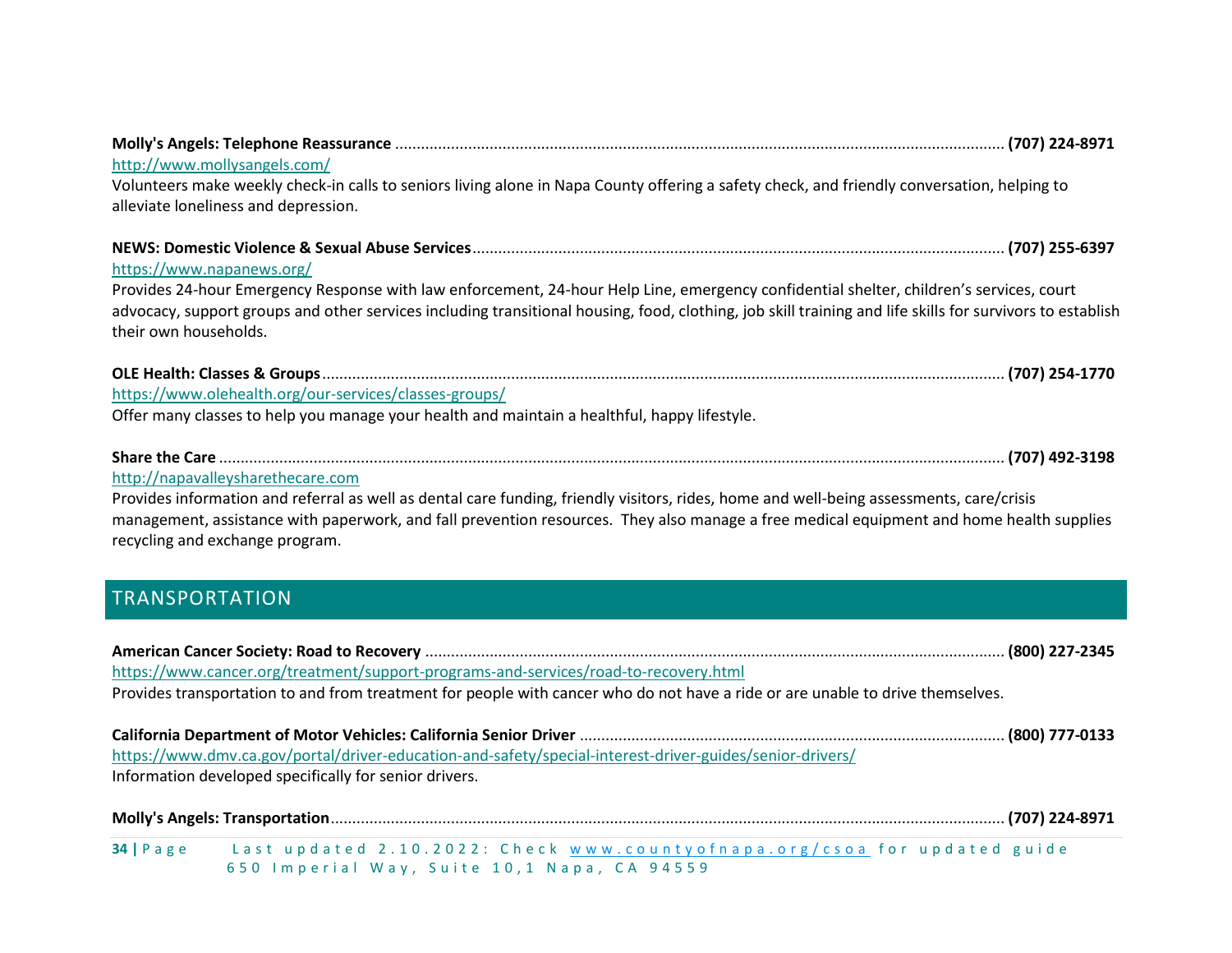#### <http://www.mollysangels.com/>

Free transportation to and from medical appointments for seniors. By offering free transportation, we support seniors living longer in their own homes.

| http://www.nvta.ca.gov/                                                                                                                                                                                                 |  |
|-------------------------------------------------------------------------------------------------------------------------------------------------------------------------------------------------------------------------|--|
| Operates the VINE, the Napa area's bus system and oversee's the planning and funding of paratransit (transportation for special needs and                                                                               |  |
| disabled riders), the maintenance and improvement of highways, streets and roads, bicycle and transit including: VINE Routes, VINE Go                                                                                   |  |
| Paratransit, St. Helena Shuttle, Calistoga Shuttle, Yountville Trolley, Vine 29 Express, Taxi Script Program & Transit Ambassador Program.                                                                              |  |
|                                                                                                                                                                                                                         |  |
| https://vinetransit.com/routes/american-canyon-transit/                                                                                                                                                                 |  |
| A fixed route and on-demand, door-to-door, transit service within specific areas of the city. Call (707) 557-7557 for same-day pick-up. You can                                                                         |  |
| also request and track your ride using the Ride the Vine app.                                                                                                                                                           |  |
|                                                                                                                                                                                                                         |  |
| https://vinetransit.com/routes/calistoga-shuttle/                                                                                                                                                                       |  |
| An on-demand transit service within Calistoga city limits for the general public. No advanced reservations required. The Shuttle is wheelchair<br>accessible and connects with Vine Transit routes 10 and 29.           |  |
|                                                                                                                                                                                                                         |  |
|                                                                                                                                                                                                                         |  |
| http://vinetransit.com/taxi-scrip/                                                                                                                                                                                      |  |
| Supplements the regular VINE bus system for seniors and/or persons with disabilities that have evening trips after the bus goes out of service, or<br>on a day when the rider may not feel well enough to take the bus. |  |
|                                                                                                                                                                                                                         |  |
| https://vinetransit.com/routes/st-helena-shuttle/                                                                                                                                                                       |  |
| An on-demand, door-to-door, transit service within specific areas of the city. The service also operates on fixed route during the AM and PM on                                                                         |  |
| weekdays.                                                                                                                                                                                                               |  |
|                                                                                                                                                                                                                         |  |
| https://www.nvta.ca.gov/vine-transit-ambassador-program                                                                                                                                                                 |  |
| Offers personalized orientation for new users of public transit in Napa County. Trained volunteers assist new riders in learning how to: read                                                                           |  |
| schedules, plan a trip, where to catch the bus, plan transfers, pay the fare/use passes, use special features such as the wheelchair lift.                                                                              |  |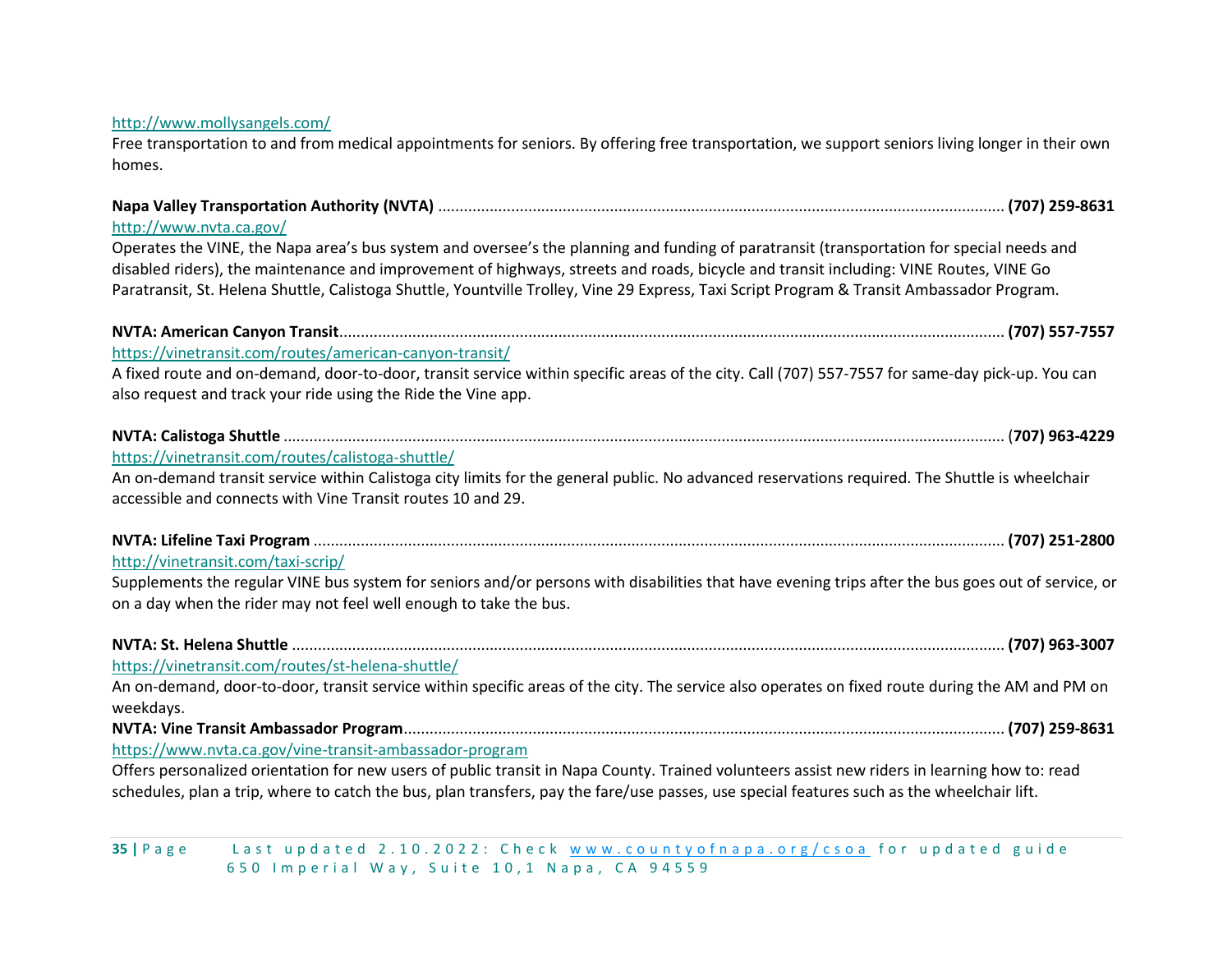| https://vinetransit.com/vine-go/                                                                                                                 |  |
|--------------------------------------------------------------------------------------------------------------------------------------------------|--|
| Passenger pick-up from the doorsteps of their home to their destinations. The service is strictly for individuals with physical and/or cognitive |  |
| limitations that prevent them from riding the Vine bus.                                                                                          |  |
|                                                                                                                                                  |  |
| https://vinetransit.com/routes/yountville-trolley/                                                                                               |  |
| Free service that provides door to door rides for residents and visitors to the Town of Yountville and the Veterans Home.                        |  |
|                                                                                                                                                  |  |
| http://memberportal.net/?planCode=PSC                                                                                                            |  |

For members who need assistance getting to medical appointments by car, bus, train or taxi.

# <span id="page-35-0"></span>VETERANS SERVICES

|  | $\sim$ . The contract of the contract of the contract of the contract of the contract of the contract of the contract of the contract of the contract of the contract of the contract of the contract of the contract of the co |  |
|--|---------------------------------------------------------------------------------------------------------------------------------------------------------------------------------------------------------------------------------|--|

#### <http://www.calvet.ca.gov/>

Provides California veterans and their families with aid and assistance in presenting their claims for veterans' benefits under the laws of the United States; to provide them with beneficial opportunities through direct low-cost loans to acquire farms and homes; and to provide the state's aged or disabled veterans with rehabilitative, residential, and medical care and services in a home-like environment at the California Veterans Homes.

| Napa County Health and Human Services Agency: Comprehensive Services for Older Adults: Veterans Services  (707) 253-4558<br>https://www.countyofnapa.org/203/Veterans-Services                                                                                                                                                 |
|--------------------------------------------------------------------------------------------------------------------------------------------------------------------------------------------------------------------------------------------------------------------------------------------------------------------------------|
| Provides assistance to veterans and their dependents to help them obtain Federal benefits, including: compensation for service connected<br>disabilities, pensions for low-income veterans who served during a time of war, medical care, spousal benefits, tuition fee waivers for eligible<br>dependents and other services. |
| https://www.archives.gov/veterans<br>Repository of military records.                                                                                                                                                                                                                                                           |
|                                                                                                                                                                                                                                                                                                                                |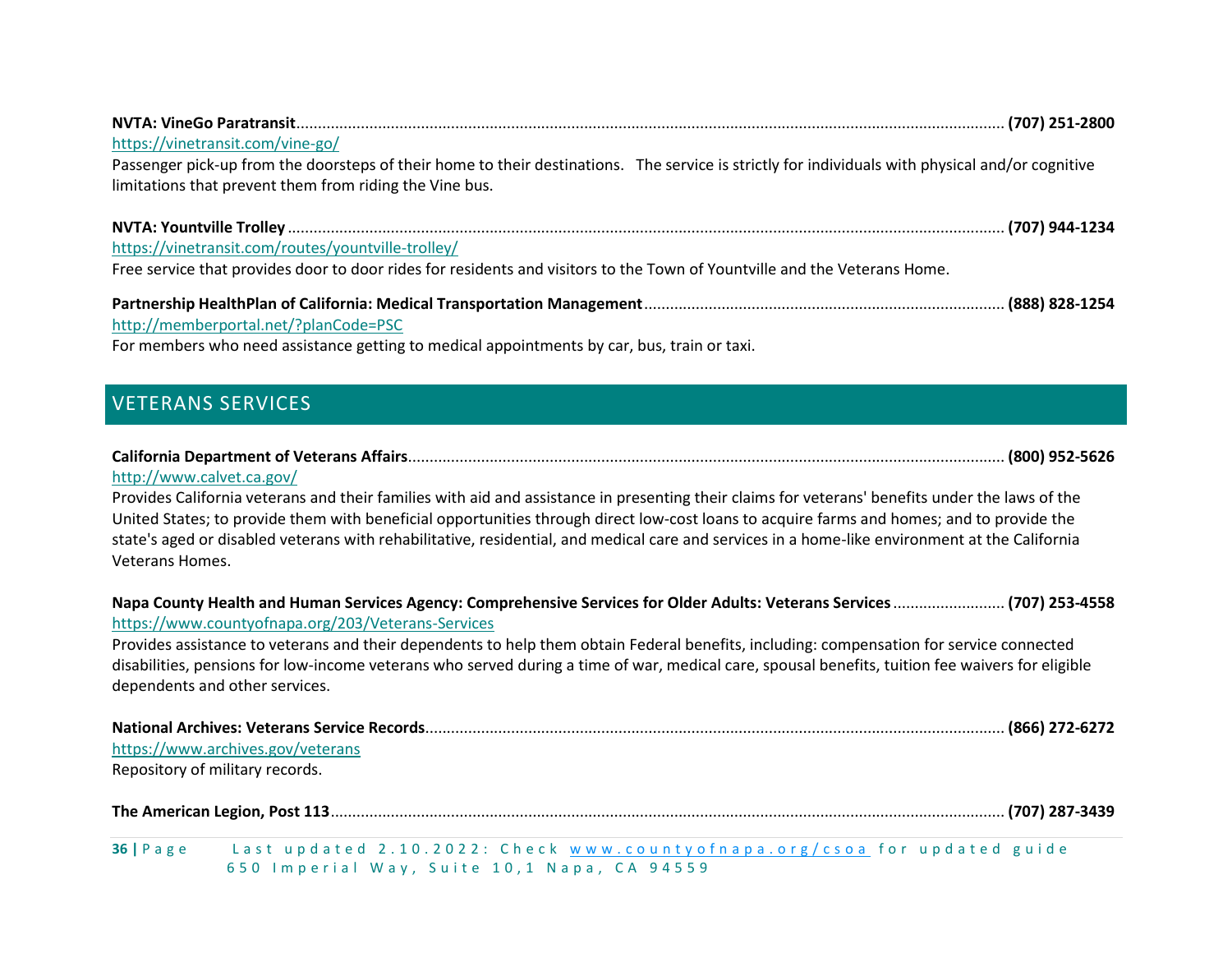| https://www.legion.org/<br>A service organization, committed to mentoring youth and sponsorship of wholesome programs in our communities, advocating patriotism and<br>honor, promoting strong national security, and continued devotion to our fellow service members and veterans. |
|--------------------------------------------------------------------------------------------------------------------------------------------------------------------------------------------------------------------------------------------------------------------------------------|
| https://www.va.gov/                                                                                                                                                                                                                                                                  |
| Provides health care services, benefits programs and access to national cemeteries to former military personnel and their dependents.                                                                                                                                                |
| http://www.northerncalifornia.va.gov/locations/Mare Island OPC.asp<br>Provides a wide range of services including traditional hospital-based services such as surgery, critical care, mental health, orthopedics,<br>pharmacy, radiology and physical therapy.                       |
| https://www.sanfrancisco.va.gov/<br>Provides a wide range of services including traditional hospital-based services such as surgery, critical care, mental health, orthopedics,<br>pharmacy, radiology and physical therapy.                                                         |
|                                                                                                                                                                                                                                                                                      |
| https://www.va.gov/homeless/hud-vash.asp<br>A collaborative program between HUD and VA combines HUD housing vouchers with VA supportive services to help Veterans who are homeless<br>and their families find and sustain permanent housing.                                         |
|                                                                                                                                                                                                                                                                                      |
| https://www.ebenefits.va.gov/ebenefits/homepage<br>A Web portal that provides Service Members, Veterans, their families, and authorized caregivers with a single sign-on, central access point to<br>clinical and benefits information.                                              |
| https://www.calvet.ca.gov/VetHomes/Pages/Yountville.aspx                                                                                                                                                                                                                             |
| The largest veterans' home in the United States, offering residential accommodations with a wealth of recreational, social, and therapeutic<br>activities for independent living.                                                                                                    |
|                                                                                                                                                                                                                                                                                      |

6 5 0 I m p e r i a l W a y , S u i t e 1 0 , 1 N a p a , C A 9 4 5 5 9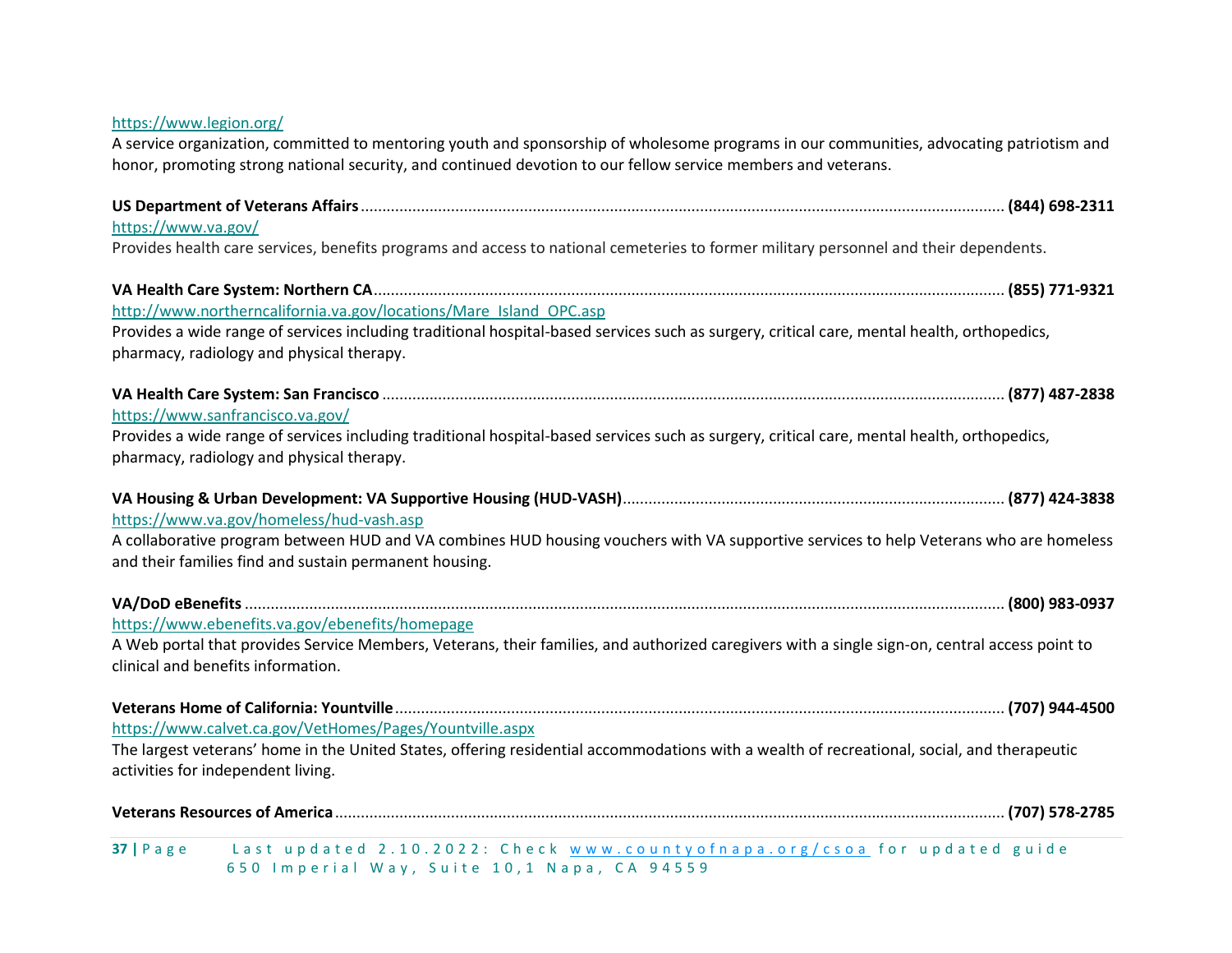#### <https://www.vetsresource.org/>

Resource centers are embedded in local communities across California, Arizona, and Nevada with a primary focus on housing assistance, behavioral health treatment, and case management.

#### **Vietnam Veterans of America (VVA-chapter 702)** ............................................................................................................................... **(707) 944-2431**

#### <https://vva.org/chapter/vva-chapter-702/>

Promote and support the full range of issues important to Vietnam veterans, to create a new identity for this generation of veterans, and to change public perception of Vietnam veterans.

### <span id="page-37-0"></span>INDEX

#### A

#### B

|--|

#### $\mathcal{C}$

| California Department of Consumer Affairs' Cemetery and Funeral Bureau 14 |  |
|---------------------------------------------------------------------------|--|
|                                                                           |  |
| California Department of Housing and Community Development: Manufactured  |  |
|                                                                           |  |
| California Department of Motor Vehicles: California Senior Driver 34      |  |
|                                                                           |  |
|                                                                           |  |
| California Health and Human Services Agency: Master Plan for Aging 6      |  |
|                                                                           |  |
|                                                                           |  |
| California Phones: California Telephone Access Program  15, 29            |  |
|                                                                           |  |
|                                                                           |  |
|                                                                           |  |
|                                                                           |  |
|                                                                           |  |
|                                                                           |  |
|                                                                           |  |
|                                                                           |  |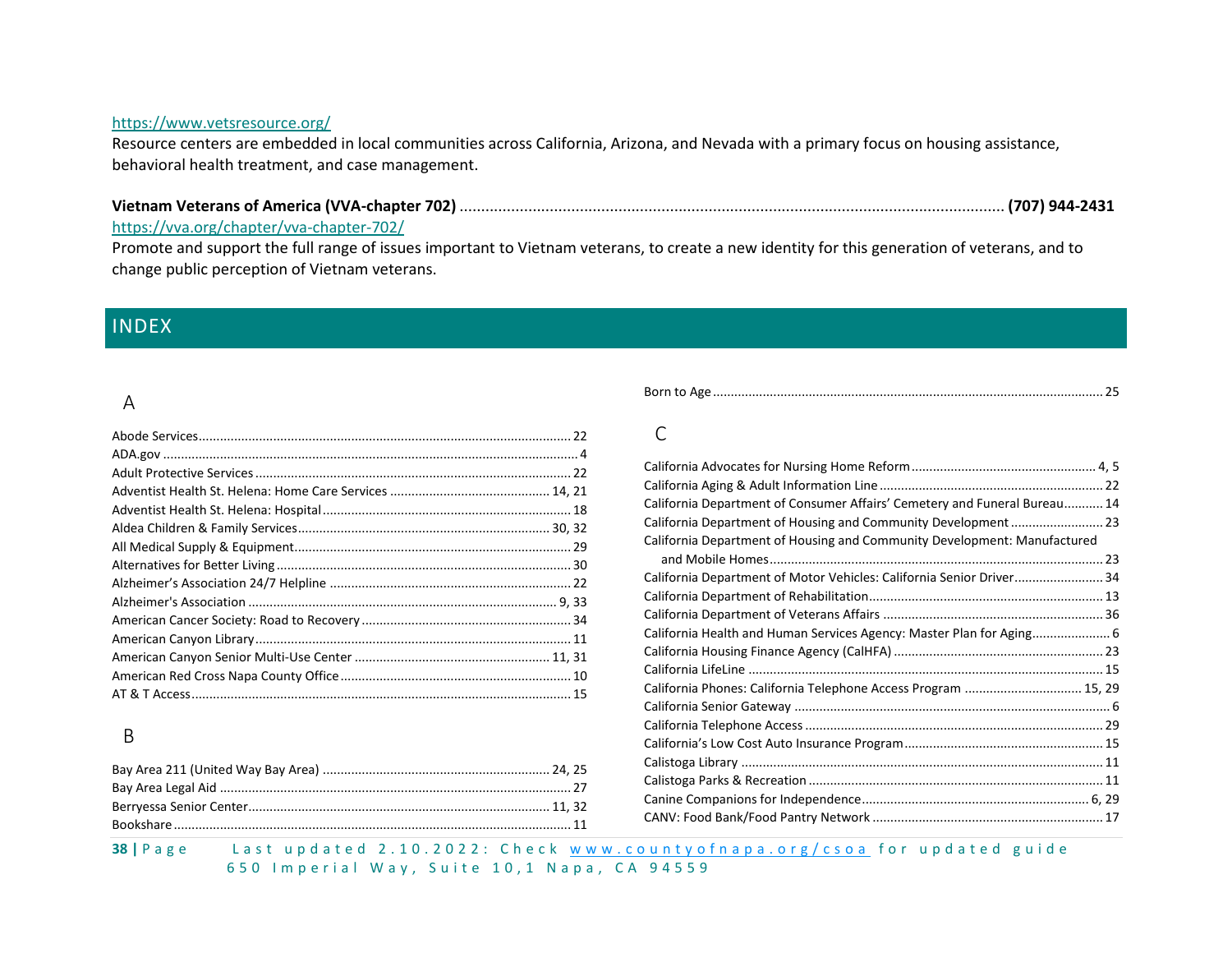| Community Care Licensing (CCL): Adult & Senior Care Regional Office 28 |  |
|------------------------------------------------------------------------|--|
|                                                                        |  |
|                                                                        |  |
|                                                                        |  |
|                                                                        |  |
|                                                                        |  |

### D

### E

Earle Baum Center..................................................................................................... 7

#### F

### G

#### H

#### I

# K

#### L

#### M

| $39$   Page | Last updated 2.10.2022: Check www.countyofnapa.org/csoa for updated guide |  |  |  |  |  |  |  |  |  |
|-------------|---------------------------------------------------------------------------|--|--|--|--|--|--|--|--|--|

6 5 0 I m p e r i a l W a y , S u i t e 1 0 , 1 N a p a , C A 9 4 5 5 9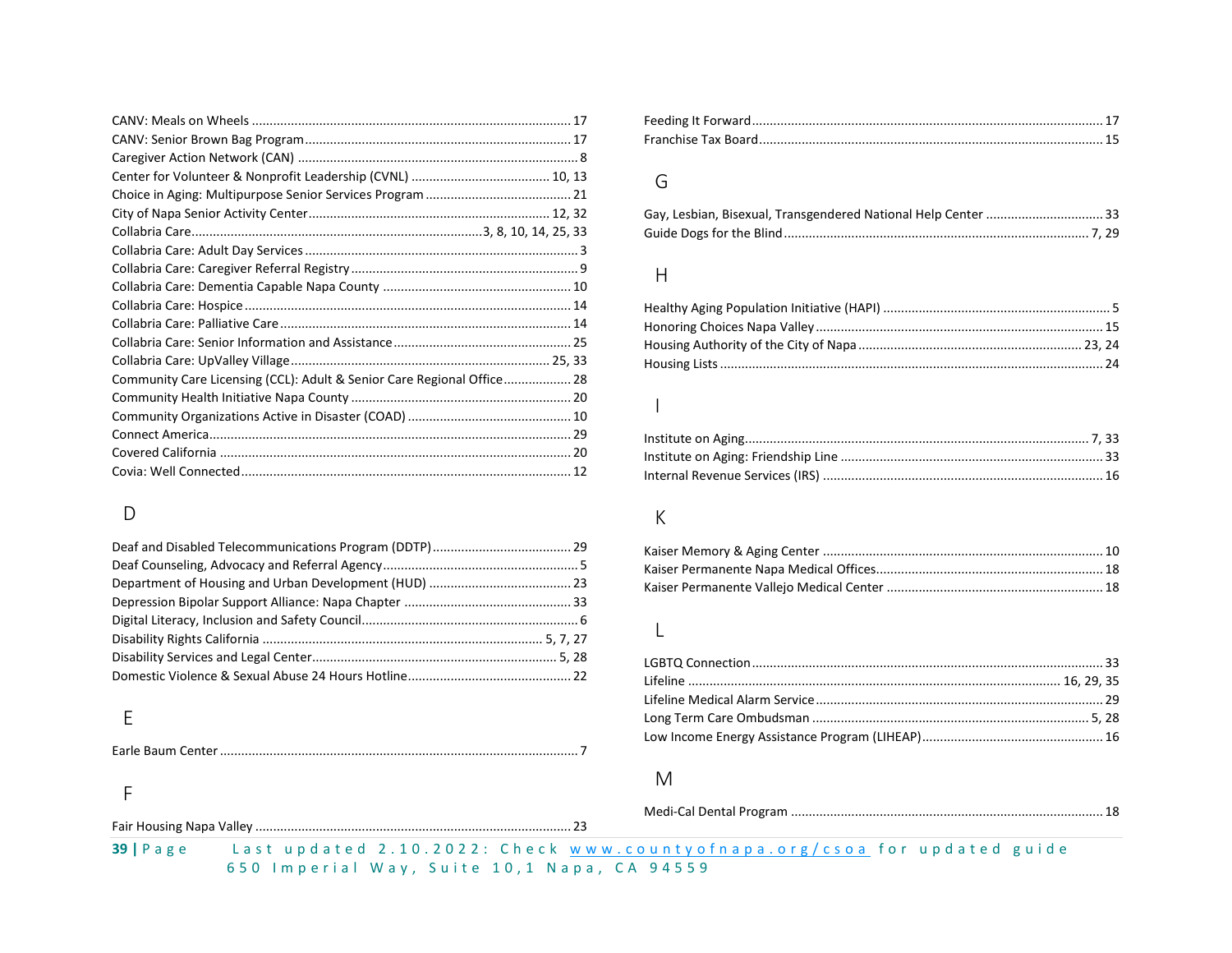| Medicare & Medicaid: Everything Medicare Covers around the House 30   |  |
|-----------------------------------------------------------------------|--|
| Medicare Health Insurance Counseling and Advocacy Program (HICAP)  20 |  |
|                                                                       |  |
|                                                                       |  |
|                                                                       |  |
|                                                                       |  |
|                                                                       |  |
|                                                                       |  |

# N

| Napa County District Attorney's Office: Elder & Dependent Adult Abuse  3          |
|-----------------------------------------------------------------------------------|
| Napa County Health and Human Services Agency: Alcohol and Drug Services  31       |
| Napa County Health and Human Services Agency: Comprehensive Services for          |
|                                                                                   |
| Napa County Health and Human Services Agency: Comprehensive Services for          |
|                                                                                   |
| Napa County Health and Human Services Agency: Comprehensive Services for          |
|                                                                                   |
| Napa County Health and Human Services Agency: Comprehensive Services for          |
|                                                                                   |
| Napa County Health and Human Services Agency: Comprehensive Services for          |
|                                                                                   |
| Napa County Health and Human Services Agency: Comprehensive Services for          |
|                                                                                   |
| Napa County Health and Human Services Agency: CSOA: In-Home Supportive            |
|                                                                                   |
| Napa County Health and Human Services Agency: CSOA: Public                        |
|                                                                                   |
| Napa County Health and Human Services Agency: Mental Health Division: Older       |
|                                                                                   |
| Napa County Health and Human Services Agency: Public Health 19                    |
| Napa County Health and Human Services Agency: Self Sufficiency Services: CalFresh |
|                                                                                   |
| Napa County Health and Human Services Agency: Self Sufficiency Services: Medi-    |
|                                                                                   |
|                                                                                   |

| National Library Service for the Blind and Physically Handicapped (NLS) 8 |
|---------------------------------------------------------------------------|
|                                                                           |
|                                                                           |
|                                                                           |
|                                                                           |
|                                                                           |
|                                                                           |
|                                                                           |
|                                                                           |
|                                                                           |
|                                                                           |
|                                                                           |
|                                                                           |

#### O

40 | P a g e Last up d a t e d 2.10.2022: Check www.county of n a p a . or g / c s o a for up d a t e d guide 6 5 0 Imperial Way, Suite 10, 1 Napa, CA 94559